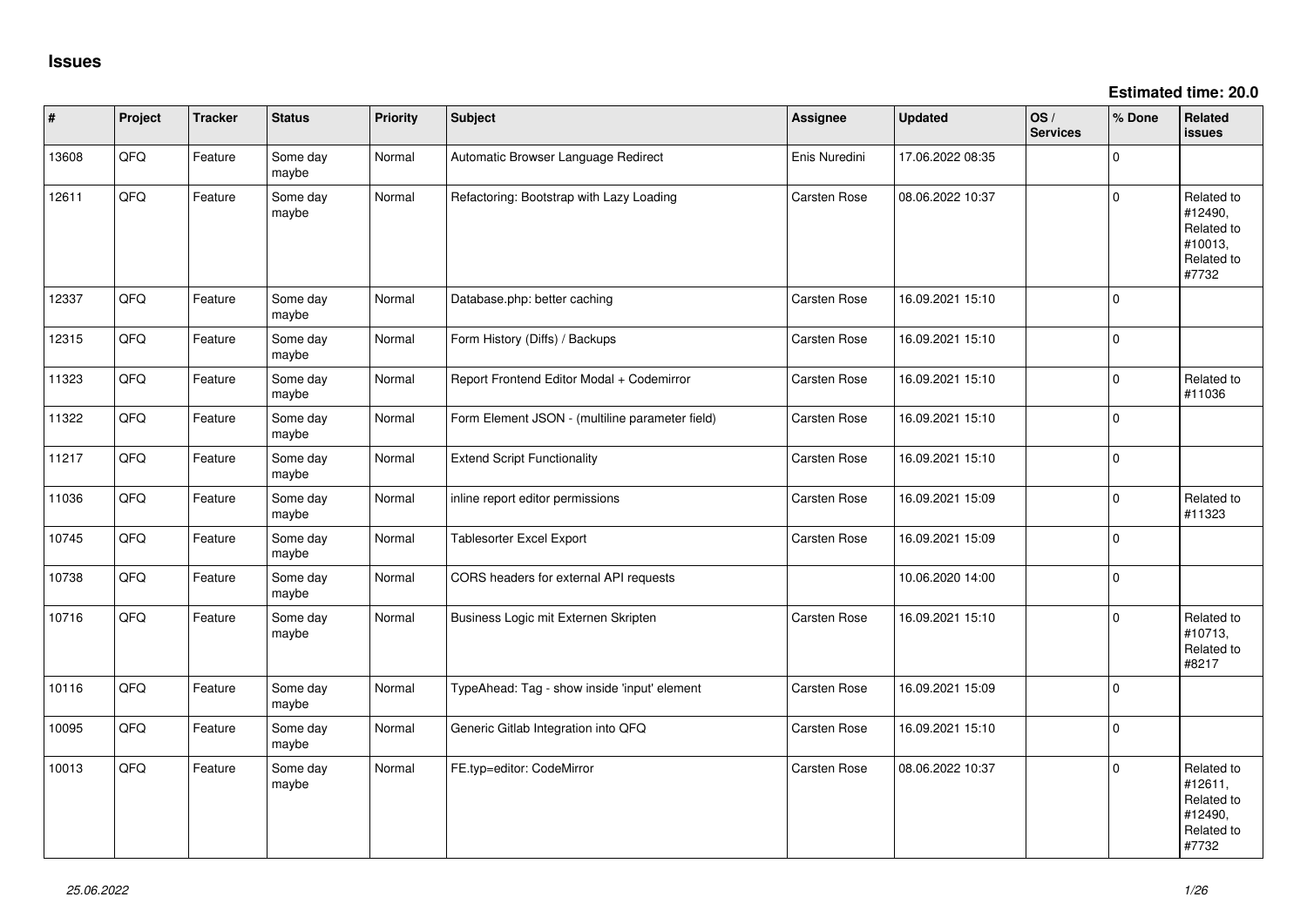| #    | Project | <b>Tracker</b> | <b>Status</b>     | <b>Priority</b> | <b>Subject</b>                                           | Assignee      | <b>Updated</b>   | OS/<br><b>Services</b> | % Done         | Related<br>issues                                                      |
|------|---------|----------------|-------------------|-----------------|----------------------------------------------------------|---------------|------------------|------------------------|----------------|------------------------------------------------------------------------|
| 9704 | QFQ     | Feature        | Some day<br>maybe | Normal          | Thumbnails Generieren beim Splitten von PDF Files        | Carsten Rose  | 11.12.2019 16:01 |                        | $\Omega$       |                                                                        |
| 9579 | QFQ     | Feature        | Some day<br>maybe | Normal          | Multiform with Process Row                               | Carsten Rose  | 11.12.2019 16:01 |                        | $\mathbf 0$    |                                                                        |
| 9130 | QFQ     | Feature        | Some day<br>maybe | Normal          | tablesorter: Automatic Row numbering / Zeilenummer       | Benjamin Baer | 01.02.2020 23:22 |                        | $\Omega$       |                                                                        |
| 8894 | QFQ     | Feature        | Some day<br>maybe | Normal          | Documentation Tags Usable in QFQ Application             | Carsten Rose  | 11.12.2019 16:01 |                        | $\mathbf 0$    |                                                                        |
| 8892 | QFQ     | Feature        | Some day<br>maybe | Normal          | Display and Edit SQL Comments in Form Editor             | Carsten Rose  | 11.12.2019 16:01 |                        | $\mathbf 0$    |                                                                        |
| 8586 | QFQ     | Feature        | Some day<br>maybe | Normal          | QFQ: Enhance Error message for 'record not found'        | Carsten Rose  | 16.09.2021 15:10 |                        | $\mathbf 0$    |                                                                        |
| 8522 | QFQ     | Feature        | Some day<br>maybe | Normal          | build QFQ - npm warnings                                 | Benjamin Baer | 01.02.2020 23:19 |                        | 50             |                                                                        |
| 8520 | QFQ     | Feature        | Some day<br>maybe | Normal          | Bring QFQ to Composer                                    | Carsten Rose  | 16.09.2021 15:10 |                        | $\mathbf 0$    |                                                                        |
| 8101 | QFQ     | Feature        | Some day<br>maybe | Normal          | Password hash: support further hashing methods           | Carsten Rose  | 16.09.2021 15:10 |                        | 0              |                                                                        |
| 8056 | QFQ     | Feature        | Some day<br>maybe | Normal          | Termin Organisation (Reservation)                        |               | 01.02.2020 23:19 |                        | $\Omega$       | Related to<br>#8658                                                    |
| 7921 | QFQ     | Feature        | Some day<br>maybe | Normal          | Rest API Export: URL kuerzer machen                      |               | 01.02.2020 23:19 |                        | $\mathbf 0$    |                                                                        |
| 7732 | QFQ     | Feature        | Some day<br>maybe | Normal          | Javascript: Lazy Loading der add on libs                 | Benjamin Baer | 08.06.2022 10:38 |                        | $\Omega$       | Related to<br>#12611,<br>Related to<br>#12490,<br>Related to<br>#10013 |
| 7453 | QFQ     | Feature        | Some day<br>maybe | Normal          | import / export forms QFQ                                | Carsten Rose  | 16.09.2021 15:10 |                        | $\overline{0}$ |                                                                        |
| 7452 | QFQ     | Feature        | Some day<br>maybe | Normal          | automate deployment new QFQ version                      | Carsten Rose  | 16.09.2021 15:10 |                        | $\mathbf 0$    |                                                                        |
| 7336 | QFQ     | Feature        | Some day<br>maybe | Normal          | PDF Upload: disallow PDFs with specific Meta information | Carsten Rose  | 11.12.2019 16:01 |                        | $\Omega$       |                                                                        |
| 7278 | QFQ     | Feature        | Some day<br>maybe | Normal          | Form: Wert vordefinieren der immer gesetzt wird          |               | 02.05.2021 09:27 |                        | 0              |                                                                        |
| 7229 | QFQ     | Feature        | Some day<br>maybe | Normal          | New FormElement.type: Button                             |               | 01.02.2021 12:32 |                        | 0              |                                                                        |
| 7108 | QFQ     | Feature        | Some day<br>maybe | Normal          | QFQ Wrap Elements                                        |               | 11.12.2019 16:01 |                        | 0              |                                                                        |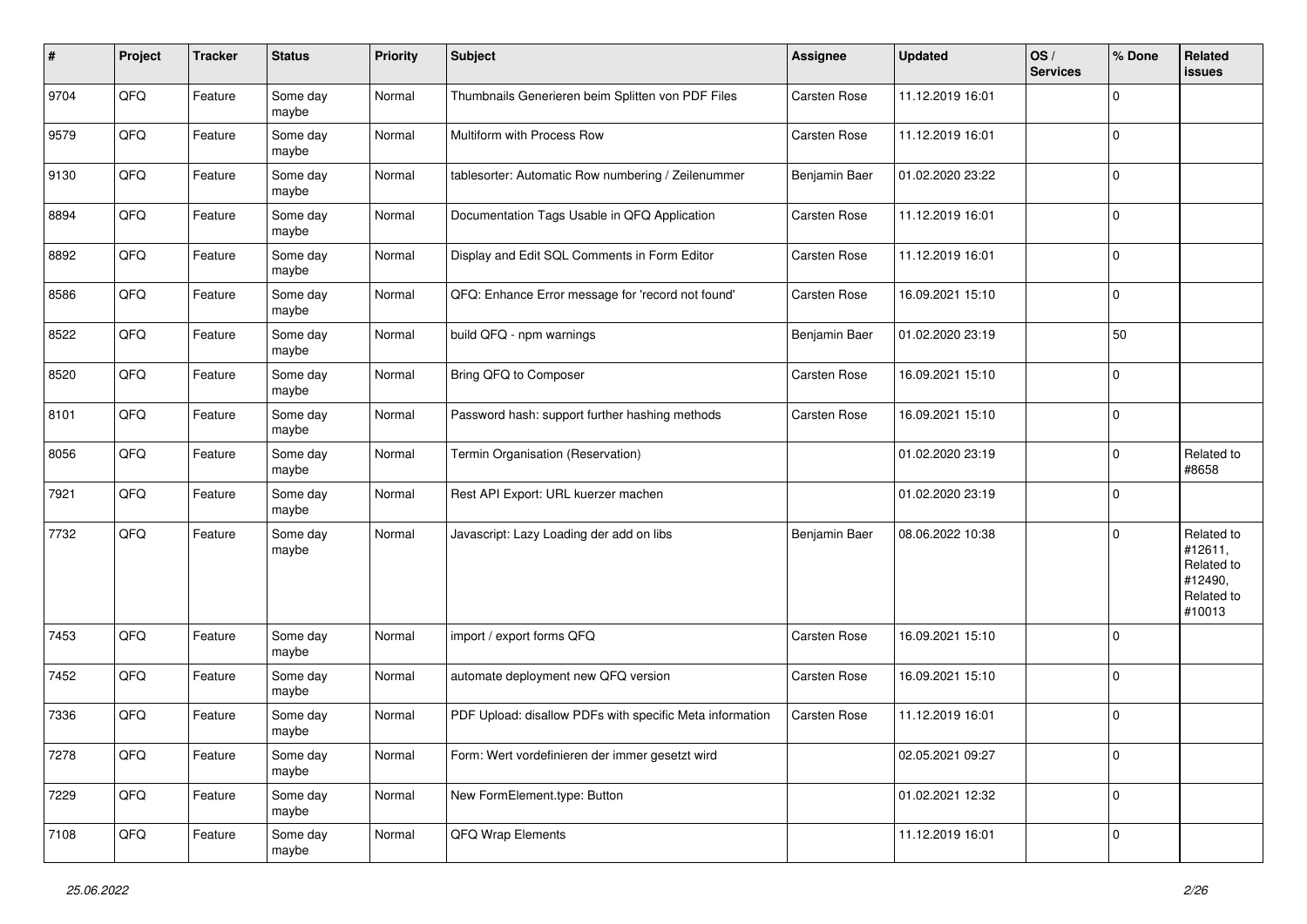| $\pmb{\#}$ | Project | <b>Tracker</b> | <b>Status</b>     | <b>Priority</b> | Subject                                                                                        | Assignee      | <b>Updated</b>   | OS/<br><b>Services</b> | % Done      | <b>Related</b><br><b>issues</b> |
|------------|---------|----------------|-------------------|-----------------|------------------------------------------------------------------------------------------------|---------------|------------------|------------------------|-------------|---------------------------------|
| 7107       | QFQ     | Feature        | Some day<br>maybe | Normal          | Showcase Registration Tool: Anmeldung / Administration :<br>Liste Anmeldungen / Emaileinaldung | Carsten Rose  | 11.12.2019 16:01 |                        | $\Omega$    |                                 |
| 7106       | QFQ     | Feature        | Some dav<br>maybe | Normal          | Beispiel Nummerierung von Rows in Report                                                       |               | 11.12.2019 16:01 |                        | $\mathbf 0$ |                                 |
| 7105       | QFQ     | Feature        | Some day<br>maybe | Normal          | Beispiel wie man in einer zweiten Tabelle speichert.                                           |               | 11.12.2019 16:01 |                        | $\mathbf 0$ |                                 |
| 7104       | QFQ     | Feature        | Some day<br>maybe | Normal          | Manual: hint about escaping if '\r' appears in mail body                                       |               | 11.12.2019 16:01 |                        | $\mathbf 0$ |                                 |
| 7100       | QFQ     | Feature        | Some day<br>maybe | Normal          | Download: log access, max downloads, time limit                                                |               | 01.02.2020 23:19 |                        | $\mathbf 0$ |                                 |
| 6992       | QFQ     | Feature        | Some day<br>maybe | Normal          | DB exception: Syntax Highlight                                                                 |               | 11.12.2019 16:01 |                        | $\mathbf 0$ | Related to<br>#5450             |
| 6972       | QFQ     | Feature        | Some day<br>maybe | Normal          | Fabric Clipboard / cross browser tab                                                           | Benjamin Baer | 01.02.2020 23:21 |                        | $\mathbf 0$ |                                 |
| 6970       | QFQ     | Feature        | Some day<br>maybe | Normal          | tablesorter: default fuer 'sortReset' aendern von 'Ctrl' zu 'Alt'                              | Benjamin Baer | 01.02.2020 23:21 |                        | $\Omega$    |                                 |
| 6715       | QFQ     | Feature        | Some day<br>maybe | Normal          | Code-Refactoring: dbArray vereinheitlichen                                                     | Carsten Rose  | 11.12.2019 16:02 |                        | $\Omega$    |                                 |
| 6704       | QFQ     | Feature        | Some day<br>maybe | Normal          | Upload Mode: Bilder in Notizen rechts sollen aktuellen<br>Upload repräsentieren.               |               | 01.02.2020 23:19 |                        | $\mathbf 0$ | Related to<br>#3264             |
| 6515       | QFQ     | Feature        | Some dav<br>maybe | Normal          | Formular: Felder dynamisch ein/ausblenden                                                      |               | 11.12.2019 16:02 |                        | $\mathbf 0$ |                                 |
| 6299       | QFQ     | Feature        | Some day<br>maybe | Normal          | Attack detection: log table with invalid SIP access                                            |               | 11.12.2019 16:02 |                        | $\mathbf 0$ | Related to<br>#3947             |
| 6288       | QFQ     | Feature        | Some day<br>maybe | Normal          | Best Practice: Erklaeren wie man ein Formular ganz in<br>'weiss' erstellen kann                |               | 11.12.2019 16:02 |                        | $\pmb{0}$   |                                 |
| 6084       | QFQ     | Feature        | Some day<br>maybe | Normal          | New escape type: 'D' - convert date                                                            |               | 01.02.2020 23:19 |                        | $\mathbf 0$ |                                 |
| 6083       | QFQ     | Feature        | Some day<br>maybe | Normal          | Dynamic Update: Value Check via SQL                                                            |               | 11.12.2019 16:02 |                        | $\Omega$    |                                 |
| 5983       | QFQ     | Feature        | Some day<br>maybe | Normal          | Form Submit (save & update): normalize date/-time FE                                           | Carsten Rose  | 01.02.2020 23:19 |                        | $\mathbf 0$ |                                 |
| 5923       | QFQ     | Feature        | Some day<br>maybe | Normal          | fillStoreSystemBySqlLate                                                                       |               | 01.02.2020 23:19 |                        | $\Omega$    |                                 |
| 5895       | QFQ     | Feature        | Some day<br>maybe | Normal          | Tutorial: List of all QFQ Features                                                             |               | 01.02.2020 23:19 |                        | $\mathbf 0$ |                                 |
| 5893       | QFQ     | Feature        | Some day<br>maybe | Normal          | Edit on double-click                                                                           |               | 01.02.2020 23:19 |                        | $\Omega$    | Related to<br>#5894             |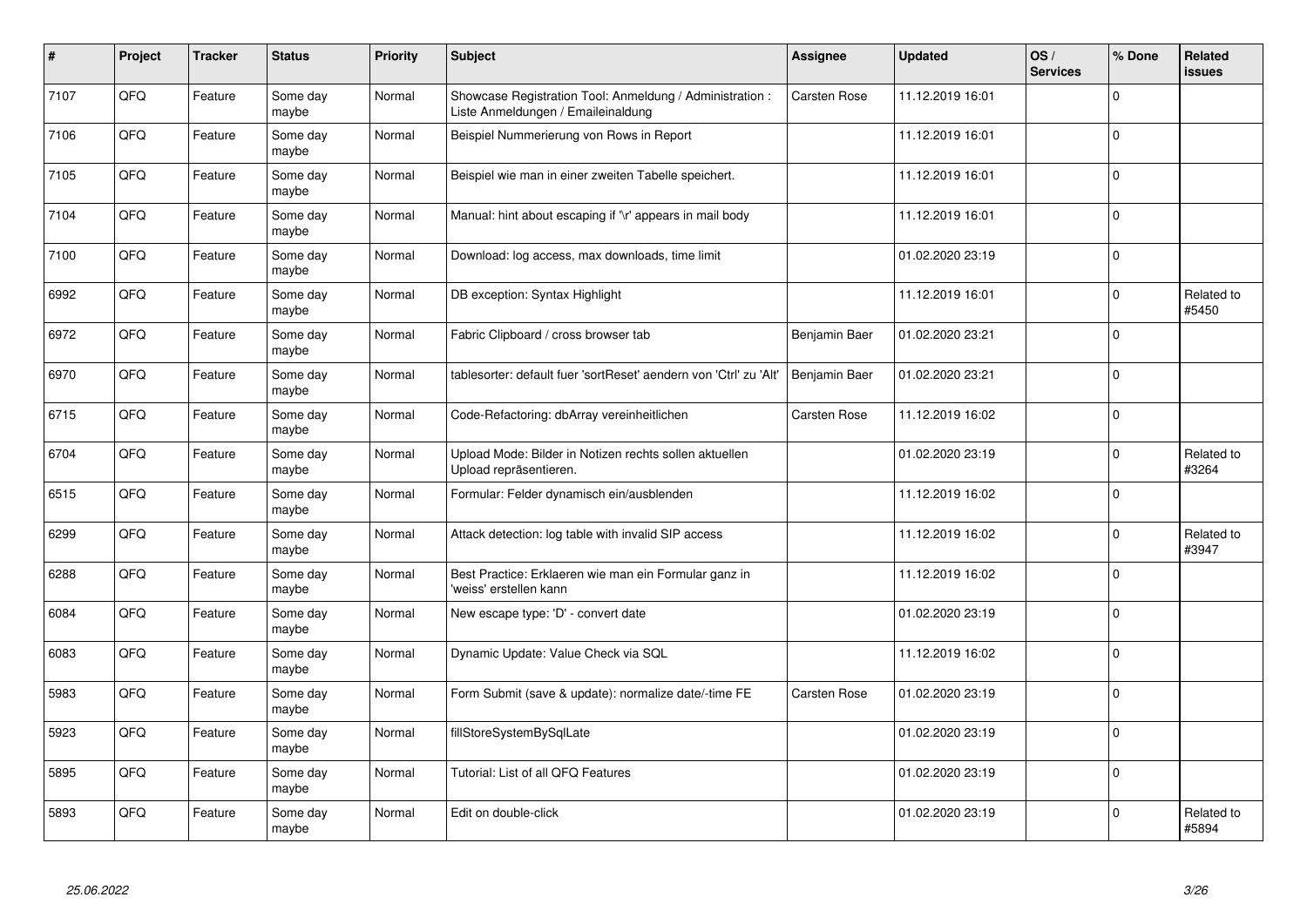| #    | Project | <b>Tracker</b> | <b>Status</b>     | <b>Priority</b> | <b>Subject</b>                                                                    | <b>Assignee</b>     | <b>Updated</b>   | OS/<br><b>Services</b> | % Done      | Related<br>issues                           |
|------|---------|----------------|-------------------|-----------------|-----------------------------------------------------------------------------------|---------------------|------------------|------------------------|-------------|---------------------------------------------|
| 5892 | QFQ     | Feature        | Some day<br>maybe | Normal          | QFQ should use T3 API to manipulate FE GROUP<br>membership                        |                     | 01.02.2020 23:20 |                        | $\mathbf 0$ |                                             |
| 5852 | QFQ     | Feature        | Some day<br>maybe | Normal          | Logging: mail.log / sql.log - im FE anzeigen und via AJAX<br>aktualisieren        | Carsten Rose        | 01.02.2020 23:19 |                        | $\mathbf 0$ | Related to<br>#5885                         |
| 5851 | QFQ     | Feature        | Some day<br>maybe | Normal          | Queue System implementieren: MQTT, RabbitMQ                                       |                     | 01.02.2020 23:20 |                        | $\mathbf 0$ | Related to<br>#5715                         |
| 5850 | QFQ     | Feature        | Some day<br>maybe | Normal          | Deployment: In QFQ Doc best practice fuer zeitgemaesses<br>Deployment beschreiben |                     | 01.02.2020 23:20 |                        | $\mathbf 0$ |                                             |
| 5805 | QFQ     | Feature        | Some day<br>maybe | Normal          | TypeAHead SQL value instead of key stored                                         |                     | 01.02.2020 23:19 |                        | $\mathbf 0$ | Related to<br>#5444                         |
| 5783 | QFQ     | Feature        | Some day<br>maybe | Normal          | <b>BPMN View/Edit</b>                                                             |                     | 11.12.2019 16:02 |                        | $\mathbf 0$ |                                             |
| 5665 | QFQ     | Feature        | Some day<br>maybe | Normal          | Versuch das '{{!' nicht mehr noetig ist.                                          | Carsten Rose        | 01.02.2020 23:20 |                        | $\mathbf 0$ | Related to<br>#7432,<br>Related to<br>#7434 |
| 5579 | QFQ     | Feature        | Some day<br>maybe | Normal          | Enhance Doc / Presentation: variable type 'link column type'                      | Carsten Rose        | 01.02.2020 23:19 |                        | $\mathbf 0$ |                                             |
| 5548 | QFQ     | Feature        | Some day<br>maybe | Normal          | 801 Textfiles/Scriptfiles als Thumbnail                                           | Carsten Rose        | 07.03.2022 16:26 |                        | $\mathbf 0$ |                                             |
| 5480 | QFQ     | Feature        | Some day<br>maybe | Normal          | QFQ: Dokumentation mit Screenshots versehen                                       | <b>Carsten Rose</b> | 01.02.2020 23:20 |                        | $\mathbf 0$ | Related to<br>#9879                         |
| 5455 | QFQ     | Feature        | Some day<br>maybe | Normal          | Mail Redirects grld abhaengig                                                     |                     | 01.02.2020 23:20 |                        | $\mathbf 0$ |                                             |
| 5452 | QFQ     | Feature        | Some day<br>maybe | Normal          | Thumbnails from PDF: bad quality                                                  |                     | 01.02.2020 23:20 |                        | $\mathbf 0$ |                                             |
| 5428 | QFQ     | Feature        | Some day<br>maybe | Normal          | secure thumbnail: late render on access.                                          | Carsten Rose        | 01.02.2020 23:20 |                        | $\mathbf 0$ |                                             |
| 5389 | QFQ     | Feature        | Some day<br>maybe | Normal          | QFQ Design: Multline label / note                                                 | Benjamin Baer       | 01.02.2020 23:19 |                        | $\mathbf 0$ |                                             |
| 5342 | QFQ     | Feature        | Some day<br>maybe | Normal          | link - with HTML Attributes                                                       |                     | 01.02.2020 23:20 |                        | $\mathbf 0$ | Related to<br>#14077                        |
| 5160 | QFQ     | Feature        | Some day<br>maybe | Normal          | QFQ collaborative / together.js, ShareJS, y-js, collaborative,                    |                     | 11.12.2019 16:02 |                        | $\mathbf 0$ |                                             |
| 5132 | QFQ     | Feature        | Some day<br>maybe | Normal          | Error Message sendmail missing attachment: more details                           | Carsten Rose        | 01.02.2020 23:19 |                        | $\mathbf 0$ |                                             |
| 5129 | QFQ     | Feature        | Some day<br>maybe | Normal          | Reports: SQL fuer x Achse und y Achse                                             |                     | 11.12.2019 16:02 |                        | $\mathbf 0$ |                                             |
| 5024 | QFQ     | Feature        | Some day<br>maybe | Normal          | Fabric: Generate PDF with edits                                                   | Benjamin Baer       | 01.02.2020 23:20 |                        | $\mathbf 0$ | Related to<br>#10704                        |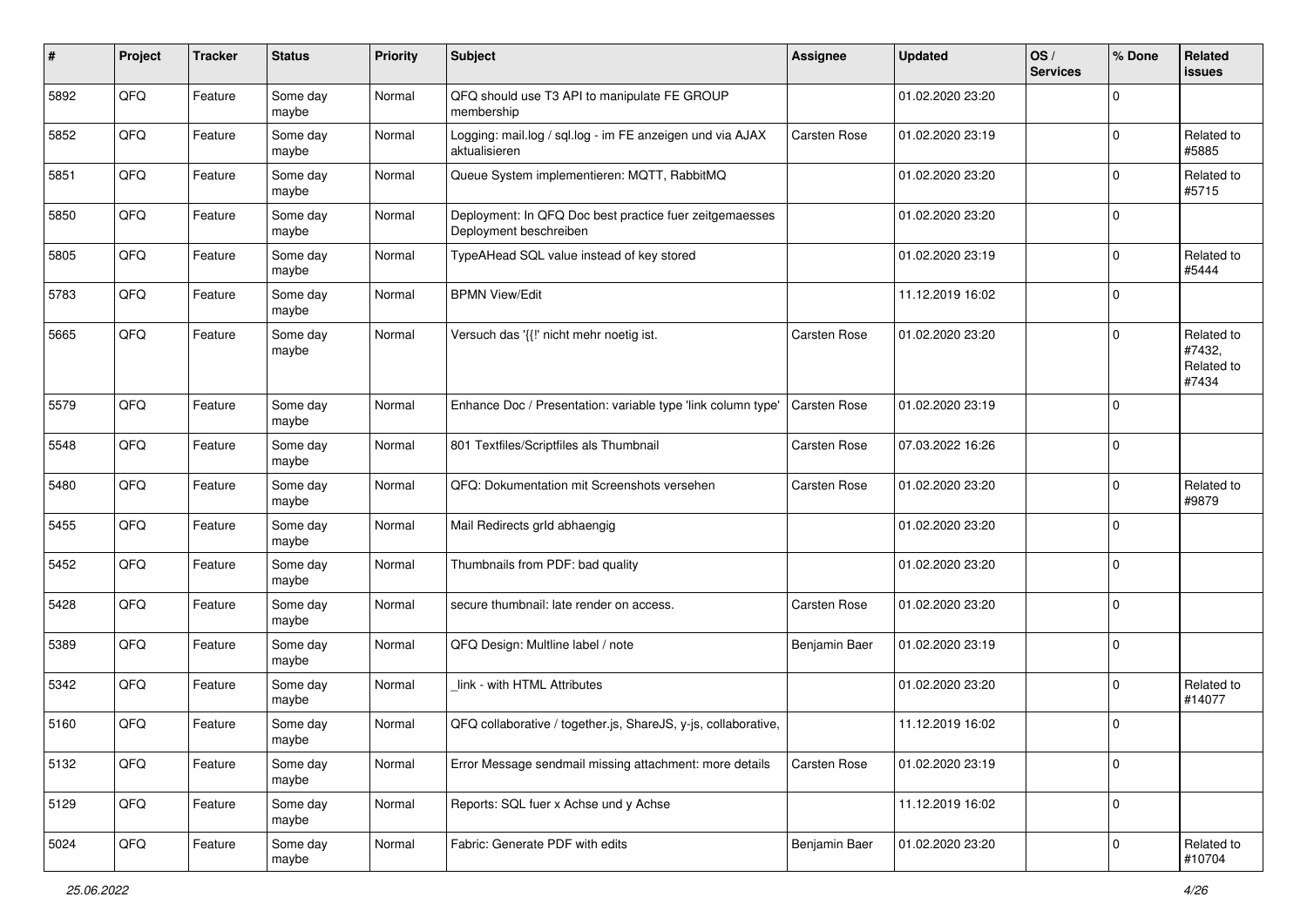| $\pmb{\sharp}$ | Project | <b>Tracker</b> | <b>Status</b>     | <b>Priority</b> | <b>Subject</b>                                                                                                                                                | Assignee     | <b>Updated</b>   | OS/<br><b>Services</b> | % Done      | <b>Related</b><br><b>issues</b> |
|----------------|---------|----------------|-------------------|-----------------|---------------------------------------------------------------------------------------------------------------------------------------------------------------|--------------|------------------|------------------------|-------------|---------------------------------|
| 4974           | QFQ     | Feature        | Some day<br>maybe | Normal          | Long polling - inform all listening clients of changes                                                                                                        |              | 11.12.2019 16:02 |                        | $\Omega$    |                                 |
| 4956           | QFQ     | Feature        | Some day<br>maybe | Normal          | Sendmail: Benutzerdefinierte Headers                                                                                                                          | Carsten Rose | 11.12.2019 16:02 |                        | $\mathbf 0$ |                                 |
| 4872           | QFQ     | Feature        | Some day<br>maybe | Normal          | Fields of Typo3 page available in STORE_TYPO3                                                                                                                 | Carsten Rose | 01.02.2020 23:19 |                        | $\Omega$    |                                 |
| 4869           | QFQ     | Feature        | Some day<br>maybe | Normal          | Dynamic Update (show, hide, readonly?, required?) for<br><b>Template Group Elements</b>                                                                       | Carsten Rose | 01.02.2020 23:19 |                        | $\mathbf 0$ | Related to<br>#4865             |
| 4839           | QFQ     | Feature        | Some day<br>maybe | Normal          | qfq-handle in <head> Abschnitt</head>                                                                                                                         | Carsten Rose | 11.12.2019 16:02 |                        | $\mathbf 0$ |                                 |
| 4816           | QFQ     | Feature        | Some day<br>maybe | Normal          | Templates for QFQ Reports (Tables, Radios, )                                                                                                                  |              | 01.02.2020 23:20 |                        | $\Omega$    |                                 |
| 4757           | QFQ     | Feature        | Some day<br>maybe | Normal          | Test subrecord: download links ok? Links ok?                                                                                                                  | Carsten Rose | 01.02.2020 23:20 |                        | $\mathbf 0$ |                                 |
| 4719           | QFQ     | Feature        | Some day<br>maybe | Normal          | Custom Message in Client in case of 'Browser tab close,<br>modification will be lost'                                                                         |              | 01.02.2020 23:20 |                        | $\mathbf 0$ |                                 |
| 4652           | QFQ     | Feature        | Some day<br>maybe | Normal          | UZH CD: Weiterleitung auf benutzerdefinierte 403/404 Seite                                                                                                    | Carsten Rose | 01.02.2020 23:20 |                        | $\mathbf 0$ |                                 |
| 4650           | QFQ     | Feature        | Some day<br>maybe | Normal          | Convert html to doc/rtf                                                                                                                                       | Carsten Rose | 01.02.2020 23:20 |                        | $\mathbf 0$ | Related to<br>#10704            |
| 4640           | QFQ     | Feature        | Some day<br>maybe | Normal          | Rename System Forms                                                                                                                                           |              | 01.02.2020 23:20 |                        | $\mathbf 0$ |                                 |
| 4627           | QFQ     | Feature        | Some day<br>maybe | Normal          | dbupdate: all tables - check 'create', 'modified' if it is<br>possible to change to default 'CURRENT_TIMESTAMP' and<br>modified 'ON UPDATE CURRENT TIMESTAMP' |              | 01.02.2020 23:20 |                        | $\mathbf 0$ |                                 |
| 4626           | QFQ     | Feature        | Some day<br>maybe | Normal          | Mobile View: 'classBody=qfq-form-right' makes no sense                                                                                                        |              | 01.02.2020 23:20 |                        | $\mathbf 0$ |                                 |
| 4606           | QFQ     | Feature        | Some day<br>maybe | Normal          | link: qualifier to render bootstrap button                                                                                                                    | Carsten Rose | 01.02.2020 23:19 |                        | $\pmb{0}$   |                                 |
| 4551           | QFQ     | Feature        | Some day<br>maybe | Normal          | Set 'pills' via dynamicUpdate to show/hide/disabled                                                                                                           |              | 01.02.2020 23:20 |                        | $\mathbf 0$ | Related to<br>#3752             |
| 4536           | QFQ     | Feature        | Some day<br>maybe | Normal          | FE upload: problem with delete if mutliple uploads an<br>FE.name="                                                                                            |              | 01.02.2020 23:20 |                        | $\pmb{0}$   |                                 |
| 4446           | QFQ     | Feature        | Some day<br>maybe | Normal          | New FE get same feldContainerId as last modifed FE                                                                                                            |              | 01.02.2020 23:20 |                        | $\Omega$    |                                 |
| 4445           | QFQ     | Feature        | Some day<br>maybe | Normal          | template group: Option to simulate fieldset                                                                                                                   |              | 28.06.2021 14:11 |                        | $\mathbf 0$ |                                 |
| 4444           | QFQ     | Feature        | Some day<br>maybe | Normal          | FE.type=upload: detect mime type                                                                                                                              |              | 11.12.2019 16:02 |                        | $\mathbf 0$ | Related to<br>#4303             |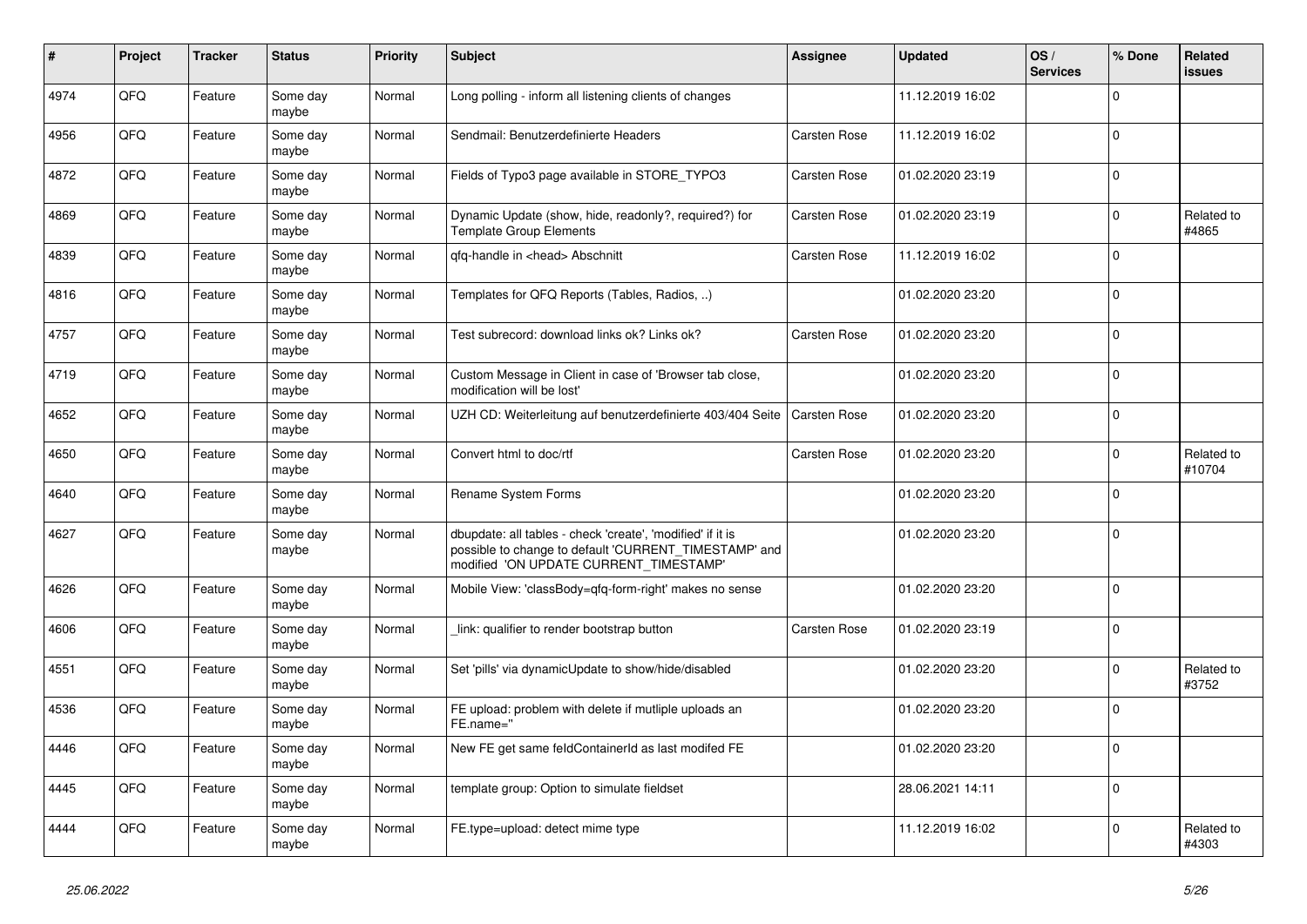| #    | Project | <b>Tracker</b> | <b>Status</b>     | Priority | <b>Subject</b>                                                                                                          | <b>Assignee</b> | <b>Updated</b>   | OS/<br><b>Services</b> | % Done      | <b>Related</b><br><b>issues</b>             |
|------|---------|----------------|-------------------|----------|-------------------------------------------------------------------------------------------------------------------------|-----------------|------------------|------------------------|-------------|---------------------------------------------|
| 4443 | QFQ     | Feature        | Some day<br>maybe | Normal   | Form: multiple secondary tables                                                                                         |                 | 01.02.2020 23:20 |                        | $\Omega$    |                                             |
| 4442 | QFQ     | Feature        | Some day<br>maybe | Normal   | Special Column Name: _link - new symbol G (Glyph) to<br>choose any available symbol                                     |                 | 11.12.2019 16:02 |                        | $\mathbf 0$ |                                             |
| 4440 | QFQ     | Feature        | Some day<br>maybe | Normal   | Manual.rst: explain how to. expand PHP Session to 4h                                                                    |                 | 11.12.2019 16:02 |                        | $\mathbf 0$ |                                             |
| 4439 | QFQ     | Feature        | Some day<br>maybe | Normal   | Log: report all actions fired by an FE Element, incl. the<br>original directive (slaveld, sqllnsert, )                  |                 | 01.02.2020 23:20 |                        | $\mathbf 0$ | Related to<br>#4432,<br>Related to<br>#5458 |
| 4435 | QFQ     | Feature        | Some day<br>maybe | Normal   | Report: striptags - specify allowed tags                                                                                |                 | 01.02.2020 23:20 |                        | $\Omega$    |                                             |
| 4433 | QFQ     | Feature        | Some day<br>maybe | Normal   | Log when SIP will be destroyed by QFQ for any (security)<br>reason                                                      |                 | 01.02.2020 23:20 |                        | $\Omega$    | Related to<br>#4432,<br>Related to<br>#5458 |
| 4420 | QFQ     | Feature        | Some day<br>maybe | Normal   | Client: Local Storage - store the changes of a form, local in<br>the browser.                                           | Benjamin Baer   | 11.12.2019 16:02 |                        | $\mathbf 0$ |                                             |
| 4365 | QFQ     | Feature        | Some day<br>maybe | Normal   | Multi Language: new way of config                                                                                       | Carsten Rose    | 01.02.2020 23:20 |                        | $\mathbf 0$ |                                             |
| 4349 | QFQ     | Feature        | Some day<br>maybe | Normal   | link download: downloaded external URL to<br>deliver/concatenate - check mimetipe and handle it correctly               | Carsten Rose    | 11.12.2019 16:02 |                        | $\mathbf 0$ |                                             |
| 4343 | QFQ     | Feature        | Some day<br>maybe | Normal   | Link: Classifier to add 'attributes'                                                                                    | Carsten Rose    | 01.02.2020 23:20 |                        | $\mathbf 0$ | Related to<br>#14077                        |
| 4330 | QFQ     | Feature        | Some day<br>maybe | Normal   | Error Message: report missing {{ / }} in sqlUpdate, sqlInsert,<br>sqlDelete, sqlAfter, sqlBefore in FE action elements. | Carsten Rose    | 01.02.2020 23:20 |                        | $\Omega$    |                                             |
| 4259 | QFQ     | Feature        | Some day<br>maybe | Normal   | Instant trigger a cron job                                                                                              | Carsten Rose    | 11.12.2019 16:03 |                        | $\mathbf 0$ |                                             |
| 4258 | QFQ     | Feature        | Some day<br>maybe | High     | System Defaults: Forms                                                                                                  | Carsten Rose    | 03.05.2021 21:14 |                        | $\mathbf 0$ |                                             |
| 4197 | QFQ     | Feature        | Some day<br>maybe | Normal   | Unit Test fuer JSON Stream von QuickFormQuery.php ><br>doForm()                                                         | Carsten Rose    | 11.12.2019 16:03 |                        | $\mathbf 0$ |                                             |
| 4027 | QFQ     | Feature        | Some day<br>maybe | Normal   | Missing: orange 'check' / 'bullet'                                                                                      |                 | 11.12.2019 16:03 |                        | $\mathbf 0$ |                                             |
| 4026 | QFQ     | Feature        | Some day<br>maybe | Normal   | sqlLog.sql: log number of FE.id                                                                                         | Carsten Rose    | 11.12.2019 16:03 |                        | $\mathbf 0$ | Related to<br>#5458                         |
| 4018 | QFQ     | Feature        | Some day<br>maybe | Normal   | typeahead: solve problem with potential long query<br>parameter                                                         | Carsten Rose    | 11.12.2019 16:03 |                        | $\mathbf 0$ |                                             |
| 3991 | QFQ     | Feature        | Some day<br>maybe | Normal   | report: Columnname '_skipWrap' skips 'fbeg', 'fend'                                                                     | Carsten Rose    | 11.12.2019 16:03 |                        | $\mathbf 0$ |                                             |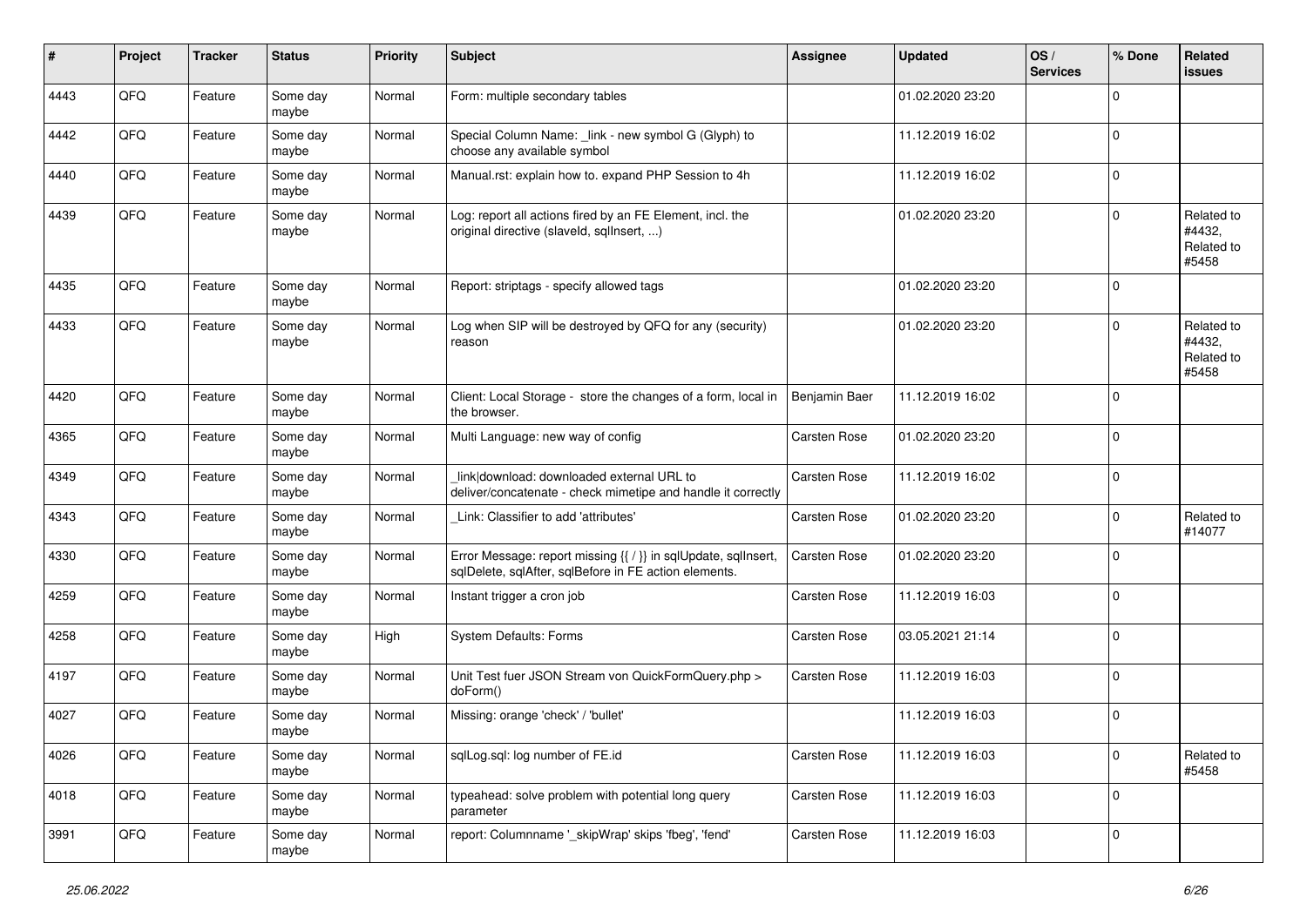| #    | Project | <b>Tracker</b> | <b>Status</b>     | <b>Priority</b> | <b>Subject</b>                                                                                                                                           | <b>Assignee</b>     | <b>Updated</b>   | OS/<br><b>Services</b> | % Done      | Related<br><b>issues</b>                    |
|------|---------|----------------|-------------------|-----------------|----------------------------------------------------------------------------------------------------------------------------------------------------------|---------------------|------------------|------------------------|-------------|---------------------------------------------|
| 3990 | QFQ     | Feature        | Some day<br>maybe | High            | custom class definition: add space automatically                                                                                                         | Carsten Rose        | 03.05.2021 21:14 |                        | $\Omega$    |                                             |
| 3967 | QFQ     | Feature        | Some day<br>maybe | High            | Report: Checkbox, Radio, Dropdown, Input welches ohne<br>Submit funktioniert - 'Inline-Form'                                                             | Carsten Rose        | 03.05.2021 21:14 |                        | $\mathbf 0$ |                                             |
| 3947 | QFQ     | Feature        | Some day<br>maybe | Normal          | Attack detectect: logout current user                                                                                                                    | Carsten Rose        | 11.12.2019 16:03 |                        | $\mathbf 0$ | Related to<br>#5458,<br>Related to<br>#6299 |
| 3942 | QFQ     | Feature        | Some day<br>maybe | Normal          | Action Elemente: neu generierte IDs via FE weitergeben                                                                                                   | Carsten Rose        | 11.12.2019 16:03 |                        | $\mathbf 0$ | Related to<br>#3941                         |
| 3941 | QFQ     | Feature        | Some day<br>maybe | Normal          | sqlAfter: es sollten mehrere moeglich sein                                                                                                               | Carsten Rose        | 11.12.2019 16:03 |                        | 0           | Related to<br>#3942                         |
| 3905 | QFQ     | Feature        | Some day<br>maybe | Normal          | Documentation: Best Practice anhand eines Online<br>Bewerbungstools                                                                                      | Carsten Rose        | 11.12.2019 16:03 |                        | $\mathbf 0$ |                                             |
| 3900 | QFQ     | Feature        | Some day<br>maybe | Normal          | Extend documentation of 'Copy / Paste'                                                                                                                   | Carsten Rose        | 11.12.2019 16:03 |                        | $\mathbf 0$ | Related to<br>#3899                         |
| 3880 | QFQ     | Feature        | Some day<br>maybe | Normal          | Form 'Form': anlegen einer Tabelle                                                                                                                       |                     | 14.01.2021 10:12 |                        | $\mathbf 0$ |                                             |
| 3879 | QFQ     | Feature        | Some day<br>maybe | Normal          | Form 'FormElement': Beim Feld 'name' rechts in der Notiz<br>einen Link einblenden - a) aktuelle Definition anzeigen, b)<br>Spalte in der Tabelle anlegen |                     | 11.12.2019 16:03 |                        | $\mathbf 0$ |                                             |
| 3878 | QFQ     | Feature        | Some day<br>maybe | Normal          | Form 'FormElement': Spalte 'name' typeAhead mit<br>Spaltennamen der Primarytable.                                                                        |                     | 11.12.2019 16:03 |                        | $\mathbf 0$ |                                             |
| 3877 | QFQ     | Feature        | Some day<br>maybe | Normal          | FormEditor: die Felder die aktuell nicht gebraucht werden<br>nur auf readonly/disabled setzen (nicht ausblenden > das<br>irritiert.                      | Carsten Rose        | 11.12.2019 16:03 |                        | $\mathbf 0$ |                                             |
| 3848 | QFQ     | Feature        | Some day<br>maybe | High            | Antivirus check fuer Upload files in qfq?                                                                                                                | Carsten Rose        | 03.05.2021 21:14 |                        | $\mathbf 0$ | Related to<br>#4131                         |
| 3708 | QFQ     | Feature        | Some day<br>maybe | Normal          | Form: input - 'specialchars', 'none'  gewisse tags<br>erlauben, andere verbieten                                                                         | Carsten Rose        | 11.12.2019 16:02 |                        | $\mathbf 0$ | Related to<br>#14320                        |
| 3692 | QFQ     | Feature        | Some day<br>maybe | Normal          | QFQ Webseite                                                                                                                                             | Benjamin Baer       | 11.12.2019 16:02 |                        | $\mathbf 0$ | Related to<br>#5033                         |
| 3677 | QFQ     | Feature        | Some day<br>maybe | Normal          | wkhtmltopdf: FE User access prohibited, if client IP changes<br>- \$TYPO3 CONF VARS[FE][lockIP]                                                          | <b>Carsten Rose</b> | 11.12.2019 16:02 |                        | $\mathbf 0$ |                                             |
| 3666 | QFQ     | Feature        | Some day<br>maybe | Normal          | a) Performance Messung: mysql_real_escape_string() im<br>Vergleich zu str_replace(), b) doppeltes Aufrufen von<br>mysql_real_escape_string()             | Carsten Rose        | 11.12.2019 16:02 |                        | $\mathbf 0$ |                                             |
| 3646 | QFQ     | Feature        | Some day<br>maybe | Normal          | Moeglichkeit HTML Tags in Reports auszugeben (zu<br>enkodieren: htmlspecialchars)                                                                        |                     | 11.12.2019 16:02 |                        | $\mathbf 0$ | Related to<br>#14320                        |
| 3617 | QFQ     | Feature        | Some day<br>maybe | Normal          | Load javascripts at bottom                                                                                                                               |                     | 11.12.2019 16:02 |                        | 0           |                                             |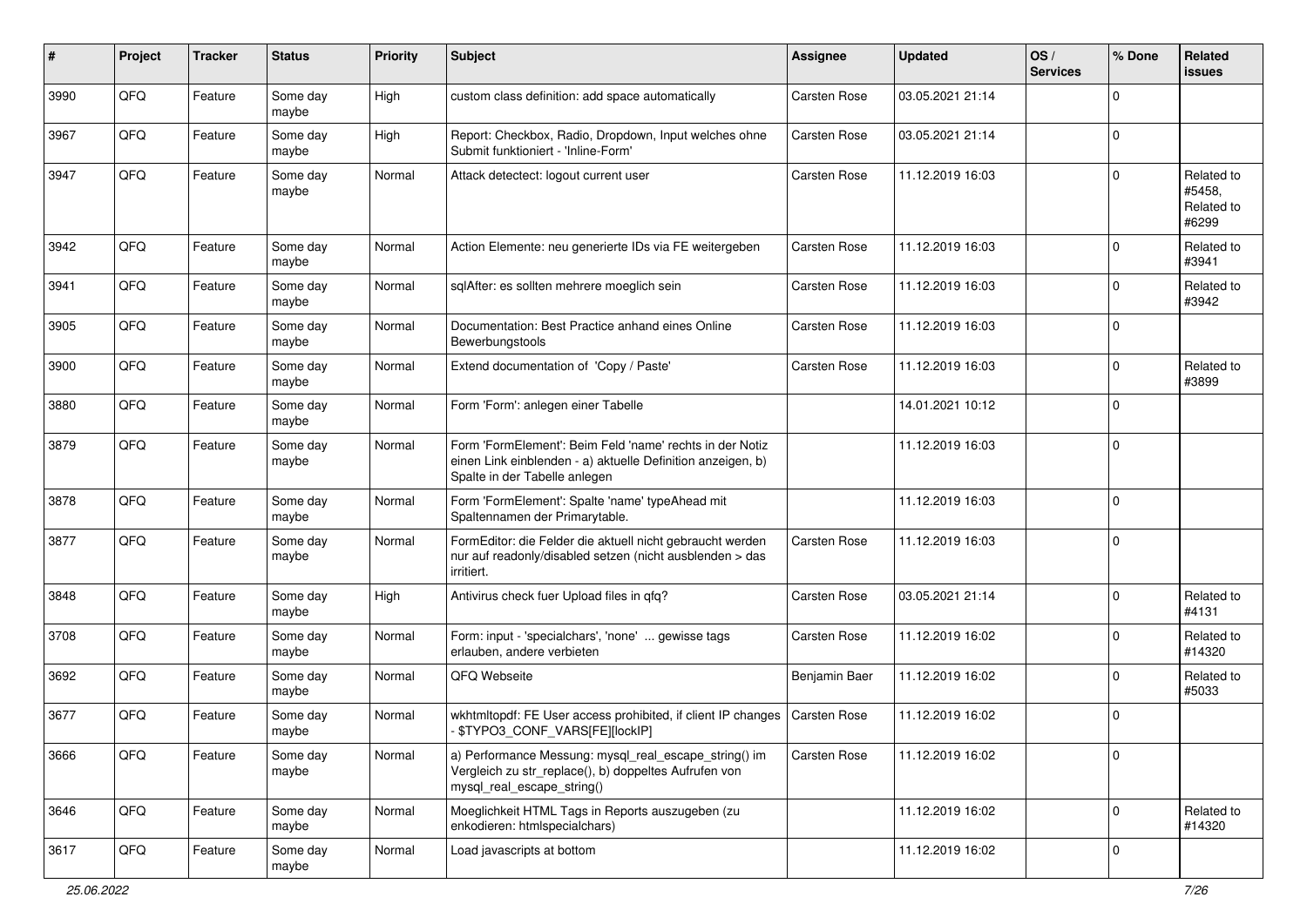| #    | Project | <b>Tracker</b> | <b>Status</b>     | <b>Priority</b> | <b>Subject</b>                                                                                                     | <b>Assignee</b> | <b>Updated</b>   | OS/<br><b>Services</b> | % Done      | <b>Related</b><br>issues                    |
|------|---------|----------------|-------------------|-----------------|--------------------------------------------------------------------------------------------------------------------|-----------------|------------------|------------------------|-------------|---------------------------------------------|
| 3567 | QFQ     | Feature        | Some day<br>maybe | Low             | 'Save', 'Close', 'New' als FormElement                                                                             |                 | 11.12.2019 16:02 |                        | $\mathbf 0$ |                                             |
| 3537 | QFQ     | Feature        | Some day<br>maybe | Low             | SHOW COLUMNS FROM tableName - Extend '{{!'<br>definition                                                           | Carsten Rose    | 11.12.2019 16:02 |                        | $\mathbf 0$ |                                             |
| 3495 | QFQ     | Feature        | Some day<br>maybe | Normal          | Predifined Parameter werden nicht in '+' (add new record)<br>SIP gerendert.                                        |                 | 11.12.2019 16:02 |                        | $\mathbf 0$ |                                             |
| 3458 | QFQ     | Feature        | Some day<br>maybe | Normal          | Display 'Edit Form Element'-Checkbox on form: should<br>depend on FE Group                                         | Carsten Rose    | 11.12.2019 16:02 |                        | 0           | Related to<br>#3447                         |
| 3457 | QFQ     | Feature        | Some day<br>maybe | Normal          | LDAP: concat multi values to one single entry                                                                      | Carsten Rose    | 11.12.2019 16:02 |                        | $\mathbf 0$ |                                             |
| 3415 | QFQ     | Feature        | Some day<br>maybe | Normal          | FE Login Box Templatefile                                                                                          | Benjamin Baer   | 11.12.2019 16:02 |                        | $\mathbf 0$ |                                             |
| 3402 | QFQ     | Feature        | Some day<br>maybe | Normal          | Syntax Highlighting via CodeMirror                                                                                 | Carsten Rose    | 11.12.2019 16:02 |                        | 100         | Related to<br>#3207                         |
| 3385 | QFQ     | Feature        | Some day<br>maybe | Normal          | templateGroup: insert/update/delete non primary records                                                            | Carsten Rose    | 11.12.2019 16:02 |                        | $\mathbf 0$ |                                             |
| 3350 | QFQ     | Feature        | Some day<br>maybe | Normal          | FormEditor: Hilfetext hinter 'checktype'                                                                           | Carsten Rose    | 11.12.2019 16:02 |                        | $\mathbf 0$ |                                             |
| 3332 | QFQ     | Feature        | Some day<br>maybe | Normal          | Uploads: Thumbnails, Details zum hochgeladenen File                                                                | Carsten Rose    | 11.12.2019 16:02 |                        | 0           | Related to<br>#3264,<br>Related to<br>#5333 |
| 3331 | QFQ     | Feature        | Some day<br>maybe | Normal          | Default Tooltip fuer _page? Links: mit Form und Record ID                                                          | Carsten Rose    | 11.12.2019 16:02 |                        | $\mathbf 0$ |                                             |
| 3291 | QFQ     | Feature        | Some day<br>maybe | Normal          | AutoCron websiteToken                                                                                              | Carsten Rose    | 11.12.2019 16:02 |                        | 0           | Related to<br>#4250                         |
| 3285 | QFQ     | Feature        | Some day<br>maybe | Normal          | Zeichenlimit pro Feld: textarea / editor                                                                           | Carsten Rose    | 11.12.2019 16:02 |                        | $\mathbf 0$ |                                             |
| 3273 | QFQ     | Feature        | Some day<br>maybe | Low             | Dirty Flag in Form                                                                                                 | Carsten Rose    | 11.12.2019 16:02 |                        | $\mathbf 0$ |                                             |
| 3267 | QFQ     | Feature        | Some day<br>maybe | Normal          | 2 Forms auf einer Seite: real + Read only                                                                          | Carsten Rose    | 11.12.2019 16:03 |                        | $\mathbf 0$ |                                             |
| 3216 | QFQ     | Feature        | Some day<br>maybe | Normal          | dynamic update für checkbox label2                                                                                 | Carsten Rose    | 11.12.2019 16:03 |                        | 0           | Related to<br>#2081                         |
| 2995 | QFQ     | Feature        | Some day<br>maybe | Normal          | Dropdown JQuery Plugin: 'chosen' - Moeglichkeit um Select<br>Listen mehr Funktion zu geben. Kein Bootstrap noetig. | Carsten Rose    | 11.12.2019 16:03 |                        | $\mathbf 0$ |                                             |
| 2950 | QFQ     | Feature        | Some day<br>maybe | Normal          | Inhalt QFQ Records als File                                                                                        |                 | 11.12.2019 16:03 |                        | $\mathbf 0$ |                                             |
| 2084 | QFQ     | Feature        | Some day<br>maybe | Normal          | Mailto mit encryption: Subrecord                                                                                   | Carsten Rose    | 11.12.2019 16:03 |                        | $\mathbf 0$ | Related to<br>#2082                         |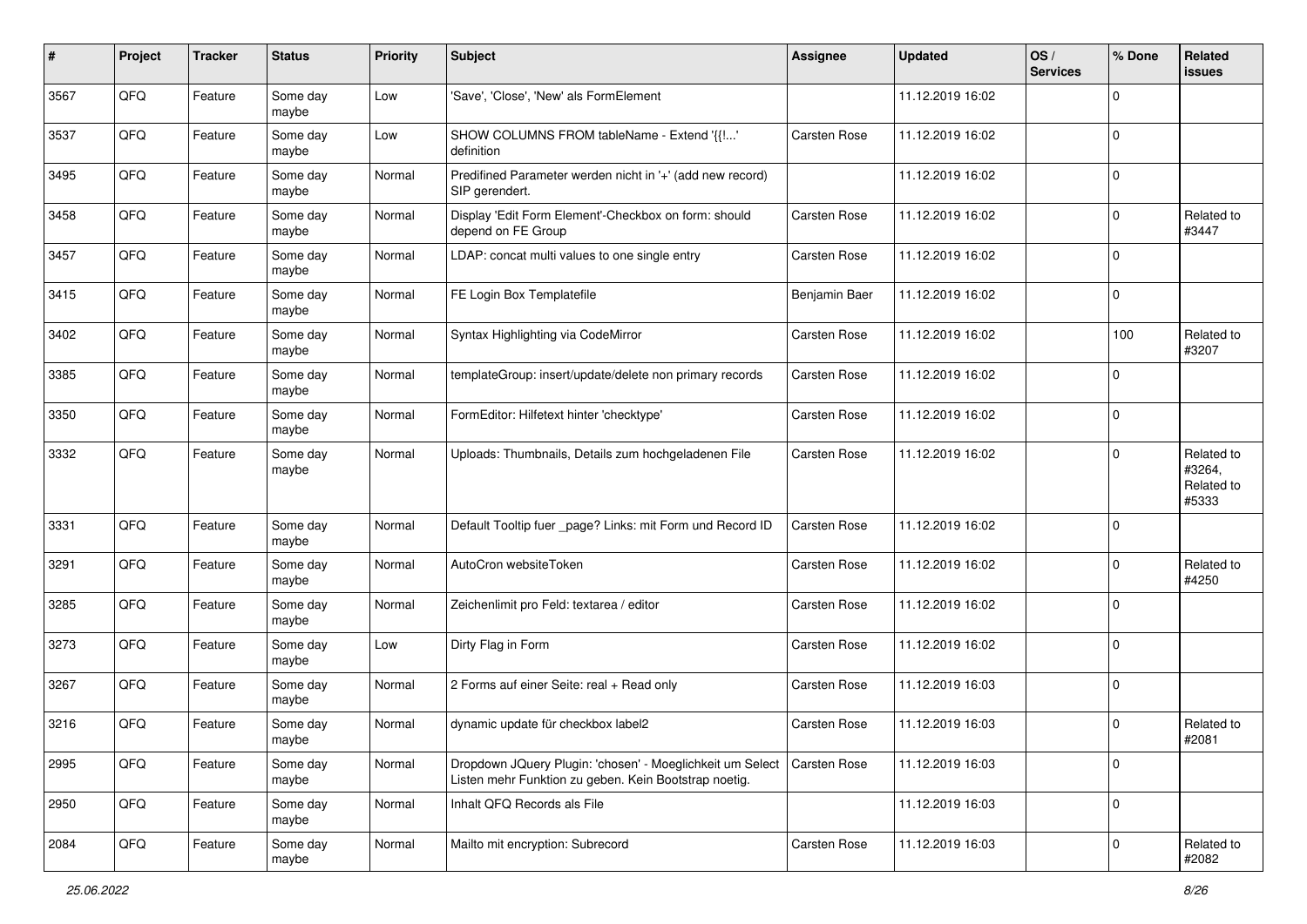| $\vert$ # | Project | <b>Tracker</b> | <b>Status</b>     | <b>Priority</b> | <b>Subject</b>                                                                                               | Assignee            | <b>Updated</b>   | OS/<br><b>Services</b> | % Done      | Related<br><b>issues</b> |
|-----------|---------|----------------|-------------------|-----------------|--------------------------------------------------------------------------------------------------------------|---------------------|------------------|------------------------|-------------|--------------------------|
| 1946      | QFQ     | Feature        | Some day<br>maybe | Normal          | Kontrolle ob der ReadOnly Modus bei den<br>Formularelementen korrekt implementiert ist                       | <b>Carsten Rose</b> | 11.12.2019 16:03 |                        | $\Omega$    |                          |
| 1635      | QFQ     | Feature        | Some day<br>maybe | Normal          | QFQ Extension content record: weitere Optionen<br>einblenden.                                                | <b>Carsten Rose</b> | 11.12.2019 16:03 |                        | $\Omega$    |                          |
| 1623      | QFQ     | Feature        | Some day<br>maybe | Normal          | RealURL                                                                                                      |                     | 11.12.2019 16:03 |                        | 30          |                          |
| 1510      | QFQ     | Feature        | Some day<br>maybe | Normal          | jquery von google laden, falls das nicht geht lokal                                                          |                     | 11.12.2019 16:03 |                        | $\Omega$    |                          |
| 1253      | QFQ     | Feature        | Some day<br>maybe | Normal          | QF: Colorpicker                                                                                              |                     | 11.12.2019 16:03 |                        | $\mathbf 0$ |                          |
| 1251      | QFQ     | Feature        | Some day<br>maybe | Normal          | QF: Combo                                                                                                    |                     | 11.12.2019 16:03 |                        | $\mathbf 0$ |                          |
| 1234      | QFQ     | Feature        | Some day<br>maybe | Normal          | QF: Record numbering: Im Grid soll in Spalte 1 optional die<br>laufende Nummer der Records angezeigt werden. |                     | 01.02.2020 23:20 |                        | $\mathbf 0$ |                          |
| 955       | QFQ     | Feature        | Some day<br>maybe | Normal          | QF: Notizen vor/nach dem Form                                                                                |                     | 01.02.2020 23:20 |                        | $\Omega$    |                          |
| 880       | QFQ     | Feature        | Some day<br>maybe | Urgent          | Security: PHP, SQL Injection, XSS                                                                            |                     | 03.05.2021 21:14 |                        | $\Omega$    | Related to<br>#14320     |
| 9669      | QFQ     | <b>Bug</b>     | Some day<br>maybe | Normal          | Checkbox / Template Group: radio/checkbox visible broken<br>after 'add'                                      | <b>Carsten Rose</b> | 16.06.2021 13:47 |                        | $\Omega$    | Related to<br>#8091      |
| 9281      | QFQ     | Bug            | Some day<br>maybe | Normal          | Allow STRICT_TRANS_TABLES                                                                                    | Carsten Rose        | 02.01.2021 18:43 |                        | $\Omega$    |                          |
| 9126      | QFQ     | Bug            | Some day<br>maybe | Normal          | hidden Form elements are present in page source                                                              |                     | 02.01.2021 18:41 |                        | $\Omega$    |                          |
| 9024      | QFQ     | Bug            | Some day<br>maybe | Normal          | QFQ Einarbeitung                                                                                             |                     | 01.02.2020 15:56 |                        | $\mathbf 0$ |                          |
| 9020      | QFQ     | <b>Bug</b>     | Some day<br>maybe | Normal          | radio mit buttonClass und dynamicUpdate lassen sich nicht<br>kombinieren                                     |                     | 11.12.2019 16:01 |                        | $\mathbf 0$ |                          |
| 8106      | QFQ     | <b>Bug</b>     | Some day<br>maybe | Normal          | Dynamic Update: Feld kann nicht auf empty zurückgesetzt<br>werden                                            | Carsten Rose        | 11.12.2019 16:01 |                        | $\Omega$    |                          |
| 7456      | QFQ     | <b>Bug</b>     | Some day<br>maybe | Low             | Todos in Code: solve or make ticket                                                                          | Carsten Rose        | 16.09.2021 15:10 |                        | $\Omega$    |                          |
| 7402      | QFQ     | <b>Bug</b>     | Some day<br>maybe | Normal          | thumbnail cache: outdated picture when permission denied<br>and permission resolved.                         |                     | 01.02.2020 23:20 |                        | $\pmb{0}$   |                          |
| 7281      | QFQ     | <b>Bug</b>     | Some day<br>maybe | Normal          | Subrecords: on large screen separator line too short                                                         |                     | 01.02.2020 23:19 |                        | $\Omega$    |                          |
| 7101      | QFQ     | <b>Bug</b>     | Some day<br>maybe | Normal          | 'form' in SIP and 'report' - breaks                                                                          |                     | 01.02.2020 23:20 |                        | $\Omega$    |                          |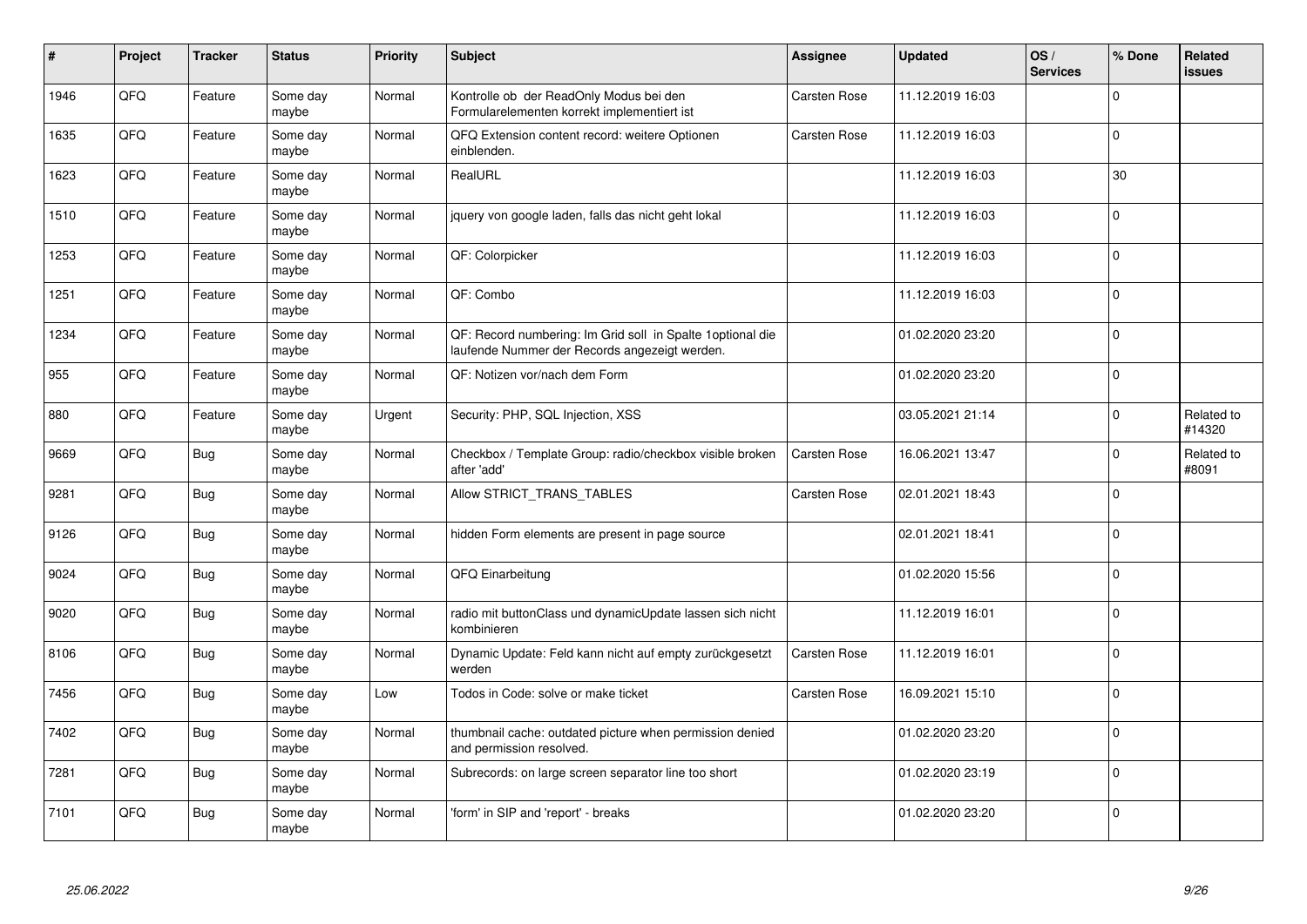| #    | Project | <b>Tracker</b> | <b>Status</b>     | <b>Priority</b> | Subject                                                                                                                                                  | Assignee            | <b>Updated</b>   | OS/<br><b>Services</b> | % Done      | Related<br><b>issues</b>                       |
|------|---------|----------------|-------------------|-----------------|----------------------------------------------------------------------------------------------------------------------------------------------------------|---------------------|------------------|------------------------|-------------|------------------------------------------------|
| 5991 | QFQ     | <b>Bug</b>     | Some day<br>maybe | Normal          | URLs with ' ' or long parameter are problematic                                                                                                          | Carsten Rose        | 01.02.2020 23:19 |                        | $\Omega$    |                                                |
| 5877 | QFQ     | Bug            | Some day<br>maybe | Normal          | FE.type=note:bsColumn strange behaviour                                                                                                                  |                     | 01.02.2020 23:19 |                        | $\mathbf 0$ |                                                |
| 5768 | QFQ     | <b>Bug</b>     | Some day<br>maybe | Normal          | '{{pageLanguage:T}}' missing if QFQ is called via api                                                                                                    | Carsten Rose        | 01.02.2020 23:19 |                        | $\Omega$    |                                                |
| 5706 | QFQ     | <b>Bug</b>     | Some day<br>maybe | Normal          | upload: fileDestination needs to be sanatized                                                                                                            | Carsten Rose        | 01.02.2020 23:19 |                        | $\mathbf 0$ |                                                |
| 5557 | QFQ     | <b>Bug</b>     | Some day<br>maybe | Normal          | Form load: STORE_RECORD filled, but should be empty                                                                                                      | Carsten Rose        | 01.02.2020 23:19 |                        | $\mathbf 0$ |                                                |
| 5021 | QFQ     | Bug            | Some day<br>maybe | Normal          | FE.typ=extra - during save displays error 'datum2' already<br>filled in STORE_SIP - the value is stored nevertheless                                     | Carsten Rose        | 01.02.2020 23:19 |                        | $\Omega$    | Related to<br>#3875                            |
| 4771 | QFQ     | Bug            | Some day<br>maybe | Normal          | gfg: select-down-values empty after save (edit-form for<br>program administrators)                                                                       | Carsten Rose        | 01.02.2020 23:20 |                        | $\Omega$    | Related to<br>#4549, Has<br>duplicate<br>#4282 |
| 4659 | QFQ     | <b>Bug</b>     | Some day<br>maybe | Normal          | infoButtonExtra                                                                                                                                          | Carsten Rose        | 01.02.2020 23:20 |                        | $\Omega$    |                                                |
| 4651 | QFQ     | Bug            | Some day<br>maybe | Normal          | "Loading document" Modal wird angezeigt bei uzhcd type=2<br>Ansicht                                                                                      | <b>Carsten Rose</b> | 01.02.2020 23:20 |                        | $\Omega$    |                                                |
| 4583 | QFQ     | <b>Bug</b>     | Some day<br>maybe | Normal          | Dynamic Update bei TypeAhead Feldern                                                                                                                     | Carsten Rose        | 01.02.2020 23:19 |                        | $\mathbf 0$ |                                                |
| 4549 | QFQ     | <b>Bug</b>     | Some day<br>maybe | Normal          | TemplateGroups: FE.type SELECT loose selected value<br>after save                                                                                        | Carsten Rose        | 01.02.2020 23:20 |                        | $\Omega$    | Related to<br>#4548,<br>Related to<br>#4771    |
| 4546 | QFQ     | <b>Bug</b>     | Some day<br>maybe | Normal          | NH: SIP storage is destroyed                                                                                                                             |                     | 01.02.2020 23:20 |                        | $\mathbf 0$ |                                                |
| 4528 | QFQ     | Bug            | Some day<br>maybe | Normal          | extraButtonLock mit SQLAhead Bug                                                                                                                         | Carsten Rose        | 01.02.2020 23:19 |                        | $\mathbf 0$ |                                                |
| 4454 | QFQ     | Bug            | Some day<br>maybe | Normal          | Required Elements: multiple elements in a row - whole row<br>marked if only one input is empty.                                                          | Benjamin Baer       | 01.02.2020 23:20 |                        | $\mathbf 0$ |                                                |
| 4441 | QFQ     | <b>Bug</b>     | Some day<br>maybe | Normal          | \$_SERVER Vars sollten nur aus dem Store genommen<br>werden - Code entsprechend anpassen.                                                                |                     | 11.12.2019 16:02 |                        | $\mathbf 0$ |                                                |
| 4398 | QFG     | Bug            | Some day<br>maybe | Normal          | Typeahead: mouse click in a prefilled input opens a single<br>item dropdown with the current value - click on it seems to<br>set the value, not the key. | Benjamin Baer       | 01.02.2020 23:20 |                        | $\mathbf 0$ | Related to<br>#4457                            |
| 4328 | QFQ     | <b>Bug</b>     | Some day<br>maybe | Normal          | Error Message: Show FE name/number on problems in FE                                                                                                     | Carsten Rose        | 01.02.2020 23:20 |                        | $\mathbf 0$ |                                                |
| 4293 | QFQ     | Bug            | Some day<br>maybe | Normal          | Download broken if token 'd:' is missing - but no error<br>message                                                                                       | Carsten Rose        | 11.12.2019 16:03 |                        | 0           | Related to<br>#7514                            |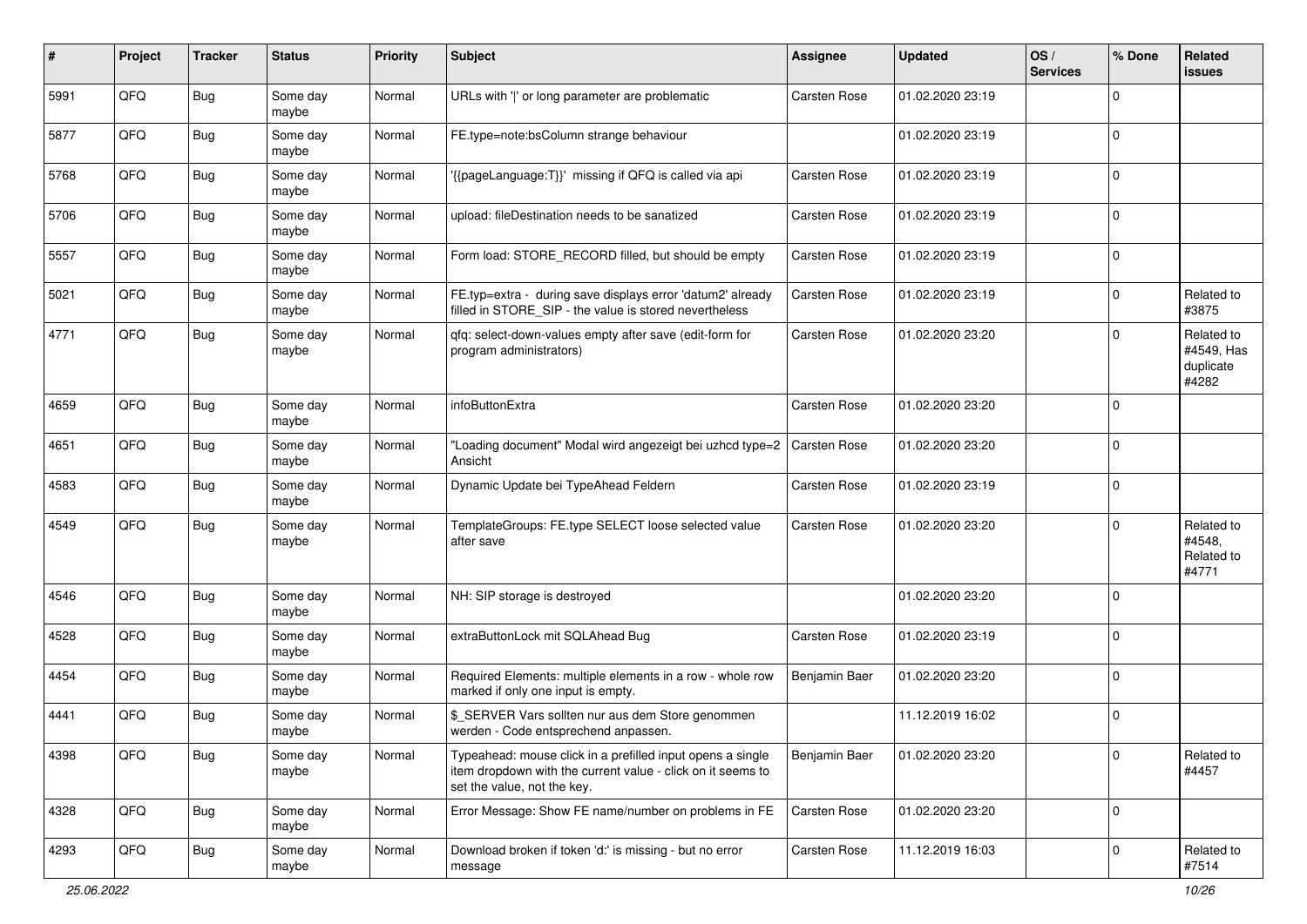| #    | <b>Project</b> | <b>Tracker</b> | <b>Status</b>     | <b>Priority</b> | <b>Subject</b>                                                                                                                | Assignee            | <b>Updated</b>   | OS/<br><b>Services</b> | % Done      | Related<br><b>issues</b> |
|------|----------------|----------------|-------------------|-----------------|-------------------------------------------------------------------------------------------------------------------------------|---------------------|------------------|------------------------|-------------|--------------------------|
| 4279 | QFQ            | <b>Bug</b>     | Some day<br>maybe | High            | config.linkVars lost                                                                                                          | Carsten Rose        | 03.05.2021 21:14 |                        | $\mathbf 0$ |                          |
| 4138 | QFQ            | <b>Bug</b>     | Some day<br>maybe | Normal          | style fehlt                                                                                                                   |                     | 11.12.2019 16:03 |                        | $\Omega$    |                          |
| 4122 | QFQ            | Bug            | Some day<br>maybe | Normal          | file: Render Mode hat keinen Effekt                                                                                           |                     | 11.12.2019 16:03 |                        | $\mathbf 0$ |                          |
| 4092 | QFQ            | <b>Bug</b>     | Some day<br>maybe | Normal          | 1) Logging verbessern wann welches FE warum<br>ausgefuehrt wird, 2) Documentation: Best Practice<br><b>Template Group</b>     | <b>Carsten Rose</b> | 01.02.2020 23:19 |                        | $\mathbf 0$ | Related to<br>#3504      |
| 4008 | QFQ            | Bug            | Some day<br>maybe | Normal          | FormElemen.type=sendmail: wrong 'TO' if 'real<br>name <rea@mail.to>' is used</rea@mail.to>                                    | <b>Carsten Rose</b> | 11.12.2019 16:03 |                        | $\mathsf 0$ |                          |
| 3895 | QFQ            | <b>Bug</b>     | Some day<br>maybe | Normal          | typeahead pedantic: on lehrkredit Idap webpass - if only one<br>person is in dropdown, such person can't be selected          | Carsten Rose        | 11.12.2019 16:03 |                        | $\mathbf 0$ |                          |
| 3882 | QFQ            | <b>Bug</b>     | Some day<br>maybe | Normal          | templateGroup: disable 'add' if limit is reached - funktioniert<br>nicht wenn bereits records existierten                     | <b>Carsten Rose</b> | 11.12.2019 16:03 |                        | $\mathbf 0$ |                          |
| 3811 | QFQ            | Bug            | Some day<br>maybe | Normal          | Dynamic Update: extraButtonInfo - Text aktualisieren                                                                          | <b>Carsten Rose</b> | 11.12.2019 16:03 |                        | $\mathbf 0$ | Related to<br>#11517     |
| 3750 | QFQ            | Bug            | Some day<br>maybe | Normal          | FE in a row: if one violates check, all are red                                                                               | <b>Carsten Rose</b> | 11.12.2019 16:03 |                        | $\pmb{0}$   |                          |
| 3682 | QFQ            | <b>Bug</b>     | Some day<br>maybe | Normal          | Dynamic update: Radio buttons                                                                                                 | <b>Carsten Rose</b> | 11.12.2019 16:02 |                        | $\mathbf 0$ |                          |
| 3613 | QFQ            | Bug            | Some day<br>maybe | Normal          | note /note unchecked -> note div (col-md) wird weiterhin<br>gerendert                                                         | Elias Villiger      | 01.02.2020 23:19 |                        | 100         |                          |
| 3588 | QFQ            | <b>Bug</b>     | Some day<br>maybe | Normal          | templateGroup: versteckte Elemente werden weiterhin<br>gespeichert.                                                           | <b>Carsten Rose</b> | 11.12.2019 16:02 |                        | $\mathbf 0$ |                          |
| 3570 | QFQ            | Bug            | Some day<br>maybe | High            | Formular mit prmitnew permitEdit=Always wird nicht<br>aufgerufen (ist leer)                                                   | Carsten Rose        | 03.05.2021 21:14 |                        | $\Omega$    |                          |
| 3349 | QFQ            | Bug            | Some day<br>maybe | Normal          | config.qfq.ini: a) vertraegt keine '=' im Value (z.B. Passwort).<br>b) Values sollten in ticks einschliessbar sein (spaces, ) | <b>Carsten Rose</b> | 11.12.2019 16:02 |                        | $\mathbf 0$ |                          |
| 3130 | QFQ            | <b>Bug</b>     | Some day<br>maybe | Normal          | Debug Info's nicht korrekt nach 'New > Save'.                                                                                 | <b>Carsten Rose</b> | 11.12.2019 16:03 |                        | $\mathbf 0$ | Related to<br>#3253      |
| 3109 | QFQ            | Bug            | Some day<br>maybe | High            | RealUrl: Links werden nicht korrekt gerendert                                                                                 | Carsten Rose        | 03.05.2021 21:14 |                        | $\mathbf 0$ |                          |
| 3061 | QFQ            | Bug            | Some day<br>maybe | High            | winstitute: mysql connection durcheinander - nmhp17<br>(ag7)/QFQ arbeitet mit DB/Tabellen von biostat.                        | Carsten Rose        | 03.05.2021 21:14 |                        | $\Omega$    |                          |
| 2643 | QFQ            | Bug            | Some day<br>maybe | Normal          | Zend / PHP Webinars anschauen                                                                                                 | Carsten Rose        | 01.02.2020 15:56 |                        | $\mathbf 0$ |                          |
| 2063 | QFQ            | Bug            | Some day<br>maybe | Normal          | Pills auf 'inaktiv' setzen falls keine Element auf dem Pill<br>sichtbar sind.                                                 | Benjamin Baer       | 11.12.2019 16:03 |                        | $\Omega$    | Related to<br>#3752      |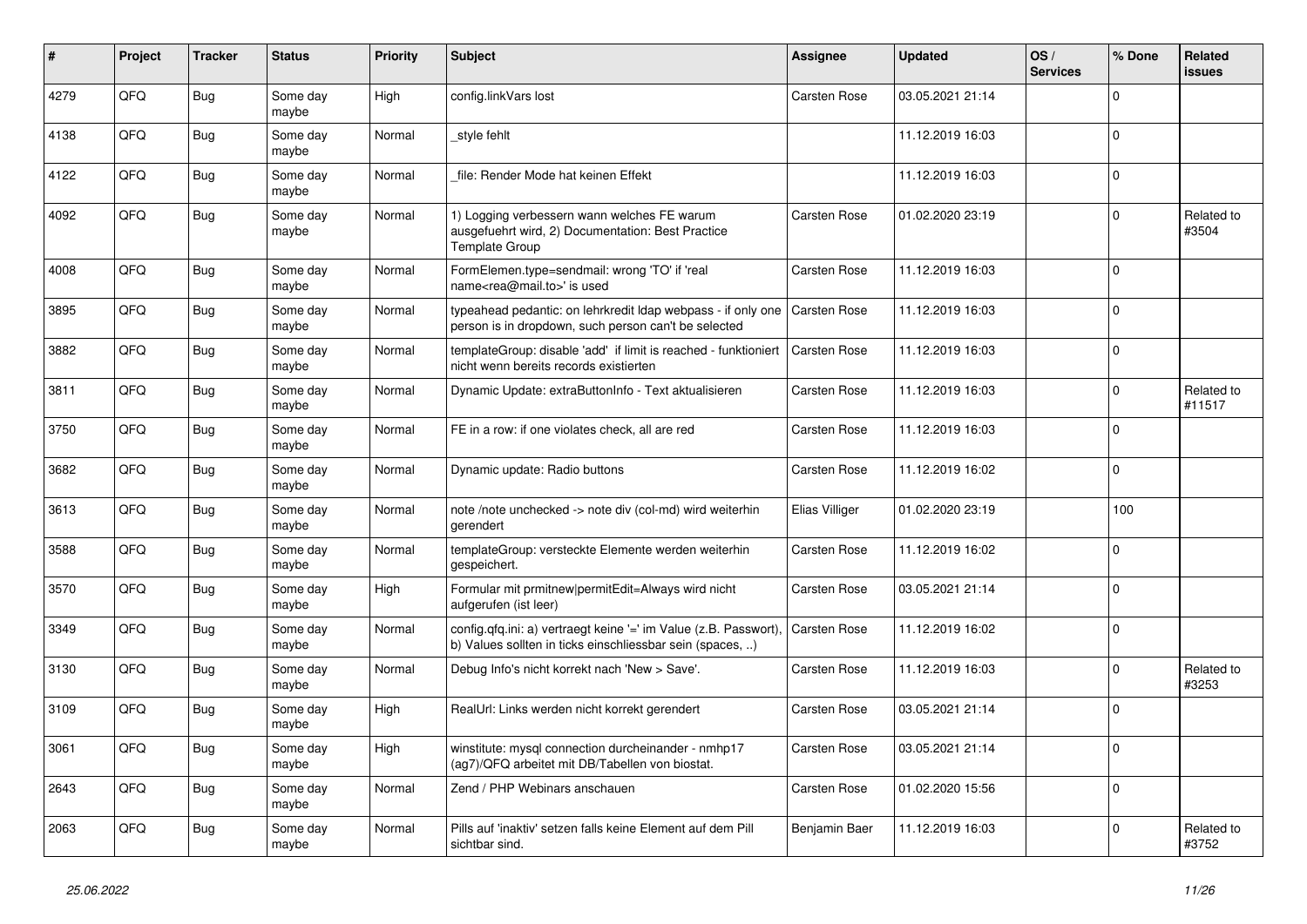| #     | Project | <b>Tracker</b> | <b>Status</b>              | <b>Priority</b> | <b>Subject</b>                                                                       | <b>Assignee</b>   | <b>Updated</b>   | OS/<br><b>Services</b> | % Done      | <b>Related</b><br><b>issues</b>                                        |
|-------|---------|----------------|----------------------------|-----------------|--------------------------------------------------------------------------------------|-------------------|------------------|------------------------|-------------|------------------------------------------------------------------------|
| 13572 | QFQ     | Feature        | Feedback                   | Normal          | Form Load: misleading error message on trying to load non<br>existent primary record | Enis Nuredini     | 16.05.2022 23:16 |                        | 100         |                                                                        |
| 12584 | QFQ     | Feature        | Feedback                   | Normal          | T3 v10 migration script: replace alias-patterns (v11)                                | Carsten Rose      | 28.05.2022 11:12 |                        | 100         |                                                                        |
| 10782 | QFQ     | Feature        | Feedback                   | Normal          | Tiny MCE: Image Upload                                                               | Enis Nuredini     | 16.05.2022 23:16 |                        | $\Omega$    | Related to<br>#12452                                                   |
| 10124 | QFQ     | Feature        | Feedback                   | Normal          | qfq AAI-Login                                                                        | Karin Niffeler    | 07.05.2020 09:36 |                        | $\mathbf 0$ |                                                                        |
| 9548  | QFQ     | Feature        | Feedback                   | High            | FormElement: Pattern mismatch - optional report only on<br>focus lost                | Benjamin Baer     | 03.05.2021 21:14 |                        | $\Omega$    |                                                                        |
| 9052  | QFQ     | Feature        | Feedback                   | High            | Report: CodeMirror with SQL Syntax Highlight in FE                                   | Enis Nuredini     | 08.06.2022 10:25 |                        | $\mathbf 0$ |                                                                        |
| 5894  | QFQ     | Feature        | Feedback                   | Normal          | Typeahead in Report: show/hide rows dynamically                                      | Carsten Rose      | 18.02.2022 08:50 |                        | $\mathbf 0$ | Related to<br>#5893,<br>Related to<br>#5885                            |
| 13767 | QFQ     | Bug            | Feedback                   | Normal          | date/time-picker: required shows up/down button orange                               | Enis Nuredini     | 16.05.2022 23:16 |                        | 0           |                                                                        |
| 12546 | QFQ     | <b>Bug</b>     | Feedback                   | Normal          | Branch 'Development' - Unit Tests mit dirty workaround<br>angepasst                  | Carsten Rose      | 19.03.2022 17:48 |                        | $\Omega$    |                                                                        |
| 11630 | QFQ     | Bug            | Feedback                   | High            | Bitte check ob CALL() in 20.11.0 noch so funktioniert wie in<br>20.4.1               | Enis Nuredini     | 28.05.2022 13:45 |                        | $\mathbf 0$ | Related to<br>#11325                                                   |
| 11347 | QFQ     | Bug            | Feedback                   | Normal          | If Bedingungen funktionieren nicht korrekt                                           | Christoph Fuchs   | 21.03.2021 20:37 |                        | $\mathbf 0$ |                                                                        |
| 9898  | QFQ     | Bug            | Feedback                   | Normal          | Formular trotz Timeout gespeichert                                                   | Benjamin Baer     | 01.02.2020 15:56 |                        | $\mathbf 0$ |                                                                        |
| 9535  | QFQ     | Bug            | Feedback                   | Normal          | Report:  AS '_vertical' - column to wide - vertical >> rot45,<br>rot90               | Benjamin Baer     | 01.02.2020 15:56 |                        | 0           |                                                                        |
| 8316  | QFQ     | Bug            | Feedback                   | Normal          | Documentation/Behaviour for Nested Queries and<br>Record-Store confusing             | Nicola Chiapolini | 20.11.2019 09:14 |                        | $\mathbf 0$ |                                                                        |
| 13566 | QFQ     | Feature        | Ready to sync<br>(develop) | Normal          | Delete config-example.qfq.php file                                                   | Carsten Rose      | 23.12.2021 09:25 |                        | $\mathbf 0$ |                                                                        |
| 13330 | QFQ     | Feature        | In Progress                | Normal          | Multi Form: Upload                                                                   | Carsten Rose      | 07.11.2021 12:40 |                        | 50          | Related to<br>#9706                                                    |
| 12630 | QFQ     | Feature        | In Progress                | Normal          | Input: date[time]: min / max values                                                  | Enis Nuredini     | 20.06.2022 18:31 |                        | $\Omega$    | Related to<br>#10096,<br>Related to<br>#14302,<br>Related to<br>#14303 |
| 12440 | QFQ     | Feature        | In Progress                | Normal          | Typo3 V10 upgrade (durchfuehren und testen)                                          | Carsten Rose      | 21.03.2022 09:53 |                        | 50          | Related to<br>#12357,<br>Related to<br>#12067,<br>Related to<br>#10661 |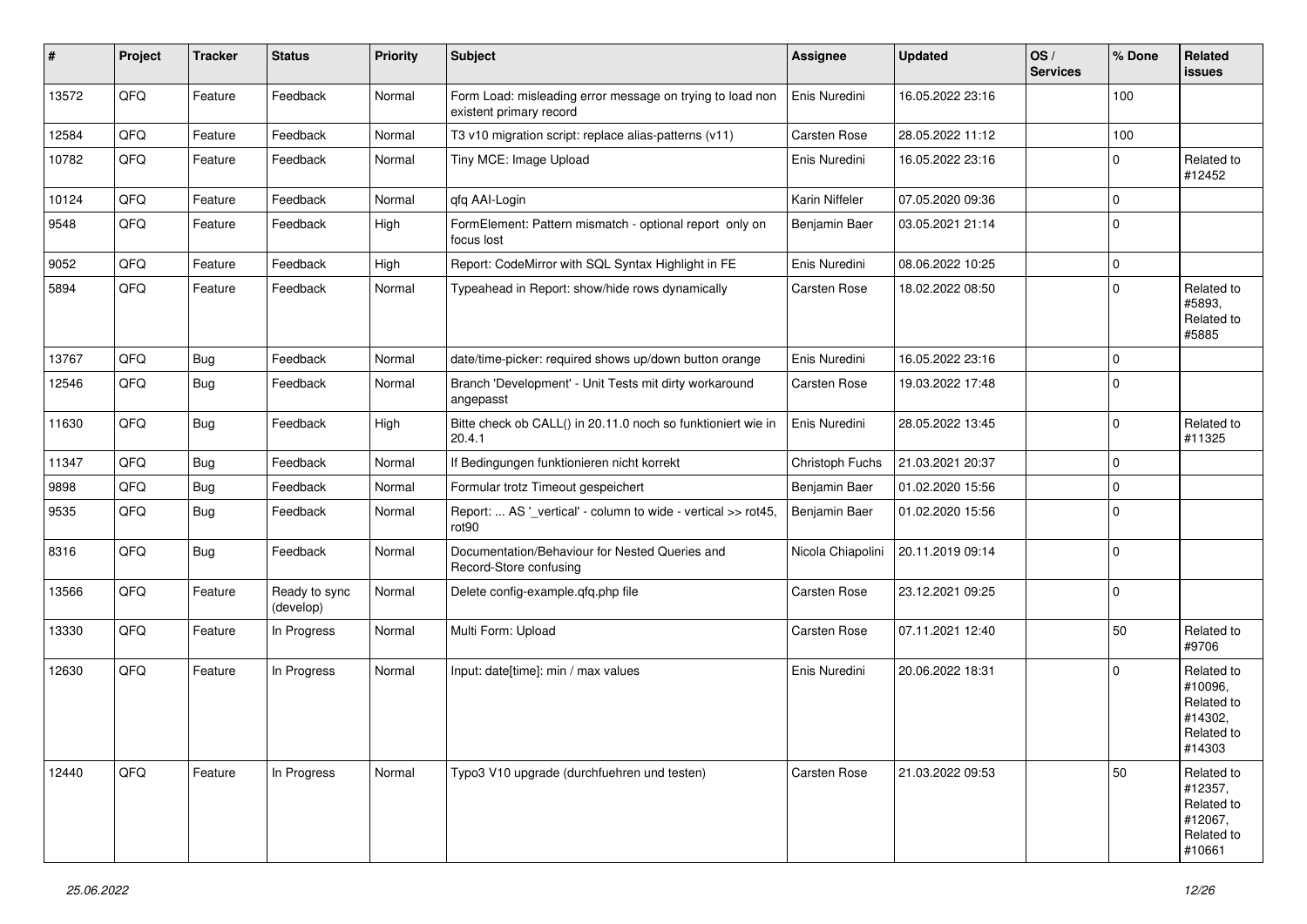| $\vert$ # | Project | <b>Tracker</b> | <b>Status</b> | Priority | <b>Subject</b>                                   | <b>Assignee</b>     | <b>Updated</b>   | $\log$<br><b>Services</b> | % Done      | Related<br>issues                                                                                                              |
|-----------|---------|----------------|---------------|----------|--------------------------------------------------|---------------------|------------------|---------------------------|-------------|--------------------------------------------------------------------------------------------------------------------------------|
| 12439     | QFQ     | Feature        | In Progress   | Normal   | TinyMCE Paste from Word & Character Count/Limit  | <b>Carsten Rose</b> | 05.05.2021 22:15 |                           | $\Omega$    |                                                                                                                                |
| 11980     | QFQ     | Feature        | In Progress   | Normal   | protected verzeichnis MUSS geschützt werden      | Carsten Rose        | 07.09.2021 13:30 |                           | $\Omega$    |                                                                                                                                |
| 11076     | QFQ     | Feature        | In Progress   | Normal   | SELECT  AS _websocket                            | Carsten Rose        | 30.08.2020 17:49 |                           | 0           |                                                                                                                                |
| 10793     | QFQ     | Feature        | In Progress   | Normal   | <b>Update NPM Packages</b>                       | Carsten Rose        | 07.09.2021 13:25 |                           | 30          |                                                                                                                                |
| 10443     | QFQ     | Feature        | In Progress   | Normal   | Konzept_api / _live                              | Carsten Rose        | 07.05.2020 09:39 |                           | 0           |                                                                                                                                |
| 9517      | QFQ     | Feature        | In Progress   | High     | Input multiple tags with typeahead               | Carsten Rose        | 03.05.2021 21:14 |                           | 40          | Related to<br>#10150                                                                                                           |
| 6250      | QFQ     | Feature        | In Progress   | Normal   | Enhance layout: a) Subrecord, b) Subrecord-Title | Carsten Rose        | 01.02.2020 23:22 |                           | $\Omega$    | Related to<br>#5391                                                                                                            |
| 5695      | QFQ     | Feature        | In Progress   | Normal   | <b>Multiform</b>                                 | Carsten Rose        | 02.01.2021 18:38 |                           | $\mathbf 0$ |                                                                                                                                |
| 4194      | QFQ     | Feature        | In Progress   | Normal   | Bootstrap 4 ist jetzt offiziel                   |                     | 03.05.2021 20:47 |                           | $\Omega$    | Related to<br>#10114                                                                                                           |
| 14323     | QFQ     | <b>Bug</b>     | In Progress   | Normal   | Report: render=both single - no impact           | Carsten Rose        | 19.06.2022 18:31 |                           | $\Omega$    |                                                                                                                                |
| 14175     | QFQ     | <b>Bug</b>     | In Progress   | Normal   | Opening a form with no QFQ Session cookie fails  | Carsten Rose        | 03.06.2022 10:40 |                           | $\Omega$    |                                                                                                                                |
| 12508     | QFQ     | Bug            | In Progress   | High     | qfq Form: sendMail                               | Karin Niffeler      | 19.03.2022 17:48 |                           | $\Omega$    |                                                                                                                                |
| 11517     | QFQ     | Bug            | In Progress   | Normal   | extraButtonInfo Broken for multiple FormElements | Carsten Rose        | 12.05.2022 13:12 |                           | $\Omega$    | Related to<br>#7890,<br>Related to<br>#3811, Has<br>duplicate<br>#10905, Has<br>duplicate<br>#10553, Has<br>duplicate<br>#6779 |
| 10661     | QFQ     | <b>Bug</b>     | In Progress   | Normal   | Typo3 Warnungen                                  | Carsten Rose        | 07.09.2021 13:23 |                           | $\Omega$    | Related to<br>#12440                                                                                                           |
| 9789      | QFQ     | <b>Bug</b>     | In Progress   | High     | Record Lock: release to early on 'leave page'    | Carsten Rose        | 10.01.2022 09:25 |                           | 100         | Related to<br>#10081,<br>Related to<br>#9173,<br>Related to<br>#8702                                                           |
| 9691      | QFQ     | Bug            | In Progress   | Normal   | Checkbox: dynamic update > readonly              | Carsten Rose        | 01.02.2020 23:22 |                           | 50          | Related to<br>#9834                                                                                                            |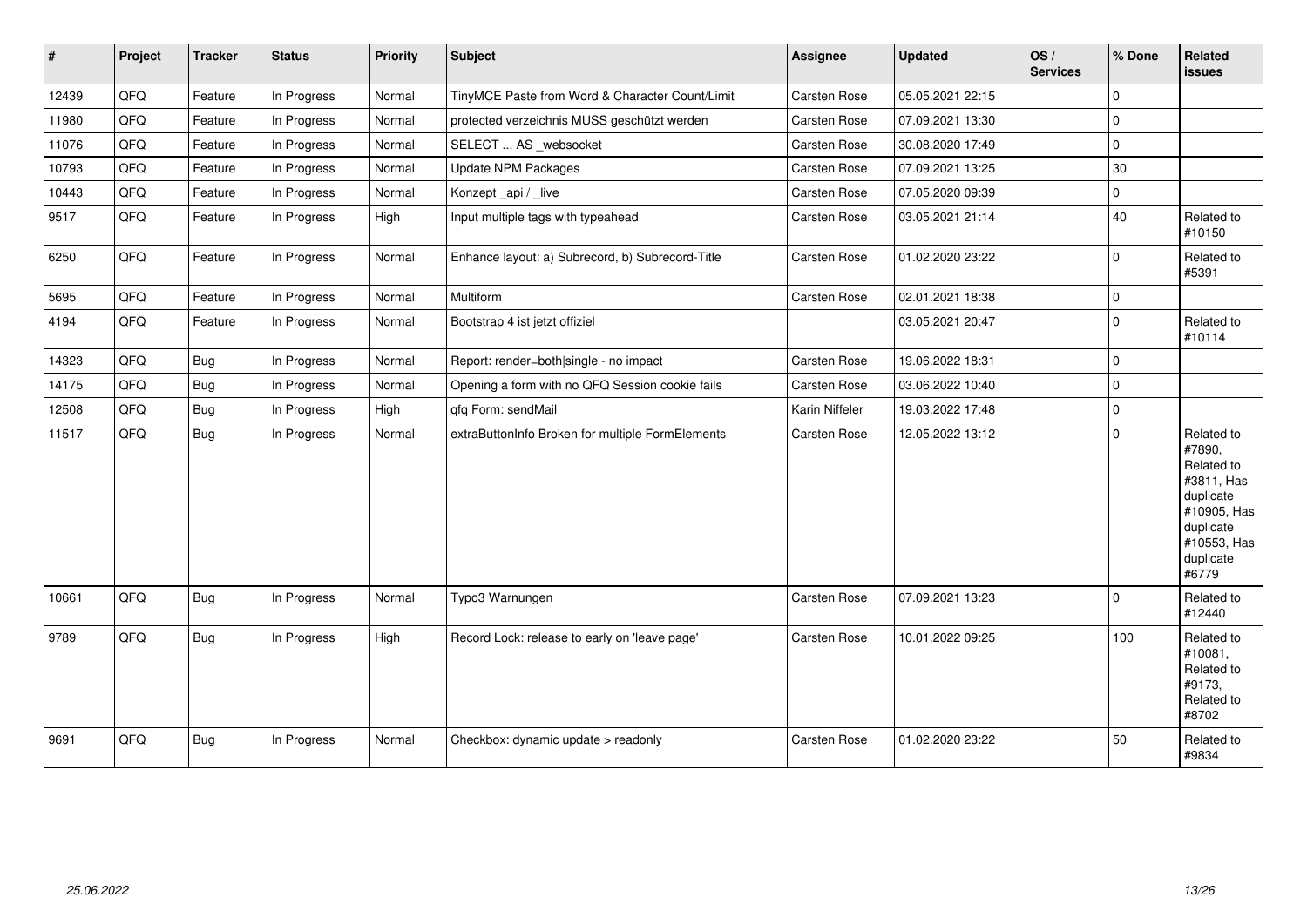| $\sharp$ | Project | <b>Tracker</b> | <b>Status</b> | <b>Priority</b> | <b>Subject</b>                                                                          | <b>Assignee</b> | <b>Updated</b>   | OS/<br><b>Services</b> | % Done      | Related<br><b>issues</b>                                                                                                                                              |
|----------|---------|----------------|---------------|-----------------|-----------------------------------------------------------------------------------------|-----------------|------------------|------------------------|-------------|-----------------------------------------------------------------------------------------------------------------------------------------------------------------------|
| 14320    | QFQ     | Feature        | ToDo          | Normal          | Allow specific HTML Tags and Attributes: general, TinyMCE                               | Enis Nuredini   | 17.06.2022 10:44 |                        | $\Omega$    | Related to<br>#12664,<br>Related to<br>#12039,<br>Related to<br>#11702,<br>Related to<br>#7239,<br>Related to<br>#3708,<br>Related to<br>#3646,<br>Related to<br>#880 |
| 12262    | QFQ     | Feature        | ToDo          | Normal          | Form buttons on top: more customable                                                    | Enis Nuredini   | 17.06.2022 10:44 |                        | $\mathbf 0$ | Related to<br>#13945, Has<br>duplicate<br>#4046, Has<br>duplicate<br>#10080                                                                                           |
| 7602     | QFQ     | Feature        | ToDo          | High            | Multi Select: with checkboxes                                                           | Benjamin Baer   | 22.03.2022 09:07 |                        | $\mathbf 0$ |                                                                                                                                                                       |
| 14303    | QFQ     | <b>Bug</b>     | ToDo          | Normal          | datetime broken with picker                                                             | Enis Nuredini   | 17.06.2022 09:02 |                        | $\mathbf 0$ | Related to<br>#12630                                                                                                                                                  |
| 13899    | QFQ     | Bug            | ToDo          | Normal          | Selenium: zum laufen bringen                                                            | Enis Nuredini   | 25.03.2022 10:24 |                        | $\mathbf 0$ |                                                                                                                                                                       |
| 12463    | QFQ     | Bug            | ToDo          | High            | QFQ Function: 'function' and 'sql' on same level - output of<br>sql is shown two times. | Carsten Rose    | 15.12.2021 16:31 |                        | $\mathbf 0$ |                                                                                                                                                                       |
| 12395    | QFQ     | Bug            | ToDo          | High            | QFQ Function: Result two times shown                                                    | Carsten Rose    | 18.02.2022 08:59 |                        | $\mathbf 0$ |                                                                                                                                                                       |
| 14371    | QFQ     | Feature        | Priorize      | Normal          | <b>LDAP via REPORT</b>                                                                  | Carsten Rose    | 19.06.2022 16:37 |                        | $\mathbf 0$ |                                                                                                                                                                       |
| 14290    | QFQ     | Feature        | Priorize      | Normal          | FormEditor: Show Table Definition                                                       | Carsten Rose    | 19.06.2022 16:37 |                        | $\mathbf 0$ |                                                                                                                                                                       |
| 13900    | QFQ     | Feature        | Priorize      | Normal          | Selenium: Check das Cookie/PDF funktioniert                                             | Enis Nuredini   | 25.03.2022 12:45 |                        | $\mathbf 0$ |                                                                                                                                                                       |
| 12504    | QFQ     | Feature        | Priorize      | Normal          | sql.log: report fe.id                                                                   | Carsten Rose    | 05.05.2021 22:09 |                        | $\mathbf 0$ |                                                                                                                                                                       |
| 12503    | QFQ     | Feature        | Priorize      | Normal          | Detect dangerous UPDATE statement with missing WHERE                                    | Carsten Rose    | 05.05.2021 22:09 |                        | 0           |                                                                                                                                                                       |
| 12452    | QFQ     | Feature        | Priorize      | Normal          | BaseURL: alsways with '/' at the end                                                    | Carsten Rose    | 19.06.2022 13:45 |                        | $\mathbf 0$ | Related to<br>#10782                                                                                                                                                  |
| 11320    | QFQ     | Feature        | Priorize      | Normal          | Typo3 Version 10 support                                                                | Carsten Rose    | 05.05.2021 22:09 |                        | $\mathbf 0$ |                                                                                                                                                                       |
| 10569    | QFQ     | Feature        | Priorize      | Normal          | link blank more safe                                                                    | Enis Nuredini   | 25.03.2022 12:44 |                        | $\mathbf 0$ |                                                                                                                                                                       |
| 10015    | QFQ     | Feature        | Priorize      | Normal          | Monospace in Textarea                                                                   | Carsten Rose    | 03.02.2020 13:40 |                        | $\mathbf 0$ |                                                                                                                                                                       |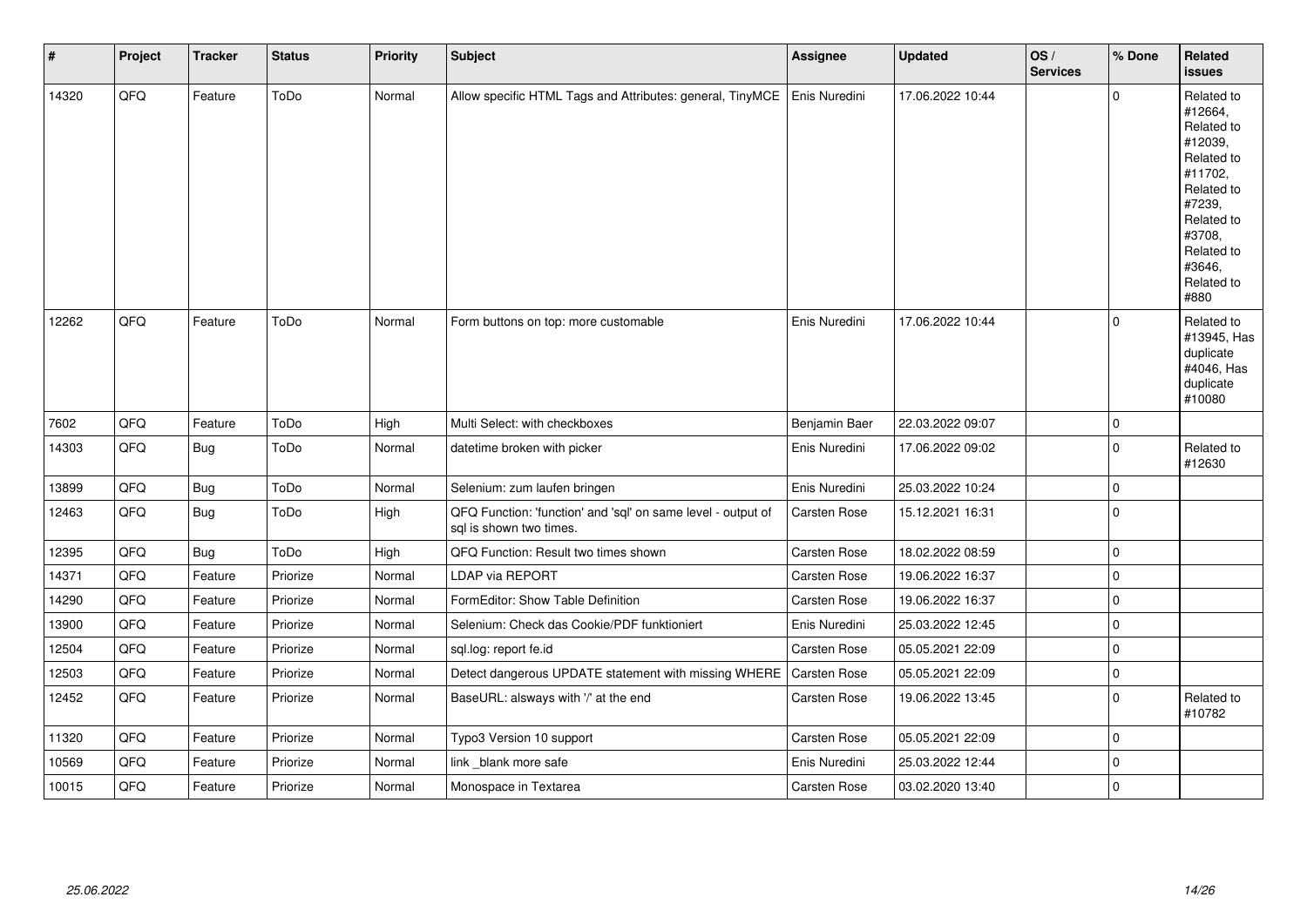| #     | Project | <b>Tracker</b> | <b>Status</b> | <b>Priority</b> | Subject                                                                                            | <b>Assignee</b>     | <b>Updated</b>   | OS/<br><b>Services</b> | % Done      | <b>Related</b><br><b>issues</b>                                        |
|-------|---------|----------------|---------------|-----------------|----------------------------------------------------------------------------------------------------|---------------------|------------------|------------------------|-------------|------------------------------------------------------------------------|
| 10012 | QFQ     | Feature        | Priorize      | Normal          | redirectAllMailTo: {{beEmail:T}}                                                                   | Carsten Rose        | 08.05.2021 09:54 |                        | $\Omega$    | Related to<br>#12412,<br>Related to<br>#12413.<br>Related to<br>#10011 |
| 10011 | QFQ     | Feature        | Priorize      | Normal          | Offer new STORE TYPO3 Variable 'beUser', 'beEmail'                                                 | Carsten Rose        | 08.05.2021 09:51 |                        | $\Omega$    | Related to<br>#10012,<br>Related to<br>#12511                          |
| 10005 | QFQ     | Feature        | Priorize      | Normal          | Report / special column name:  AS calendar                                                         | Carsten Rose        | 03.06.2020 17:28 |                        | 0           |                                                                        |
| 10003 | QFQ     | Feature        | Priorize      | Normal          | fieldset: stronger visualize group                                                                 | Benjamin Baer       | 12.02.2020 08:13 |                        | $\Omega$    |                                                                        |
| 9968  | QFQ     | Feature        | Priorize      | Normal          | Tooltip in Links for Developer                                                                     | Carsten Rose        | 01.02.2020 23:17 |                        | $\mathbf 0$ |                                                                        |
| 9928  | QFQ     | Feature        | Priorize      | Normal          | SpecialColumnName: a) Deprecated: ' AS "_+tag " ', b)<br>New: ' AS "_ <tag1><tag2>"'</tag2></tag1> | Carsten Rose        | 01.02.2020 23:17 |                        | $\Omega$    | Related to<br>#9929                                                    |
| 9900  | QFQ     | Feature        | Priorize      | Normal          | Generic API Call: tt-content record >> JSON                                                        | Carsten Rose        | 01.02.2020 10:13 |                        | $\mathbf 0$ |                                                                        |
| 9668  | QFQ     | Feature        | Priorize      | Normal          | Form.mode: rename 'hidden' to 'hide'                                                               | Carsten Rose        | 05.05.2021 22:14 |                        | $\mathbf 0$ | Related to<br>#6437                                                    |
| 9394  | QFQ     | Feature        | Priorize      | Normal          | REST: allow for non numerical ids in get requests                                                  | Carsten Rose        | 05.05.2021 22:10 |                        | $\Omega$    |                                                                        |
| 9346  | QFQ     | Feature        | Priorize      | Normal          | beforeSave: check if an upload is given                                                            | Carsten Rose        | 11.06.2021 21:18 |                        | $\mathbf 0$ |                                                                        |
| 9135  | QFQ     | Feature        | Priorize      | Normal          | Progress Bar generic / replace old hourglass download<br>popup                                     | Benjamin Baer       | 03.01.2022 07:43 |                        | $\mathbf 0$ |                                                                        |
| 8963  | QFQ     | Feature        | Priorize      | Normal          | Setting values in a store: flexible way                                                            | Carsten Rose        | 05.05.2021 22:10 |                        | $\mathbf 0$ | Related to<br>#8975                                                    |
| 8585  | QFQ     | Feature        | Priorize      | Normal          | Enhance Error message for 'unknown form'                                                           | Carsten Rose        | 01.02.2020 10:13 |                        | $\Omega$    |                                                                        |
| 8584  | QFQ     | Feature        | Priorize      | Normal          | FE 'Action' - never assign to Container (except Template<br>Group)                                 | Carsten Rose        | 01.02.2020 10:13 |                        | 0           |                                                                        |
| 8277  | QFQ     | Feature        | Priorize      | Normal          | fe.parameter.default=                                                                              | Carsten Rose        | 01.02.2020 23:17 |                        | $\mathbf 0$ | Related to<br>#8113                                                    |
| 8204  | QFQ     | Feature        | Priorize      | High            | Position 'required mark'                                                                           | Carsten Rose        | 16.06.2021 13:44 |                        | $\mathbf 0$ |                                                                        |
| 8082  | QFQ     | Feature        | Priorize      | High            | Contact form without saving record                                                                 | <b>Carsten Rose</b> | 07.12.2021 15:20 |                        | $\Omega$    | Related to<br>#8587,<br><b>Blocks</b><br>#11850                        |
| 8044  | QFQ     | Feature        | Priorize      | Normal          | Transaction: a) Form, b) Report                                                                    | Carsten Rose        | 05.05.2021 22:14 |                        | $\mathbf 0$ | Related to<br>#8043                                                    |
| 8034  | QFQ     | Feature        | Priorize      | Normal          | FormElement 'data': 22.22.2222 should not be accepted                                              | Carsten Rose        | 01.02.2020 10:13 |                        | $\mathbf 0$ |                                                                        |
| 7965  | QFQ     | Feature        | Priorize      | Normal          | Input type 'text' with visual format - currency                                                    | Benjamin Baer       | 03.01.2022 07:45 |                        | $\mathbf 0$ |                                                                        |
| 7730  | QFG     | Feature        | Priorize      | Normal          | SELECT Box: title in between                                                                       | Benjamin Baer       | 01.02.2020 23:22 |                        | $\mathbf 0$ |                                                                        |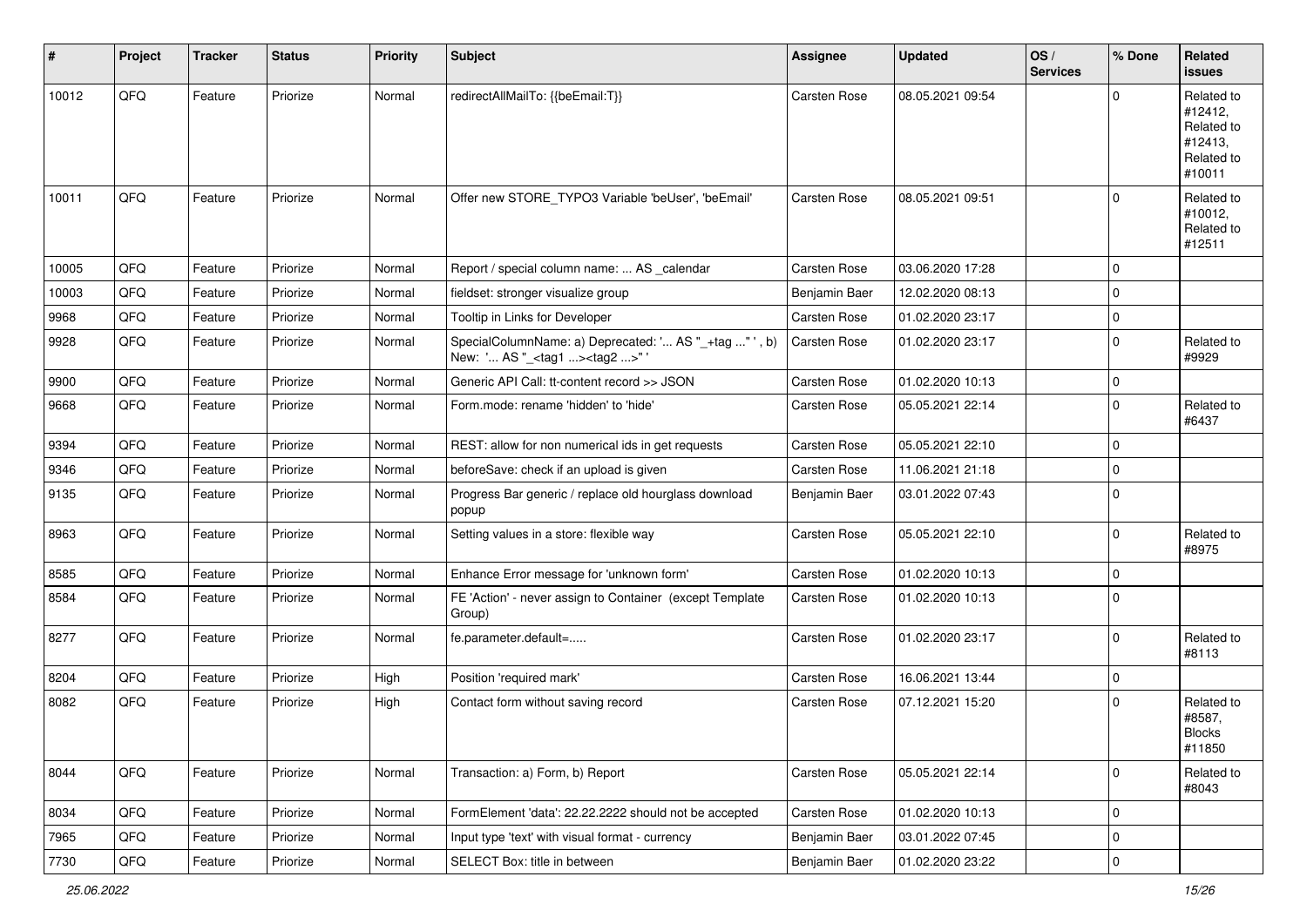| ∦     | Project | <b>Tracker</b> | <b>Status</b> | <b>Priority</b> | Subject                                                                                                  | <b>Assignee</b>     | <b>Updated</b>   | OS/<br><b>Services</b> | % Done         | Related<br><b>issues</b>                                                |
|-------|---------|----------------|---------------|-----------------|----------------------------------------------------------------------------------------------------------|---------------------|------------------|------------------------|----------------|-------------------------------------------------------------------------|
| 7630  | QFQ     | Feature        | Priorize      | Normal          | detailed error message for simple upload                                                                 | Carsten Rose        | 01.02.2020 10:13 |                        | $\Omega$       |                                                                         |
| 7522  | QFQ     | Feature        | Priorize      | Normal          | Inserting default index.html to folder (Avoid Apache<br>Indexing)                                        | Carsten Rose        | 01.02.2020 10:13 |                        | $\Omega$       |                                                                         |
| 7290  | QFQ     | Feature        | Priorize      | Normal          | FormEditor: title as textarea if LEN(title)>60                                                           | Carsten Rose        | 01.02.2020 10:13 |                        | $\Omega$       | Blocked by<br>#7682                                                     |
| 7217  | QFQ     | Feature        | Priorize      | Normal          | Download: notice User if `_sip=?` is missing                                                             | Carsten Rose        | 01.02.2020 10:13 |                        | $\Omega$       |                                                                         |
| 6998  | QFQ     | Feature        | Priorize      | Normal          | Form: with debug=on show column information as tooltip of<br>column label                                | Carsten Rose        | 01.02.2020 10:13 |                        | $\mathbf 0$    |                                                                         |
| 6870  | QFQ     | Feature        | Priorize      | Normal          | Click on '_link' triggers an API call                                                                    | Benjamin Baer       | 03.01.2022 08:25 |                        | $\Omega$       |                                                                         |
| 6801  | QFQ     | Feature        | Priorize      | Normal          | Fabric: Maximize / FullIscreen                                                                           | Benjamin Baer       | 21.03.2022 09:56 |                        | $\Omega$       |                                                                         |
| 6224  | QFQ     | Feature        | Priorize      | Normal          | Dynamic update: fade in/out fields                                                                       | Benjamin Baer       | 21.03.2022 09:50 |                        | $\Omega$       |                                                                         |
| 5942  | QFQ     | Feature        | Priorize      | Normal          | 'L' and 'type': append to links, generate via '_link' by using<br>'u:' .                                 | Carsten Rose        | 01.02.2020 10:13 |                        | $\Omega$       |                                                                         |
| 5562  | QFQ     | Feature        | Priorize      | Normal          | Drag'n'Drop fuer Uploads                                                                                 | Benjamin Baer       | 21.03.2022 09:52 |                        | $\Omega$       | Related to<br>#9706                                                     |
| 5366  | QFQ     | Feature        | Priorize      | Normal          | Saving with keyboard shortcuts                                                                           | Benjamin Baer       | 21.03.2022 09:47 |                        | $\Omega$       |                                                                         |
| 3867  | QFQ     | Feature        | Priorize      | Normal          | Readonly Formular: Template Groups add/delete<br>ausbeldnen                                              | Carsten Rose        | 05.05.2021 22:12 |                        | $\Omega$       |                                                                         |
| 14283 | QFQ     | <b>Bug</b>     | Priorize      | Normal          | HEIC / HEIF convert doesn't trigger                                                                      | Carsten Rose        | 19.06.2022 16:37 |                        | $\Omega$       |                                                                         |
| 13943 | QFQ     | Bug            | Priorize      | Normal          | unable to find formgroup                                                                                 | Enis Nuredini       | 28.05.2022 11:03 |                        | $\overline{0}$ |                                                                         |
| 12325 | QFQ     | Bug            | Priorize      | Normal          | MultiDB form.dblndex not working for report syntax                                                       | Carsten Rose        | 07.09.2021 13:37 |                        | $\Omega$       | Related to<br>#12145,<br>Related to<br>#12314                           |
| 9975  | QFQ     | Bug            | Priorize      | Normal          | Dropdown Menu: 'r:3' broken                                                                              | Carsten Rose        | 01.02.2020 10:13 |                        | $\mathbf 0$    |                                                                         |
| 9958  | QFQ     | Bug            | Priorize      | Normal          | Broken subrecord query: no error message                                                                 | Carsten Rose        | 05.02.2021 15:15 |                        | $\Omega$       |                                                                         |
| 9947  | QFQ     | Bug            | Priorize      | Normal          | Unwanted error message if missing 'typeAheadSqlPrefetch'                                                 | Carsten Rose        | 01.02.2020 10:13 |                        | $\Omega$       |                                                                         |
| 9862  | QFQ     | Bug            | Priorize      | Normal          | Failed writing to sql mail qfq.log should throw an exception                                             | Carsten Rose        | 01.02.2020 10:13 |                        | $\mathbf 0$    |                                                                         |
| 9834  | QFQ     | <b>Bug</b>     | Priorize      | Normal          | Input elements with tag 'disabled' are missing on<br>form-submit: server option 'processReadOnly' broken | Carsten Rose        | 07.12.2021 16:43 |                        | $\Omega$       | Related to<br>#9691,<br>Related to<br>#5305, Has<br>duplicate<br>#12331 |
| 9534  | QFQ     | Bug            | Priorize      | Urgent          | FE.type=upload: 'Unknown Mode: ID"                                                                       | Carsten Rose        | 03.05.2021 21:14 |                        | $\Omega$       | Related to<br>#9532                                                     |
| 9173  | QFQ     | <b>Bug</b>     | Priorize      | Urgent          | Stale Record Lock: Firefox                                                                               | <b>Carsten Rose</b> | 03.05.2021 21:14 |                        | 0              | Related to<br>#9789                                                     |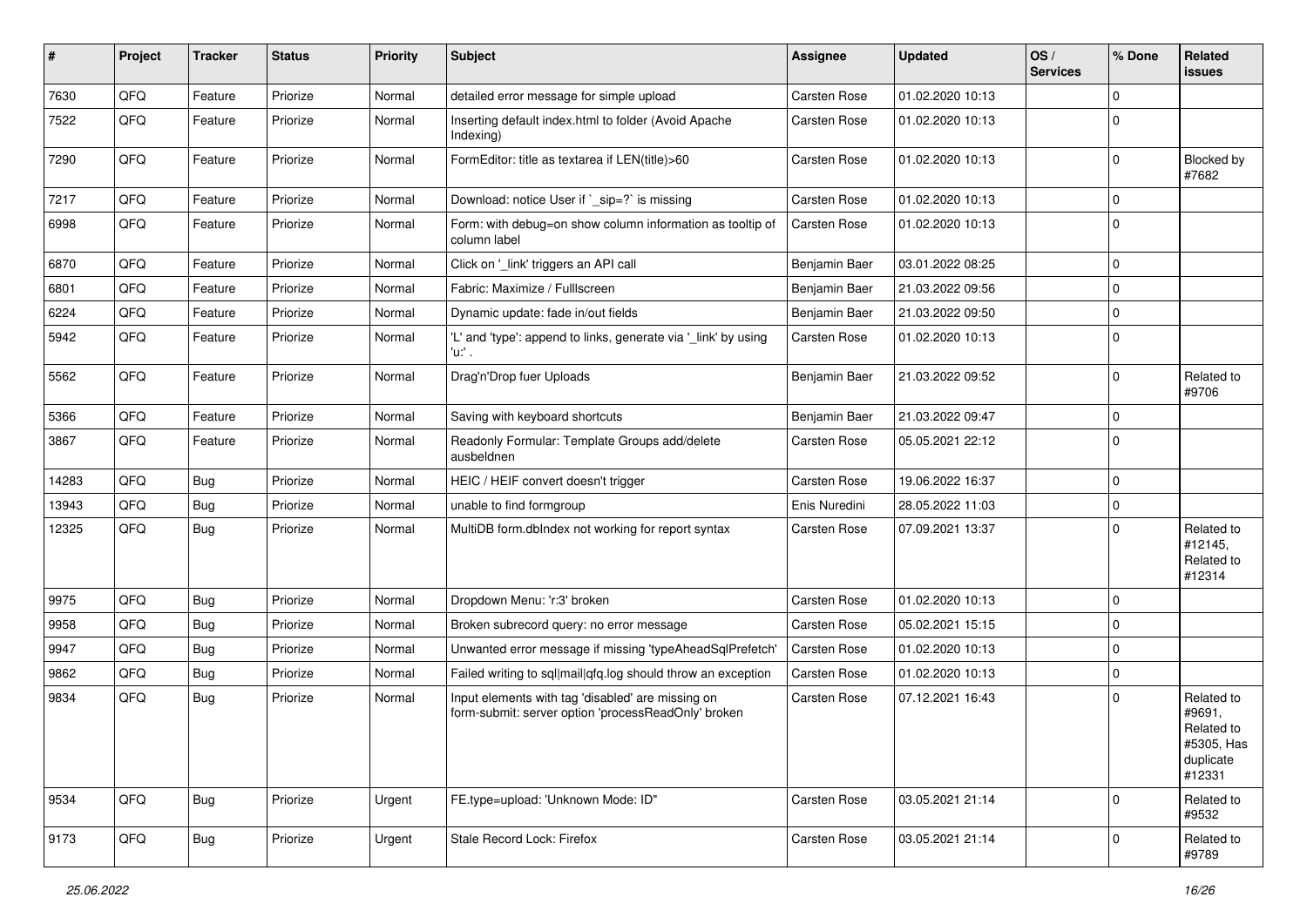| $\pmb{\sharp}$ | Project | <b>Tracker</b> | <b>Status</b> | <b>Priority</b> | Subject                                                                                             | Assignee               | <b>Updated</b>   | OS/<br><b>Services</b> | % Done      | <b>Related</b><br><b>issues</b>                                        |
|----------------|---------|----------------|---------------|-----------------|-----------------------------------------------------------------------------------------------------|------------------------|------------------|------------------------|-------------|------------------------------------------------------------------------|
| 9121           | QFQ     | <b>Bug</b>     | Priorize      | High            | sip links have r and __dbIndexData set                                                              | Carsten Rose           | 12.06.2021 10:41 |                        | $\mathbf 0$ |                                                                        |
| 8037           | QFQ     | Bug            | Priorize      | Normal          | FE.type=upload (advanced mode): {{slaveld:V}} missing<br>during dynamic update                      | <b>Carsten Rose</b>    | 01.02.2020 10:13 |                        | $\Omega$    |                                                                        |
| 7656           | QFQ     | <b>Bug</b>     | Priorize      | Normal          | FE with required, 'pattern' and 'extraButtonLock': always<br>complain about missing value           | <b>Carsten Rose</b>    | 01.02.2020 10:13 |                        | $\mathbf 0$ |                                                                        |
| 7616           | QFQ     | <b>Bug</b>     | Priorize      | Normal          | Selectlist with Enum & Dynamic Update                                                               | <b>Carsten Rose</b>    | 01.02.2020 10:13 |                        | $\mathsf 0$ |                                                                        |
| 6574           | QFQ     | <b>Bug</b>     | Priorize      | Normal          | qfq.log: Fehlermeldung wurde angezeigt, aber nicht geloggt                                          | Carsten Rose           | 01.02.2020 10:13 |                        | $\mathsf 0$ |                                                                        |
| 6566           | QFQ     | Bug            | Priorize      | Normal          | Link Function 'delete': provided parameter missing on page<br>reload                                | Benjamin Baer          | 03.01.2022 08:08 |                        | $\mathbf 0$ |                                                                        |
| 6140           | QFQ     | <b>Bug</b>     | Priorize      | Normal          | QFQ DnD Sort: Locked fields                                                                         | Benjamin Baer          | 21.03.2022 09:56 |                        | $\mathbf 0$ |                                                                        |
| 6116           | QFQ     | <b>Bug</b>     | Priorize      | High            | value of checkbox not saved                                                                         | Carsten Rose           | 07.12.2021 17:19 |                        | $\mathbf 0$ |                                                                        |
| 4457           | QFQ     | Bug            | Priorize      | Normal          | typeahead: pressing return to select an item, saves the form<br>and closes the form.                | Benjamin Baer          | 03.01.2022 08:01 |                        | $\mathbf 0$ | Related to<br>#4398                                                    |
| 3782           | QFQ     | Bug            | Priorize      | Normal          | Bei fehlerhafter Eingabe (z.B. Datum) sollte das erwartete<br>Format angezeigt werden               | <b>Carsten Rose</b>    | 01.02.2020 10:13 |                        | $\mathbf 0$ |                                                                        |
| 2665           | QFQ     | <b>Bug</b>     | Priorize      | Normal          | Dynamic Update funktioniert nicht, wenn beim<br>entsprechenden FormElement eine size angegeben ist. | Benjamin Baer          | 03.01.2022 08:12 |                        | 30          |                                                                        |
| 14376          | QFQ     | Feature        | <b>New</b>    | Normal          | QFQ Bootstrap: if missing, create stored procedures                                                 | Enis Nuredini          | 19.06.2022 16:37 |                        | $\pmb{0}$   |                                                                        |
| 14227          | QFQ     | Feature        | <b>New</b>    | Normal          | Selenium Konkurrenz: cypress.io                                                                     | Enis Nuredini          | 28.05.2022 11:02 |                        | $\mathbf 0$ |                                                                        |
| 14187          | QFQ     | Feature        | <b>New</b>    | High            | gfg.log: show current URL                                                                           | Carsten Rose           | 28.05.2022 11:02 |                        | $\Omega$    | Related to<br>#13933.<br>Related to<br>#12532,<br>Related to<br>#11893 |
| 14185          | QFQ     | Feature        | <b>New</b>    | Normal          | External/Autocron.php - better suitable directory                                                   | Support: System        | 28.05.2022 11:03 |                        | $\mathbf 0$ |                                                                        |
| 14090          | QFQ     | Feature        | New           | Normal          | Nützliche script funktionen                                                                         | Carsten Rose           | 28.05.2022 11:03 |                        | $\mathbf 0$ |                                                                        |
| 14028          | QFQ     | Feature        | <b>New</b>    | Normal          | Required notification: visual nicer                                                                 | Enis Nuredini          | 28.05.2022 11:01 |                        | $\mathbf 0$ |                                                                        |
| 13945          | QFQ     | Feature        | <b>New</b>    | Normal          | As link: content before/after link                                                                  | Enis Nuredini          | 28.05.2022 11:01 |                        | $\mathbf 0$ | Related to<br>#12262                                                   |
| 13843          | QFQ     | Feature        | <b>New</b>    | Normal          | Create JWT via QFQ                                                                                  | Carsten Rose           | 19.03.2022 17:42 |                        | $\mathbf 0$ |                                                                        |
| 13841          | QFQ     | Feature        | <b>New</b>    | Normal          | Create PDF via iText - evaluate                                                                     | <b>Carsten Rose</b>    | 19.03.2022 17:42 |                        | $\mathbf 0$ |                                                                        |
| 13757          | QFQ     | Feature        | <b>New</b>    | High            | QR / Bar-Code Plugin                                                                                | Enis Nuredini          | 19.03.2022 17:43 |                        | $\Omega$    |                                                                        |
| 13700          | QFQ     | Feature        | New           | Normal          | Redesign gfg.io Seite                                                                               | <b>Carsten Rose</b>    | 19.03.2022 17:43 |                        | $\mathbf 0$ |                                                                        |
| 13609          | QFQ     | Feature        | <b>New</b>    | Normal          | QFQ Introduction: Seite aufloesen                                                                   | Philipp<br>Gröbelbauer | 28.05.2022 11:02 |                        | $\mathbf 0$ |                                                                        |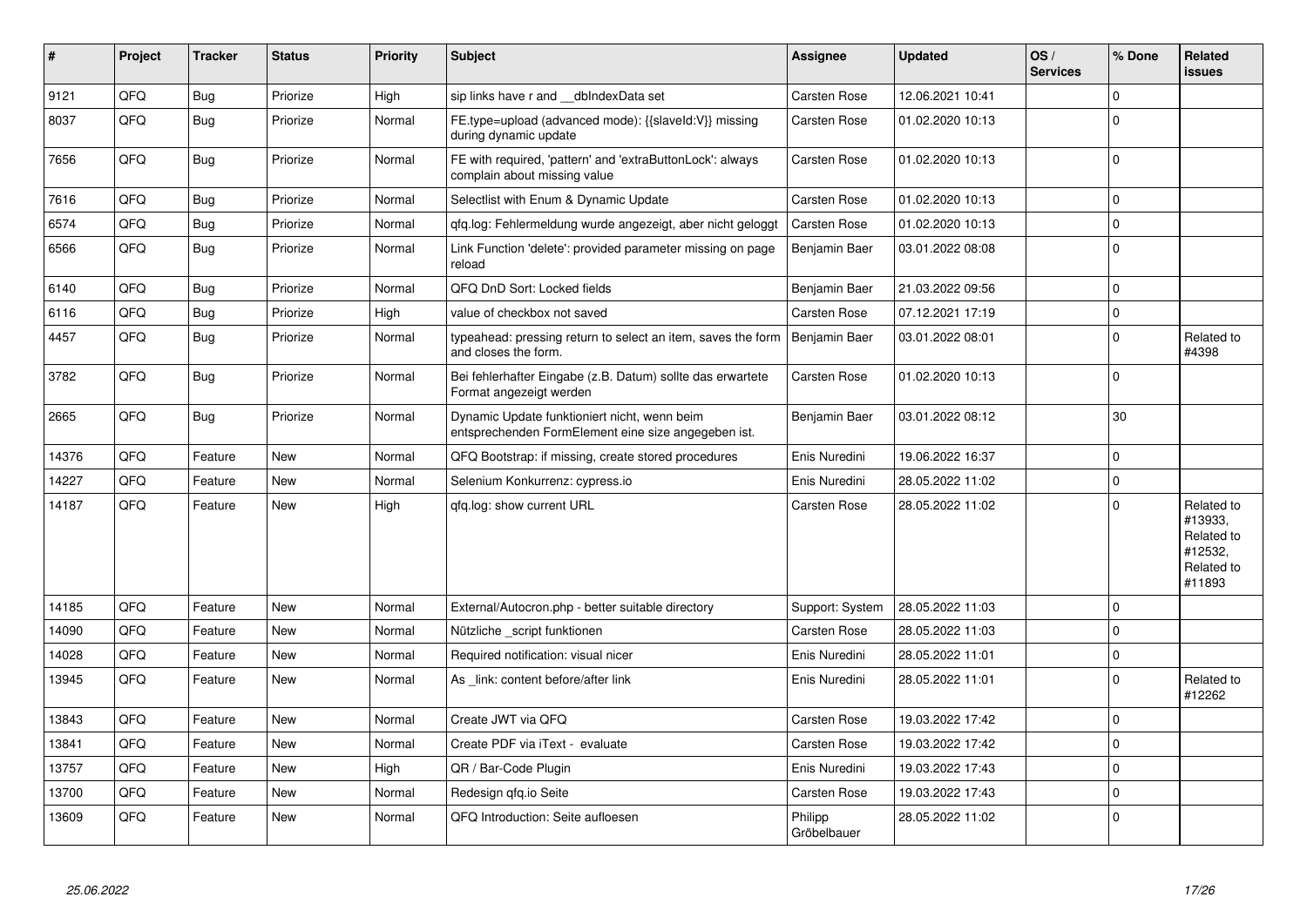| #     | Project | <b>Tracker</b> | <b>Status</b> | <b>Priority</b> | <b>Subject</b>                                                                                                                        | Assignee            | <b>Updated</b>   | OS/<br><b>Services</b> | % Done      | Related<br><b>issues</b>                                              |
|-------|---------|----------------|---------------|-----------------|---------------------------------------------------------------------------------------------------------------------------------------|---------------------|------------------|------------------------|-------------|-----------------------------------------------------------------------|
| 13467 | QFQ     | Feature        | <b>New</b>    | Normal          | ChangeLog Generator                                                                                                                   | Carsten Rose        | 19.03.2022 17:46 |                        | $\mathbf 0$ | Related to<br>#11460                                                  |
| 13354 | QFQ     | Feature        | <b>New</b>    | Normal          | Using Websocket in QFQ                                                                                                                | <b>Carsten Rose</b> | 10.11.2021 15:47 |                        | $\mathbf 0$ |                                                                       |
| 12679 | QFQ     | Feature        | <b>New</b>    | Normal          | tablesorter: custom column width                                                                                                      | Carsten Rose        | 16.06.2021 11:10 |                        | $\mathbf 0$ |                                                                       |
| 12664 | QFQ     | Feature        | <b>New</b>    | Normal          | TinyMCE: report/remove malicous HTML/JS Code                                                                                          | Carsten Rose        | 19.03.2022 17:47 |                        | $\mathbf 0$ | Related to<br>#14320                                                  |
| 12632 | QFQ     | Feature        | New           | Normal          | TinyMCE: Prepare CSS classes for images                                                                                               | Carsten Rose        | 04.06.2021 14:35 |                        | 100         | Blocked by<br>#12186                                                  |
| 12603 | QFQ     | Feature        | New           | Normal          | Dropdown (Select), Radio, checkbox:<br>itemListAlways={{!SELECT key, value}}                                                          | Carsten Rose        | 19.03.2022 17:47 |                        | $\Omega$    |                                                                       |
| 12556 | QFQ     | Feature        | <b>New</b>    | Normal          | Pills Title: colored = static or dynamic on allrequiredgiven                                                                          | Benjamin Baer       | 19.03.2022 17:49 |                        | $\mathbf 0$ |                                                                       |
| 12544 | QFQ     | Feature        | <b>New</b>    | High            | a) ' AS _link' new also as ' AS _format', b) sortierung via<br>'display: none;', c) '_format' benoeitgt nicht zwingend<br>u/U/p/m/z/d | Carsten Rose        | 14.12.2021 16:03 |                        | $\mathbf 0$ |                                                                       |
| 12532 | QFQ     | Feature        | <b>New</b>    | High            | SIP-Parameter bei Seitenaufruf in Browser-Console<br>anzeigen                                                                         | Carsten Rose        | 07.12.2021 17:19 |                        | $\Omega$    | Related to<br>#11893.<br>Related to<br>#14187                         |
| 12490 | QFQ     | Feature        | New           | Normal          | Loading Plugins in QFQ - see what tinymce does. (lazy<br>loading)                                                                     | Benjamin Baer       | 08.06.2022 10:37 |                        | $\mathbf 0$ | Related to<br>#12611.<br>Related to<br>#10013,<br>Related to<br>#7732 |
| 12480 | QFQ     | Feature        | <b>New</b>    | Normal          | If QFQ upgrade is running, block further request                                                                                      | Carsten Rose        | 03.05.2021 20:45 |                        | $\mathbf 0$ |                                                                       |
| 12477 | QFQ     | Feature        | <b>New</b>    | Normal          | Support for refactoring: Form, FormElement, diverse<br>Tabellen/Spalten, tt-content Records                                           | Carsten Rose        | 03.05.2021 20:45 |                        | $\Omega$    |                                                                       |
| 12476 | QFQ     | Feature        | <b>New</b>    | Normal          | clearMe: a) should trigger 'dirty', b) sticky on textarea resize                                                                      | Benjamin Baer       | 04.01.2022 08:40 |                        | $\mathbf 0$ | Related to<br>#9528                                                   |
| 12474 | QFQ     | Feature        | New           | Normal          | Check BaseConfigURL if it is given and the the last char is                                                                           | Carsten Rose        | 03.05.2021 20:45 |                        | $\mathbf 0$ |                                                                       |
| 12465 | QFQ     | Feature        | <b>New</b>    | Normal          | QFQ Function: use in FE to fill StoreRecord                                                                                           | Carsten Rose        | 05.05.2021 21:58 |                        | $\mathbf 0$ |                                                                       |
| 12413 | QFQ     | Feature        | <b>New</b>    | Normal          | STORE TYPO3: enhance for {{be users.email:T}},<br>{{fe users.email:T}}                                                                | Carsten Rose        | 03.05.2021 20:45 |                        | $\Omega$    | Related to<br>#12412,<br>Related to<br>#10012                         |
| 12412 | QFQ     | Feature        | New           | Normal          | Action/Escape qualifier 'e' (empty), '0': if given, an empty<br>string (or '0') will be treated as 'not found'                        | Carsten Rose        | 08.05.2021 09:40 |                        | $\mathbf 0$ | Related to<br>#12413,<br>Related to<br>#10012                         |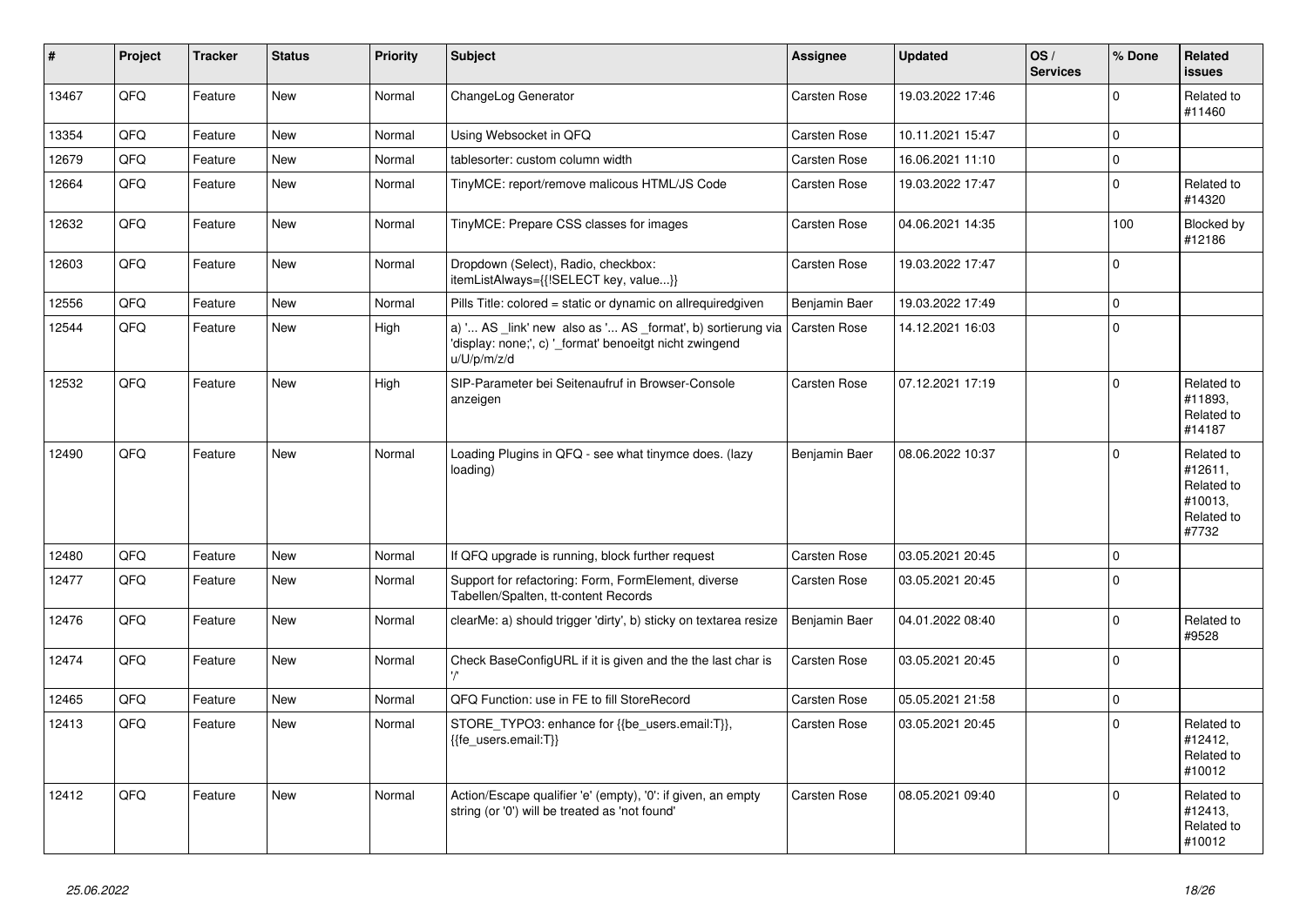| ∦     | Project | <b>Tracker</b> | <b>Status</b> | <b>Priority</b> | Subject                                                                                                    | Assignee                                               | <b>Updated</b>   | OS/<br><b>Services</b> | % Done      | Related<br><b>issues</b>                      |                      |
|-------|---------|----------------|---------------|-----------------|------------------------------------------------------------------------------------------------------------|--------------------------------------------------------|------------------|------------------------|-------------|-----------------------------------------------|----------------------|
| 12400 | QFQ     | Feature        | New           | Normal          | Tutorial ist in QFQ Doku, Wird in der Suche gefunden, es<br>gibt aber kein Menupunkt - Inhalt ueberpruefen | Carsten Rose                                           | 03.05.2021 20:45 |                        | $\mathbf 0$ |                                               |                      |
| 12330 | QFQ     | Feature        | New           | Normal          | Copy to input field / text area / TinyMCE                                                                  | Carsten Rose                                           | 07.04.2021 09:01 |                        | 0           |                                               |                      |
| 12269 | QFQ     | Feature        | New           | Normal          | 2FA - Login                                                                                                | Carsten Rose                                           | 03.05.2021 20:45 |                        | $\mathbf 0$ |                                               |                      |
| 12186 | QFQ     | Feature        | New           | High            | TinyMCE Config für Objekte                                                                                 | Carsten Rose                                           | 07.12.2021 17:19 |                        | 0           | <b>Blocks</b><br>#12632                       |                      |
| 12163 | QFQ     | Feature        | <b>New</b>    | Normal          | Checkbox: table wrap                                                                                       | Carsten Rose                                           | 03.05.2021 20:51 |                        | $\mathbf 0$ |                                               |                      |
| 12162 | QFQ     | Feature        | New           | Normal          | FE.type=sendmail: personalized mailing (several mails) via<br>template                                     | Carsten Rose                                           | 03.05.2021 20:45 |                        | $\Omega$    |                                               |                      |
| 12156 | QFQ     | Feature        | New           | Normal          | Form: Optional disable 'leave page'                                                                        |                                                        | 03.05.2021 20:45 |                        | $\mathbf 0$ |                                               |                      |
| 12146 | QFQ     | Feature        | New           | Normal          | Autocron Job: Anzeigen wann der naechste Job<br>ausgefuehrt wird, resp das er nicht ausgefuehrt wird       | Carsten Rose                                           | 15.03.2021 15:23 |                        | $\Omega$    |                                               |                      |
| 12135 | QFQ     | Feature        | <b>New</b>    | Normal          | Subrecord: Notiz                                                                                           |                                                        | 24.04.2021 16:58 |                        | $\mathbf 0$ |                                               |                      |
| 12119 | QFQ     | Feature        | New           | Normal          | AS paged: error message missing if there ist no 'r'<br>argument.                                           | <b>Carsten Rose</b>                                    | 03.05.2021 20:51 |                        | $\mathbf 0$ |                                               |                      |
| 12109 | QFQ     | Feature        | New           | Normal          | Donwload Link: Plain, SIP, Persistent Link, Peristent SIP -<br>new notation                                | <b>Carsten Rose</b>                                    | 03.05.2021 20:45 |                        | 0           | Related to<br>#12085                          |                      |
| 12039 | QFQ     | Feature        | New           | Normal          | Missing htmlSpecialChar() in pre processing on form submit                                                 |                                                        | 18.02.2021 00:09 |                        | 0           | Related to<br>#14320                          |                      |
| 12038 | QFQ     | Feature        | <b>New</b>    | Normal          | a) STORE_VAR: filenameOnlyStripUniq, b) SP:<br>QSTRIPUNIQ()                                                |                                                        | 17.02.2021 23:55 |                        | $\Omega$    |                                               |                      |
| 12024 | QFQ     | Feature        | New           | Normal          | Excel Export: text columns by default decode<br>htmlspeciachar()                                           | Carsten Rose                                           | 17.02.2021 23:55 |                        | $\Omega$    | Related to<br>#12022                          |                      |
| 12023 | QFQ     | Feature        | <b>New</b>    | Normal          | MySQL Stored Precdure: QDECODESPECIALCHAR()                                                                | Carsten Rose                                           | 16.02.2021 11:16 |                        | $\mathbf 0$ | Related to<br>#12022                          |                      |
| 11955 | QFQ     | Feature        | <b>New</b>    | Normal          | subrecord: new title option to set <th> attributes - e.g. to<br/>customize tablesorter options.</th>       | attributes - e.g. to<br>customize tablesorter options. | Carsten Rose     | 03.05.2021 20:47       |             | $\mathbf 0$                                   | Related to<br>#11775 |
| 11893 | QFQ     | Feature        | New           | High            | Broken SIP: a) only report one time, b) only report in main<br>column                                      | Carsten Rose                                           | 12.05.2021 12:13 |                        | $\Omega$    | Related to<br>#12532,<br>Related to<br>#14187 |                      |
| 11892 | QFQ     | Feature        | New           | Normal          | tablesorter: columns with links are hard to order - new<br>qualifier 'Y: <ord>'</ord>                      | Enis Nuredini                                          | 23.03.2022 09:22 |                        | 0           |                                               |                      |
| 11850 | QFQ     | Feature        | New           | Urgent          | Wizard Form: basierend auf einer Tabelle eine Form<br>anlegen.                                             |                                                        | 03.05.2021 21:12 |                        | $\mathbf 0$ | Blocked by<br>#8082                           |                      |
| 11775 | QFQ     | Feature        | New           | Normal          | Subrecord Tooltip pro Feld                                                                                 | Carsten Rose                                           | 18.12.2020 15:22 |                        | $\Omega$    | Related to<br>#11955                          |                      |
| 11747 | QFQ     | Feature        | New           | Normal          | Maintenance Page with Redirect                                                                             | Carsten Rose                                           | 03.05.2021 20:47 |                        | $\mathbf 0$ | Related to<br>#11741                          |                      |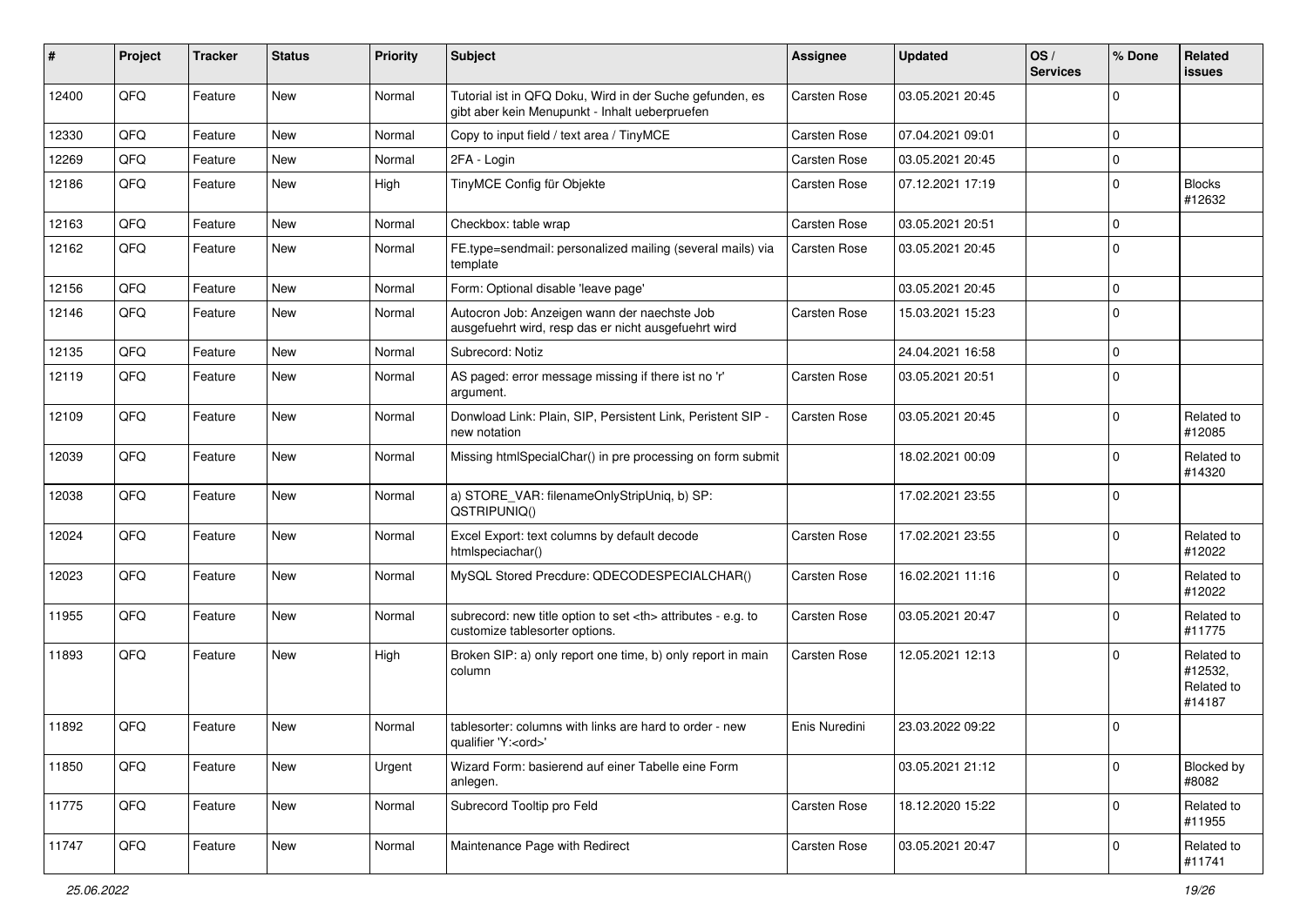| $\sharp$ | Project | <b>Tracker</b> | <b>Status</b> | <b>Priority</b> | Subject                                                                             | <b>Assignee</b> | <b>Updated</b>   | OS/<br><b>Services</b> | % Done      | Related<br><b>issues</b>                     |
|----------|---------|----------------|---------------|-----------------|-------------------------------------------------------------------------------------|-----------------|------------------|------------------------|-------------|----------------------------------------------|
| 11716    | QFQ     | Feature        | <b>New</b>    | Normal          | Form an beliebiger Stelle im Report anzeigen                                        |                 | 09.12.2020 09:47 |                        | $\Omega$    |                                              |
| 11702    | QFQ     | Feature        | New           | Normal          | HTML Special Char makes no sense for 'allbut' if '&' is<br>forbidden                | Carsten Rose    | 07.12.2021 16:35 |                        | $\Omega$    | Related to<br>#5112,<br>Related to<br>#14320 |
| 11535    | QFQ     | Feature        | New           | Normal          | Ability to create SQL columns in frontend QFQ forms                                 |                 | 17.11.2020 12:11 |                        | $\mathbf 0$ |                                              |
| 11534    | QFQ     | Feature        | New           | Normal          | Report: Action on selected rows - Table batchprocessing<br>feature                  |                 | 18.11.2020 08:15 |                        | 0           |                                              |
| 11523    | QFQ     | Feature        | New           | Normal          | Mit dynamic Update erkennen, ob Upload gemacht wurde                                | Carsten Rose    | 13.11.2020 15:07 |                        | $\mathbf 0$ | Related to<br>#9533                          |
| 11516    | QFQ     | Feature        | New           | Normal          | Multi Page Form (Previous/Next Buttons)                                             | Carsten Rose    | 16.03.2021 17:52 |                        | $\mathbf 0$ |                                              |
| 11504    | QFQ     | Feature        | <b>New</b>    | Normal          | Dynamic Update: Button text update for 'Save',' Close' &<br>'Delete'                | Carsten Rose    | 12.11.2020 23:44 |                        | 0           |                                              |
| 11460    | QFQ     | Feature        | New           | Normal          | Easier creation of changelog: gitchangelog                                          | Carsten Rose    | 12.06.2021 10:20 |                        | $\mathbf 0$ | Related to<br>#13467                         |
| 11080    | QFQ     | Feature        | New           | Normal          | Send MQTT messages                                                                  | Carsten Rose    | 29.08.2020 19:49 |                        | 0           |                                              |
| 10996    | QFQ     | Feature        | <b>New</b>    | Normal          | Download video via sip: no seek                                                     | Carsten Rose    | 12.08.2020 14:18 |                        | $\mathbf 0$ |                                              |
| 10979    | QFQ     | Feature        | <b>New</b>    | Normal          | Ajax Calls an API - dataReport                                                      | Carsten Rose    | 11.05.2022 12:15 |                        | 0           |                                              |
| 10976    | QFQ     | Feature        | <b>New</b>    | Normal          | Excel Export Verbesserungen                                                         | Carsten Rose    | 06.08.2020 10:56 |                        | $\mathbf 0$ |                                              |
| 10874    | QFQ     | Feature        | <b>New</b>    | Normal          | Erstellen eines Foreign Keys in der Tabelle "FormElement"                           |                 | 13.07.2020 10:11 |                        | $\mathbf 0$ |                                              |
| 10819    | QFQ     | Feature        | New           | Normal          | Persistent SIP - second try                                                         | Carsten Rose    | 29.06.2020 23:02 |                        | 0           | Related to<br>#6261                          |
| 10763    | QFQ     | Feature        | <b>New</b>    | Normal          | form accessed and submitted despite logout?                                         |                 | 16.06.2020 11:43 |                        | $\mathbf 0$ |                                              |
| 10714    | QFQ     | Feature        | New           | Normal          | multi Table Form                                                                    | Carsten Rose    | 16.03.2021 18:44 |                        | $\mathbf 0$ |                                              |
| 10593    | QFQ     | Feature        | <b>New</b>    | Normal          | label2: text behind input element                                                   | Carsten Rose    | 16.05.2020 10:57 |                        | $\mathbf 0$ |                                              |
| 10463    | QFQ     | Feature        | New           | Normal          | Report_link: expliztes setzen von HTML Tags (Bedarf fuer<br>'data-selenium' & 'id') | Enis Nuredini   | 23.03.2022 09:23 |                        | $\mathbf 0$ | Related to<br>#7648                          |
| 10384    | QFQ     | Feature        | <b>New</b>    | Normal          | Parameter Exchange QFQ Instances                                                    |                 | 07.05.2020 09:38 |                        | $\mathbf 0$ |                                              |
| 10345    | QFQ     | Feature        | New           | Normal          | Templates - Patterns QFQ Style                                                      |                 | 03.05.2021 21:01 |                        | 0           | Related to<br>#10713                         |
| 10119    | QFQ     | Feature        | New           | Normal          | Dropdown (selectlist) & TypeAhead: format and catagorize<br>list                    | Carsten Rose    | 07.05.2020 09:36 |                        | $\Omega$    |                                              |
| 10115    | QFQ     | Feature        | New           | Normal          | TypeAhead: static list                                                              | Carsten Rose    | 26.02.2020 16:42 |                        | 100         |                                              |
| 10114    | QFQ     | Feature        | New           | High            | Symbol (Link): 'G:' (Glyphicon) replaced by 'i:' (icon)                             |                 | 07.12.2021 17:19 |                        | $\Omega$    | Related to<br>#3797,<br>Related to<br>#4194  |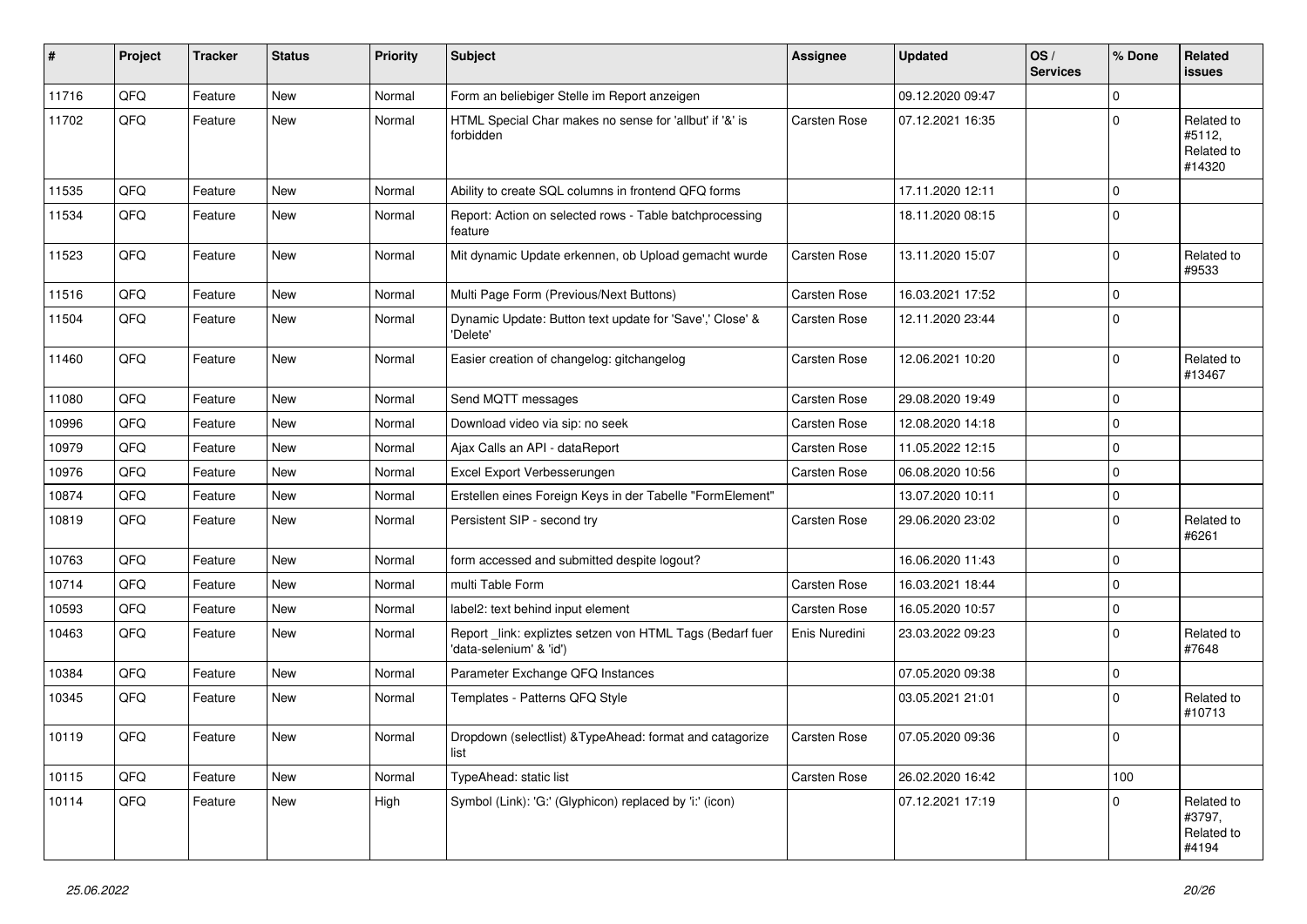| #     | Project | <b>Tracker</b> | <b>Status</b> | <b>Priority</b> | <b>Subject</b>                                                                                                                        | Assignee            | <b>Updated</b>   | OS/<br><b>Services</b> | % Done      | Related<br><b>issues</b>                                             |
|-------|---------|----------------|---------------|-----------------|---------------------------------------------------------------------------------------------------------------------------------------|---------------------|------------------|------------------------|-------------|----------------------------------------------------------------------|
| 10080 | QFQ     | Feature        | <b>New</b>    | Normal          | Popup on 'save' / 'close': configure dialog (answer<br>yes/no/cancle/)                                                                | Carsten Rose        | 28.03.2021 20:52 |                        | $\Omega$    | Is duplicate<br>of #12262                                            |
| 10014 | QFQ     | Feature        | New           | Normal          | Manual.rst: describe behaviour and process order of<br>fillStoreVar, slaveId, sqlBefore,                                              | Carsten Rose        | 01.02.2020 22:31 |                        | $\Omega$    |                                                                      |
| 9983  | QFQ     | Feature        | <b>New</b>    | Normal          | Report Notation: new keyword 'range'                                                                                                  | Carsten Rose        | 01.02.2020 15:55 |                        | $\Omega$    |                                                                      |
| 9927  | QFQ     | Feature        | New           | Normal          | QFQ Update: a) Update nur machen wenn BE User<br>eingeloggt ist., b) Bei Fehler genaue Meldung welcher<br>Updateschritt Probleme hat. | Carsten Rose        | 22.01.2020 12:59 |                        | $\mathbf 0$ |                                                                      |
| 9853  | QFQ     | Feature        | New           | Normal          | Check das SQL / QFQ / Mail Logfile geschrieben wird                                                                                   |                     | 09.01.2020 11:15 |                        | $\mathbf 0$ |                                                                      |
| 9811  | QFQ     | Feature        | New           | Normal          | Report: tag every n'th row                                                                                                            | Carsten Rose        | 01.02.2020 23:22 |                        | $\mathbf 0$ |                                                                      |
| 9781  | QFQ     | Feature        | <b>New</b>    | Normal          | Button: CSS class to make buttons smaller                                                                                             | Carsten Rose        | 01.02.2020 23:22 |                        | $\mathbf 0$ |                                                                      |
| 9777  | QFQ     | Feature        | New           | Normal          | Logging QFQ Variables                                                                                                                 | Carsten Rose        | 16.12.2019 17:17 |                        | $\mathbf 0$ |                                                                      |
| 9707  | QFQ     | Feature        | New           | Normal          | SIP security: encode pageld and check pageld on decode                                                                                | Carsten Rose        | 01.02.2020 23:22 |                        | $\mathbf 0$ |                                                                      |
| 9706  | QFQ     | Feature        | New           | Normal          | Multi File Upload (hidden template group)                                                                                             | Carsten Rose        | 01.02.2020 23:22 |                        | $\Omega$    | Related to<br>#7521,<br>Related to<br>#5562,<br>Related to<br>#13330 |
| 9602  | QFQ     | Feature        | New           | Normal          | Form definition as JSON                                                                                                               | Carsten Rose        | 01.02.2020 23:21 |                        | $\Omega$    | Related to<br>#9600                                                  |
| 9537  | QFQ     | Feature        | <b>New</b>    | Normal          | FormEditor: Edit fieldset in FrontEnd                                                                                                 | Carsten Rose        | 01.02.2020 23:22 |                        | $\mathbf 0$ |                                                                      |
| 9352  | QFQ     | Feature        | New           | Normal          | FE 'Native' fire slaveld, sqlAfter, sqllns                                                                                            | <b>Carsten Rose</b> | 01.02.2020 23:22 |                        | $\mathbf 0$ |                                                                      |
| 9348  | QFQ     | Feature        | <b>New</b>    | Normal          | defaultThumbnailSize: pre render thumbnails                                                                                           | Carsten Rose        | 12.06.2021 09:05 |                        | $\mathbf 0$ |                                                                      |
| 9221  | QFQ     | Feature        | New           | Normal          | typeAhead: Zeichenlimite ausschalten                                                                                                  | Carsten Rose        | 08.05.2021 17:06 |                        | $\pmb{0}$   |                                                                      |
| 9208  | QFQ     | Feature        | New           | Normal          | Manage 'recent' records                                                                                                               | Carsten Rose        | 01.02.2020 23:22 |                        | $\mathbf 0$ |                                                                      |
| 9136  | QFQ     | Feature        | New           | Normal          | Create ZIP files with dynamic PDFs                                                                                                    | Carsten Rose        | 01.02.2020 23:22 |                        | $\pmb{0}$   |                                                                      |
| 9129  | QFQ     | Feature        | New           | Normal          | sqlValidate: Message as notification, not as error                                                                                    | Carsten Rose        | 01.02.2020 23:22 |                        | $\Omega$    | Related to<br>#9128                                                  |
| 9128  | QFQ     | Feature        | New           | Normal          | Error Message: not replaced variables- a) replace back to<br>'{{', b) underline                                                       | Carsten Rose        | 01.02.2020 23:22 |                        | $\mathbf 0$ | Related to<br>#9129                                                  |
| 8975  | QFQ     | Feature        | New           | Normal          | Report Notation: 2.0                                                                                                                  | Carsten Rose        | 01.02.2020 23:22 |                        | $\Omega$    | Related to<br>#8963                                                  |
| 8962  | QFQ     | Feature        | New           | High            | allow for form fields with identical names                                                                                            | Carsten Rose        | 03.05.2021 21:14 |                        | $\mathbf 0$ |                                                                      |
| 8806  | QFQ     | Feature        | <b>New</b>    | Normal          | SQL Function nl2br                                                                                                                    | Carsten Rose        | 01.02.2020 23:22 |                        | $\mathbf 0$ |                                                                      |
| 8719  | QFQ     | Feature        | New           | Normal          | extraButtonLock: add support for 0/1                                                                                                  | Carsten Rose        | 01.02.2020 23:22 |                        | $\mathbf 0$ |                                                                      |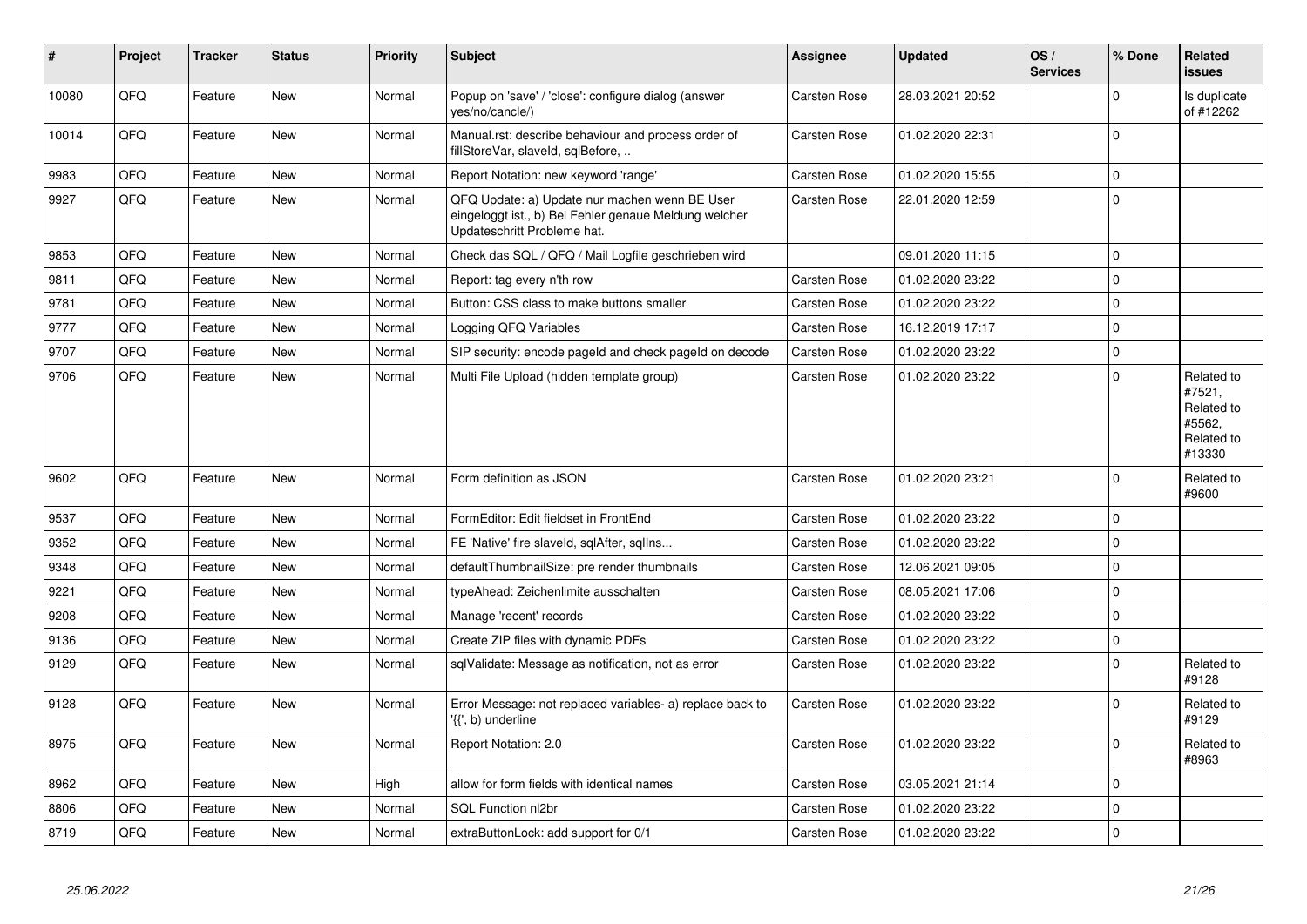| $\sharp$ | Project | <b>Tracker</b> | <b>Status</b> | Priority | <b>Subject</b>                                                                                         | <b>Assignee</b> | <b>Updated</b>   | OS/<br><b>Services</b> | % Done      | Related<br><b>issues</b>  |
|----------|---------|----------------|---------------|----------|--------------------------------------------------------------------------------------------------------|-----------------|------------------|------------------------|-------------|---------------------------|
| 8702     | QFQ     | Feature        | New           | Normal   | Load Record which is locked: missing user info                                                         | Carsten Rose    | 11.12.2019 16:16 |                        | $\Omega$    | Related to<br>#9789       |
| 8336     | QFQ     | Feature        | New           | Normal   | Form > modified > Close New: a) Optional disable popup, b)<br>custom text, c) mode on save: close stay | Carsten Rose    | 01.02.2020 23:22 |                        | $\mathbf 0$ | Related to<br>#8335       |
| 8217     | QFQ     | Feature        | New           | Normal   | if-elseif-else construct                                                                               | Carsten Rose    | 16.03.2021 18:41 |                        | 0           | Related to<br>#10716      |
| 8187     | QFQ     | Feature        | New           | Normal   | Subrecord: enable/hide new button - make new/edit/delete<br>customizeable.                             | Carsten Rose    | 06.03.2021 18:44 |                        | $\mathbf 0$ | Related to<br>#11326      |
| 8089     | QFQ     | Feature        | New           | Normal   | Copy/Paste for FormElements                                                                            | Carsten Rose    | 01.02.2020 23:22 |                        | $\mathbf 0$ |                           |
| 7924     | QFQ     | Feature        | New           | Normal   | Radio/Checkbox with Tooltip                                                                            | Carsten Rose    | 01.02.2020 23:22 |                        | $\mathbf 0$ |                           |
| 7920     | QFQ     | Feature        | New           | Normal   | FE: Syntax Highlight, Zeinlenumbruch                                                                   | Carsten Rose    | 01.02.2020 10:03 |                        | $\mathbf 0$ |                           |
| 7850     | QFQ     | Feature        | New           | High     | Upload records: non 'pathFileName' column                                                              | Carsten Rose    | 03.05.2021 21:14 |                        | $\mathbf 0$ |                           |
| 7812     | QFQ     | Feature        | New           | Normal   | FE 'Subrecord' - new option 'subrecordShowFilter',<br>'subrecordPaging'                                | Carsten Rose    | 01.02.2020 23:22 |                        | $\mathbf 0$ |                           |
| 7683     | QFQ     | Feature        | New           | Normal   | Special column names in '{{ SELECT  AS _link }}' should<br>be detected                                 | Carsten Rose    | 01.02.2020 23:21 |                        | $\mathbf 0$ |                           |
| 7681     | QFQ     | Feature        | <b>New</b>    | Normal   | Optional switch off 'check for modified record'                                                        | Carsten Rose    | 01.02.2020 23:21 |                        | $\mathbf 0$ |                           |
| 7660     | QFQ     | Feature        | New           | Normal   | IMAP: import mails to DB, move / delete mails                                                          | Carsten Rose    | 01.02.2020 09:52 |                        | $\mathbf 0$ |                           |
| 7521     | QFQ     | Feature        | New           | Normal   | TemplateGroup: fe.type=upload                                                                          | Carsten Rose    | 01.02.2020 23:21 |                        | $\mathbf 0$ | Related to<br>#9706       |
| 7520     | QFQ     | Feature        | <b>New</b>    | Normal   | QR Code:  AS _qr ( AS _link)                                                                           | Carsten Rose    | 01.02.2020 23:22 |                        | $\mathbf 0$ |                           |
| 7519     | QFQ     | Feature        | New           | Normal   | Select: Multi                                                                                          | Carsten Rose    | 01.02.2020 23:22 |                        | $\mathbf 0$ |                           |
| 7481     | QFQ     | Feature        | New           | Normal   | Detect 'BaseUrl' automatically                                                                         | Carsten Rose    | 01.02.2020 23:21 |                        | $\mathbf 0$ |                           |
| 7480     | QFQ     | Feature        | New           | Normal   | Record History (Undo / Redo)                                                                           | Carsten Rose    | 11.12.2019 16:16 |                        | $\Omega$    | Related to<br>#2361       |
| 7342     | QFQ     | Feature        | New           | Normal   | add content $=$ hide this                                                                              | Carsten Rose    | 01.02.2020 23:21 |                        | $\mathbf 0$ |                           |
| 7280     | QFQ     | Feature        | New           | Normal   | recently used table                                                                                    | Carsten Rose    | 01.02.2020 23:21 |                        | $\mathbf 0$ |                           |
| 7239     | QFQ     | Feature        | New           | Normal   | TinyMCE: html tag whitelist                                                                            | Carsten Rose    | 01.02.2020 23:21 |                        | $\Omega$    | Related to<br>#14320      |
| 7175     | QFQ     | Feature        | New           | Normal   | Upload: md5 hash as filename                                                                           | Carsten Rose    | 01.02.2020 23:21 |                        | $\mathbf 0$ |                           |
| 7119     | QFQ     | Feature        | New           | Normal   | Upload: scaleDownWidth, scaleDownHeight                                                                | Carsten Rose    | 01.02.2020 23:21 |                        | 0           |                           |
| 7109     | QFQ     | Feature        | New           | Normal   | Dynamic Updates: row/element hide                                                                      | Carsten Rose    | 01.02.2020 23:22 |                        | $\mathbf 0$ | Has<br>duplicate<br>#4081 |
| 7102     | QFQ     | Feature        | New           | Normal   | Comment sign in report: '#' and '--'                                                                   | Carsten Rose    | 01.02.2020 23:21 |                        | $\mathbf 0$ |                           |
| 7099     | QFQ     | Feature        | New           | Normal   | Redesign FormEditor                                                                                    | Carsten Rose    | 01.02.2020 23:21 |                        | $\mathbf 0$ |                           |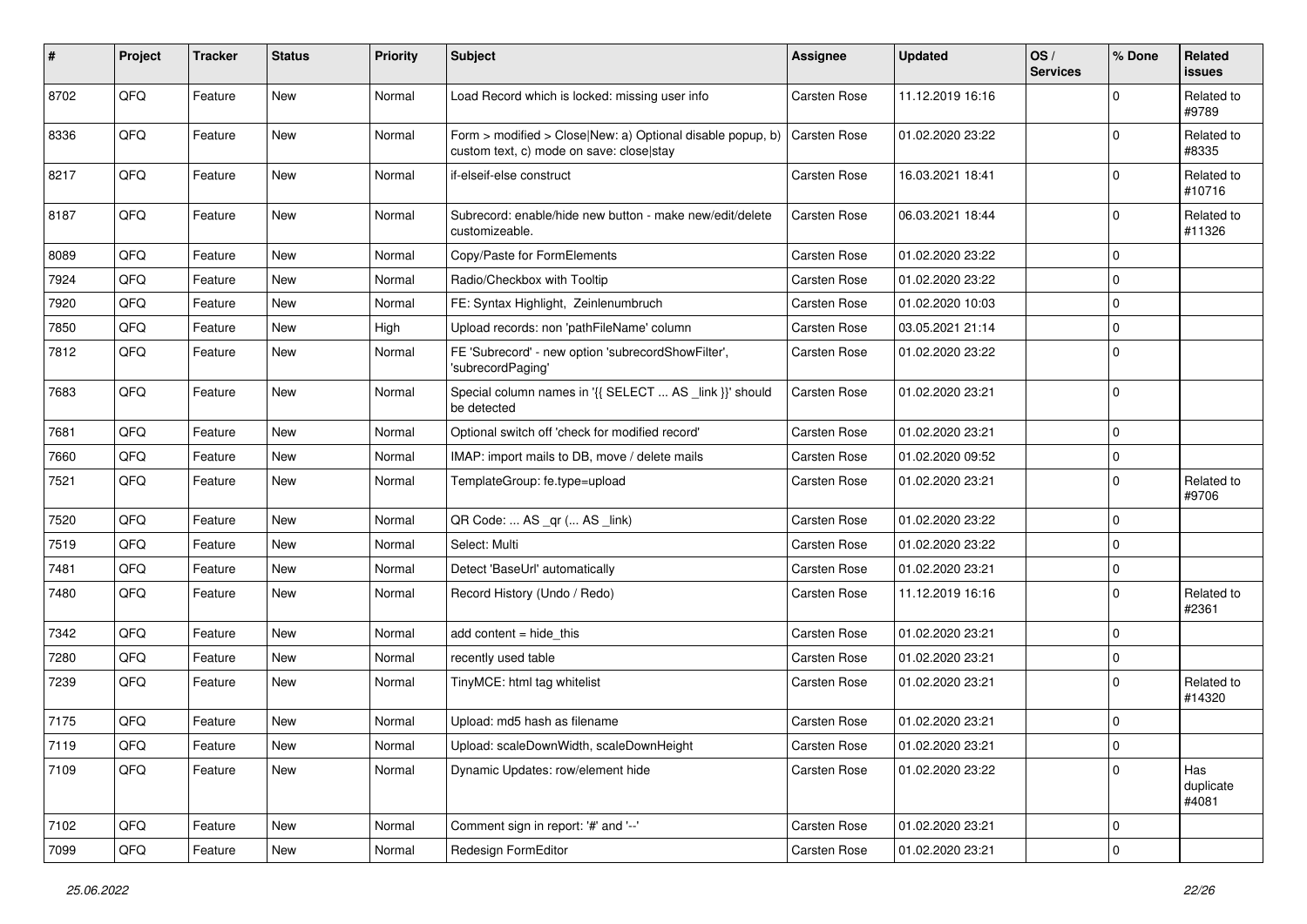| $\vert$ # | Project | <b>Tracker</b> | <b>Status</b> | <b>Priority</b> | <b>Subject</b>                                                                                                               | Assignee            | <b>Updated</b>   | OS/<br><b>Services</b> | % Done      | Related<br><b>issues</b>                    |
|-----------|---------|----------------|---------------|-----------------|------------------------------------------------------------------------------------------------------------------------------|---------------------|------------------|------------------------|-------------|---------------------------------------------|
| 6855      | QFQ     | Feature        | New           | Normal          | With {{feUser:U}}!={{feUser:T}}: Save / Delete: only<br>possible with {{feUserSave:U}}='yes' and<br>'{feUserDelete:U}}='yes' | <b>Carsten Rose</b> | 01.02.2020 23:21 |                        | $\mathbf 0$ |                                             |
| 6765      | QFQ     | Feature        | <b>New</b>    | Normal          | Moeglichkeit via QFQ eigene Logs zu schreiben                                                                                | Carsten Rose        | 01.02.2020 23:21 |                        | $\Omega$    |                                             |
| 6723      | QFQ     | Feature        | New           | Normal          | Report QFQ Installation and Version                                                                                          | <b>Carsten Rose</b> | 12.06.2021 09:07 |                        | $\mathbf 0$ |                                             |
| 6609      | QFQ     | Feature        | New           | Normal          | Formlet: JSON API erweitern                                                                                                  | Carsten Rose        | 01.02.2020 23:21 |                        | 50          |                                             |
| 6602      | QFQ     | Feature        | New           | Normal          | Formlet: in Report auf Mausklick ein mini-form oeffnen                                                                       | Carsten Rose        | 11.12.2019 16:16 |                        | $\mathbf 0$ |                                             |
| 6594      | QFQ     | Feature        | New           | Normal          | Excel: on download, check if there is a valid sip                                                                            | Carsten Rose        | 01.02.2020 23:21 |                        | $\mathbf 0$ |                                             |
| 6437      | QFQ     | Feature        | <b>New</b>    | Normal          | Neuer Mode Button bei FormElementen                                                                                          | Carsten Rose        | 01.02.2020 23:21 |                        | $\Omega$    | Related to<br>#9668,<br>Blocked by<br>#9678 |
| 6292      | QFQ     | Feature        | <b>New</b>    | Normal          | Download: File speichern mit Hash aber original Filename in<br>der Datenbank vermerken fuer Downloads                        | <b>Carsten Rose</b> | 01.02.2020 23:21 |                        | $\Omega$    |                                             |
| 6289      | QFQ     | Feature        | <b>New</b>    | Normal          | Form: Log                                                                                                                    | Carsten Rose        | 01.02.2020 23:21 |                        | $\mathbf 0$ |                                             |
| 6261      | QFQ     | Feature        | <b>New</b>    | Normal          | Persistent SIP                                                                                                               | Carsten Rose        | 12.06.2021 09:07 |                        | $\Omega$    | Related to<br>#10819                        |
| 5782      | QFQ     | Feature        | <b>New</b>    | Normal          | <b>NextCloud API</b>                                                                                                         | Carsten Rose        | 01.02.2020 10:02 |                        | $\mathbf 0$ |                                             |
| 5715      | QFQ     | Feature        | New           | High            | PDF Caching                                                                                                                  | <b>Carsten Rose</b> | 03.05.2021 21:14 |                        | $\Omega$    | Related to<br>#5851.<br>Related to<br>#6357 |
| 5345      | QFQ     | Feature        | New           | Normal          | Report: UPDATE / INSERT / DELETE statements should<br>trigger subqueries, depending on the result.                           | Carsten Rose        | 27.05.2020 16:11 |                        | $\Omega$    |                                             |
| 5131      | QFQ     | Feature        | <b>New</b>    | Normal          | Activate Spin Gear ('wait/busy' indicator) via LINK attribute                                                                | Carsten Rose        | 01.02.2020 23:21 |                        | $\mathbf 0$ |                                             |
| 4413      | QFQ     | Feature        | New           | Normal          | fieldset: show/hidden, modeSql, dynamicUpdate                                                                                | Carsten Rose        | 09.02.2022 15:19 |                        | $\mathbf 0$ |                                             |
| 4250      | QFQ     | Feature        | <b>New</b>    | Normal          | AutoCron in QFQ via PHP                                                                                                      | Carsten Rose        | 01.02.2020 23:21 |                        | $\Omega$    | Related to<br>#3292,<br>Related to<br>#3291 |
| 4082      | QFQ     | Feature        | <b>New</b>    | Normal          | Dynamic Update: modeSql - useful default                                                                                     | Carsten Rose        | 01.02.2020 23:22 |                        | $\mathbf 0$ |                                             |
| 4050      | QFQ     | Feature        | New           | Normal          | sql.log: 1) FormElement ID which causes a specific action,<br>2) Result in the same row.                                     | Carsten Rose        | 15.04.2020 11:35 |                        | $\Omega$    | Related to<br>#5458                         |
| 4023      | QFQ     | Feature        | <b>New</b>    | Normal          | prepared statements - FE action: salveld, sqllnsert,<br>sqlUpdate, sqlDelete, sqlBefore, sqlAfter                            | Carsten Rose        | 11.12.2019 16:15 |                        | $\Omega$    |                                             |
| 3864      | QFQ     | Feature        | <b>New</b>    | Normal          | Encrypt / decrypt field                                                                                                      | Carsten Rose        | 08.03.2021 18:08 |                        | $\mathbf 0$ |                                             |
| 3727      | QFQ     | Feature        | New           | High            | Security: Session Hijacking erschweren                                                                                       | Carsten Rose        | 03.05.2021 21:14 |                        | $\mathbf 0$ |                                             |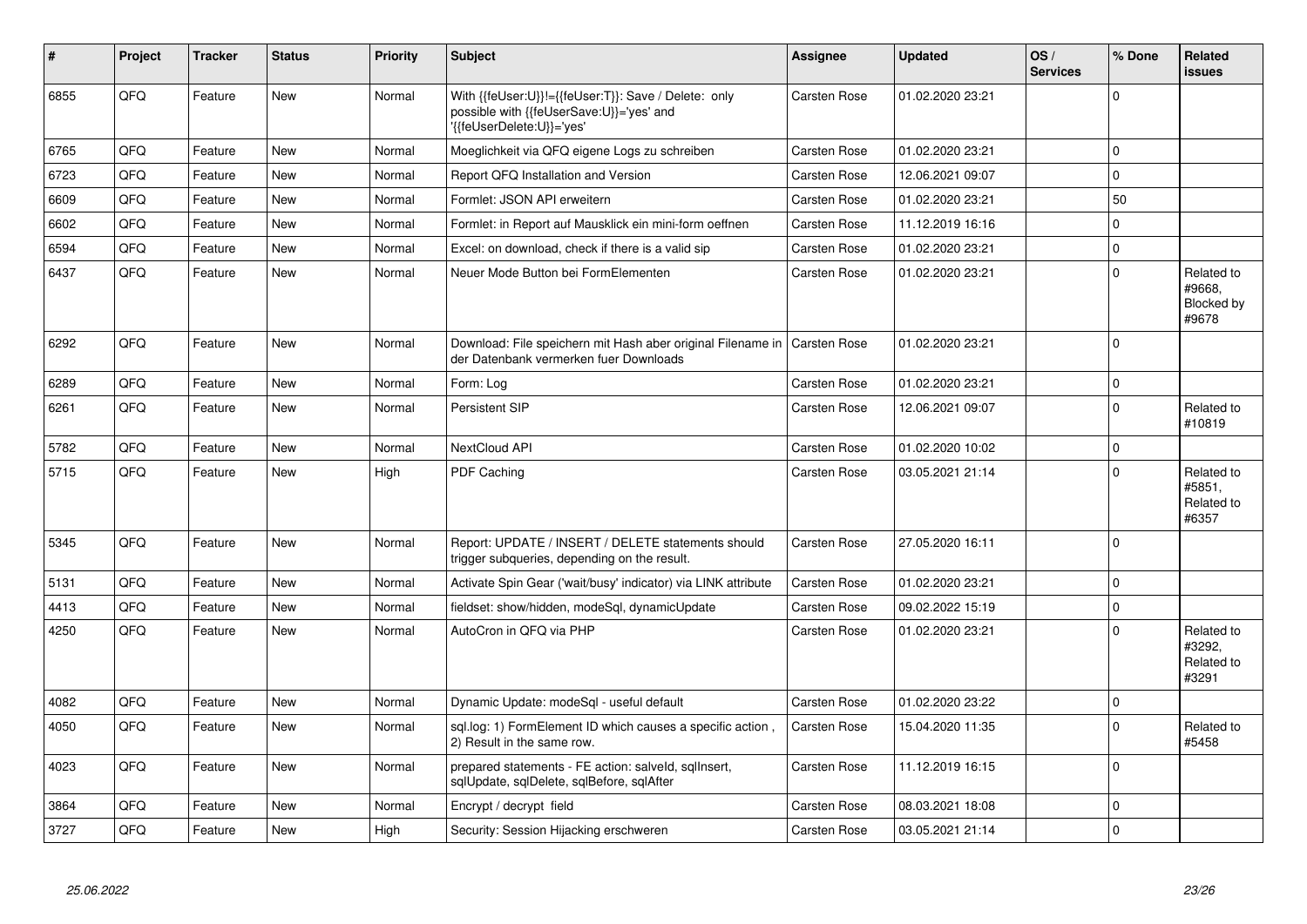| #     | Project | <b>Tracker</b> | <b>Status</b> | <b>Priority</b> | <b>Subject</b>                                                                           | Assignee            | <b>Updated</b>   | OS/<br><b>Services</b> | % Done      | Related<br><b>issues</b>                         |
|-------|---------|----------------|---------------|-----------------|------------------------------------------------------------------------------------------|---------------------|------------------|------------------------|-------------|--------------------------------------------------|
| 3504  | QFQ     | Feature        | New           | Normal          | Logging: welche Action FEs werden wann wie ausgefuehrt                                   | Carsten Rose        | 01.02.2020 23:21 |                        | $\Omega$    | Related to<br>#5458.<br>Related to<br>#4092      |
| 3432  | QFQ     | Feature        | <b>New</b>    | Normal          | subrecord: dynamicUpdate                                                                 | Carsten Rose        | 11.06.2020 21:10 |                        | $\Omega$    | Related to<br>#5691                              |
| 2361  | QFQ     | Feature        | New           | Normal          | Logging wer/wann/wo welches Formular aufgerufen hat                                      | Carsten Rose        | 11.12.2019 16:15 |                        | $\Omega$    | Related to<br>#4432.<br>Related to<br>#7480      |
| 14377 | QFQ     | Bug            | New           | Normal          | Documentation > General Tips: white page after migration                                 | Enis Nuredini       | 19.06.2022 16:37 |                        | $\mathbf 0$ |                                                  |
| 14322 | QFQ     | Bug            | New           | Normal          | Form Load: by default no scroll (save & close should be<br>visible)                      | Enis Nuredini       | 15.06.2022 14:12 |                        | $\Omega$    | Related to<br>#14321,<br>Related to<br>#6232     |
| 14305 | QFQ     | Bug            | <b>New</b>    | Normal          | Inline Report editing does not create history entries                                    | Carsten Rose        | 10.06.2022 11:55 |                        | $\Omega$    |                                                  |
| 14304 | QFQ     | Bug            | <b>New</b>    | Normal          | table sorter view safer does not work                                                    | Carsten Rose        | 10.06.2022 11:49 |                        | $\mathbf 0$ |                                                  |
| 14245 | QFQ     | <b>Bug</b>     | New           | Normal          | Form Save Btn bleibt disabled wenn Datumsfeld über<br>Datepicker geändert                | Enis Nuredini       | 27.05.2022 13:45 |                        | $\Omega$    | Related to<br>#13689                             |
| 14233 | QFQ     | <b>Bug</b>     | <b>New</b>    | Normal          | AS _link: question - HTML is not rendered                                                | Carsten Rose        | 28.05.2022 11:02 |                        | $\Omega$    |                                                  |
| 14091 | QFQ     | <b>Bug</b>     | <b>New</b>    | Normal          | inconsistent template path for twig                                                      | Carsten Rose        | 19.04.2022 18:36 |                        | $\Omega$    |                                                  |
| 14077 | QFQ     | <b>Bug</b>     | New           | Normal          | As _link: Attribute 'class' missing by r:1 and r:3 - but should<br>set                   | Carsten Rose        | 28.05.2022 11:02 |                        | $\Omega$    | Related to<br>#5342.<br>Related to<br>#4343      |
| 13716 | QFQ     | Bug            | New           | High            | Firefox ask to store username/password                                                   | Enis Nuredini       | 30.05.2022 09:31 |                        | $\Omega$    | Related to<br>#13827                             |
| 13706 | QFQ     | Bug            | <b>New</b>    | Normal          | Wrong CheckType in FieldElement LastStatus of Form Cron                                  | <b>Carsten Rose</b> | 21.01.2022 18:20 |                        | $\Omega$    |                                                  |
| 13689 | QFQ     | <b>Bug</b>     | <b>New</b>    | Normal          | Enter auf Eingabefeld mit ungültigem Wert führt zu blurry<br>Seite                       | Enis Nuredini       | 28.05.2022 10:53 |                        | $\Omega$    | Related to<br>#14245, Has<br>duplicate<br>#11891 |
| 13659 | QFQ     | Bug            | <b>New</b>    | Normal          | wrong sanitize class applied to R-store                                                  | Carsten Rose        | 15.01.2022 14:23 |                        | $\Omega$    |                                                  |
| 13647 | QFQ     | <b>Bug</b>     | <b>New</b>    | Normal          | Autofocus funktioniert nicht auf Chrome                                                  | Benjamin Baer       | 19.03.2022 17:44 |                        | $\Omega$    |                                                  |
| 13592 | QFQ     | <b>Bug</b>     | New           | Normal          | QFQ Build Queue: das vergeben von Tags klappt nicht. Es<br>werden keine Releases gebaut. | Carsten Rose        | 19.03.2022 17:45 |                        | $\Omega$    |                                                  |
| 13528 | QFQ     | Bug            | <b>New</b>    | Normal          | qfq.io > releases: es wird kein neues Release angelegt                                   | Benjamin Baer       | 19.03.2022 17:46 |                        | $\Omega$    |                                                  |
| 13460 | QFQ     | Bug            | <b>New</b>    | Normal          | Doc: Password set/reset  password should not processed<br>with 'html encode'             | Carsten Rose        | 19.03.2022 17:46 |                        | $\Omega$    |                                                  |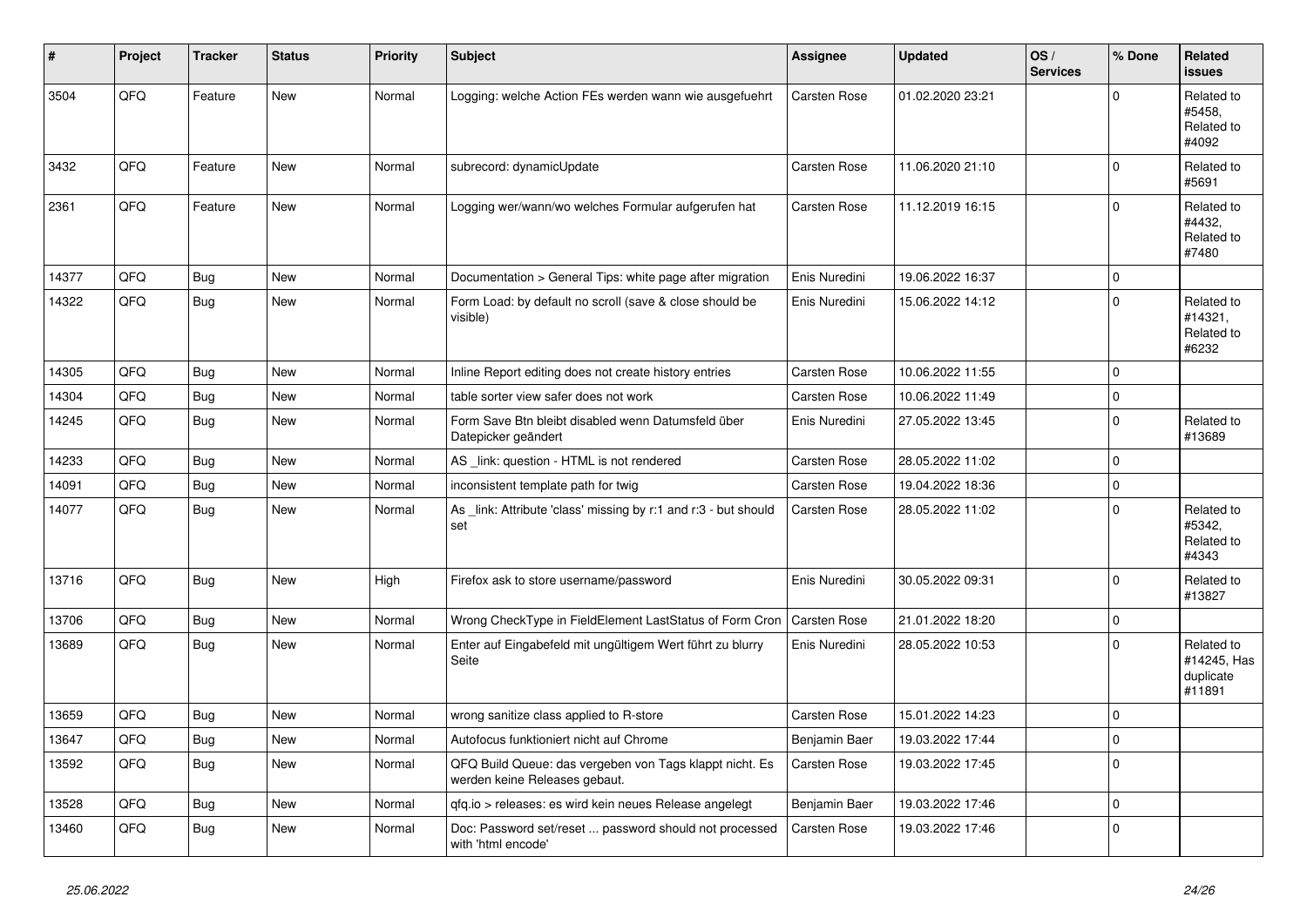| #     | Project | <b>Tracker</b> | <b>Status</b> | Priority | <b>Subject</b>                                                                                                                                      | <b>Assignee</b>     | <b>Updated</b>   | OS/<br><b>Services</b> | % Done      | Related<br><b>issues</b> |
|-------|---------|----------------|---------------|----------|-----------------------------------------------------------------------------------------------------------------------------------------------------|---------------------|------------------|------------------------|-------------|--------------------------|
| 13451 | QFQ     | Bug            | <b>New</b>    | Normal   | Character Counter / Max Character: Problem in Safari                                                                                                | Carsten Rose        | 15.04.2022 17:18 |                        | $\Omega$    |                          |
| 13332 | QFQ     | Bug            | <b>New</b>    | Normal   | Multi Form: Required Felder werden visuell nicht markiert.                                                                                          | Carsten Rose        | 19.03.2022 17:47 |                        | $\Omega$    |                          |
| 13331 | QFQ     | Bug            | New           | Normal   | Multi Form: Clear Icon misplaced                                                                                                                    | <b>Carsten Rose</b> | 19.03.2022 17:47 |                        | $\Omega$    |                          |
| 12989 | QFQ     | Bug            | <b>New</b>    | Normal   | empty string does not trigger dynamic update                                                                                                        | Enis Nuredini       | 28.05.2022 11:09 |                        | $\mathbf 0$ |                          |
| 12974 | QFQ     | Bug            | <b>New</b>    | High     | Sanitize Queries in Action-Elements                                                                                                                 | <b>Carsten Rose</b> | 07.12.2021 17:19 |                        | $\mathbf 0$ |                          |
| 12716 | QFQ     | <b>Bug</b>     | <b>New</b>    | Normal   | template group: Pattern only applied to first instance                                                                                              | <b>Carsten Rose</b> | 19.03.2022 17:47 |                        | $\Omega$    |                          |
| 12714 | QFQ     | Bug            | <b>New</b>    | Normal   | Conversion of GIF to PDF broken when GIF contains Alpha.                                                                                            | <b>Carsten Rose</b> | 19.03.2022 17:49 |                        | $\Omega$    |                          |
| 12702 | QFQ     | <b>Bug</b>     | <b>New</b>    | High     | templateGroup: broken in multiDb Setup                                                                                                              | Carsten Rose        | 14.12.2021 16:02 |                        | $\mathbf 0$ |                          |
| 12670 | QFQ     | <b>Bug</b>     | <b>New</b>    | High     | Dropdown-Menu classes können nicht mehr angegeben<br>werden                                                                                         | <b>Carsten Rose</b> | 07.12.2021 17:19 |                        | $\Omega$    |                          |
| 12581 | QFQ     | Bug            | <b>New</b>    | Normal   | Form.forward=close: Record 'new' in new browser tab ><br>save (& close) >> Form is not reloaded with new created<br>record id and stays in mode=new | <b>Carsten Rose</b> | 19.03.2022 17:48 |                        | $\Omega$    |                          |
| 12545 | QFQ     | Bug            | <b>New</b>    | Urgent   | sql.log not created / updated                                                                                                                       | <b>Carsten Rose</b> | 14.12.2021 16:02 |                        | $\Omega$    |                          |
| 12520 | QFQ     | Bug            | <b>New</b>    | Normal   | Switch FE User: still active even FE User session expired                                                                                           | <b>Carsten Rose</b> | 19.03.2022 17:48 |                        | $\mathbf 0$ |                          |
| 12513 | QFQ     | <b>Bug</b>     | New           | High     | Implement server side check of maxlength                                                                                                            | Carsten Rose        | 07.12.2021 17:19 |                        | $\Omega$    |                          |
| 12512 | QFQ     | <b>Bug</b>     | <b>New</b>    | Normal   | Some MySQL Installation can't use 'stored procedures'                                                                                               | <b>Carsten Rose</b> | 19.03.2022 17:48 |                        | $\Omega$    |                          |
| 12468 | QFQ     | Bug            | <b>New</b>    | Urgent   | Form: update Form.title after save                                                                                                                  | <b>Carsten Rose</b> | 03.05.2021 21:12 |                        | $\Omega$    |                          |
| 12327 | QFQ     | <b>Bug</b>     | <b>New</b>    | Normal   | Copy to clipboard: Glyphicon can not be changed                                                                                                     | <b>Carsten Rose</b> | 27.12.2021 17:59 |                        | $\mathbf 0$ |                          |
| 12187 | QFQ     | Bug            | <b>New</b>    | Normal   | Trigger FormAsFile() via Report: probably problem with<br>multi DB setup                                                                            | Carsten Rose        | 20.03.2021 21:20 |                        | $\Omega$    |                          |
| 12133 | QFQ     | Bug            | <b>New</b>    | Normal   | NPM, phpSpreadSheet aktualisieren                                                                                                                   | <b>Carsten Rose</b> | 15.03.2021 09:04 |                        | $\Omega$    |                          |
| 12066 | QFQ     | <b>Bug</b>     | New           | High     | enterAsSubmit: Forward wird nicht ausgeführt                                                                                                        | Enis Nuredini       | 29.05.2022 09:23 |                        | $\mathbf 0$ |                          |
| 12045 | QFQ     | Bug            | <b>New</b>    | Normal   | templateGroup afterSave FE: Aufruf ohne<br>sglHonorFormElements funktioniert nicht                                                                  | Carsten Rose        | 18.02.2021 16:33 |                        | $\Omega$    |                          |
| 12040 | QFQ     | Bug            | New           | Normal   | FE Mode 'hidden' für zwei FEs auf einer Zeile                                                                                                       | <b>Carsten Rose</b> | 18.02.2021 10:13 |                        | $\mathbf 0$ |                          |
| 11752 | QFQ     | <b>Bug</b>     | <b>New</b>    | Normal   | checkbox renders multiple input elements with same name                                                                                             | <b>Carsten Rose</b> | 17.12.2020 14:58 |                        | $\Omega$    | Related to<br>#11750     |
| 11715 | QFQ     | Bug            | <b>New</b>    | Normal   | acceptZeroAsRequired and requiredOffButMark do not<br>coincide                                                                                      |                     | 08.12.2020 12:13 |                        | $\Omega$    |                          |
| 11695 | QFQ     | <b>Bug</b>     | <b>New</b>    | Normal   | MultiForm required FE Error                                                                                                                         | Carsten Rose        | 04.12.2020 13:34 |                        | $\Omega$    |                          |
| 11668 | QFQ     | Bug            | <b>New</b>    | Normal   | Play function.sql - problem with mysql                                                                                                              | <b>Carsten Rose</b> | 03.05.2021 20:48 |                        | $\Omega$    |                          |
| 11667 | QFQ     | Bug            | <b>New</b>    | Normal   | MySQL mariadb-server-10.3: Incorrect datetime value                                                                                                 | <b>Carsten Rose</b> | 03.05.2021 20:48 |                        | $\mathbf 0$ |                          |
| 11522 | QFQ     | Bug            | New           | Normal   | Aus/Einblenden von Reitern                                                                                                                          |                     | 13.11.2020 14:58 |                        | $\Omega$    |                          |